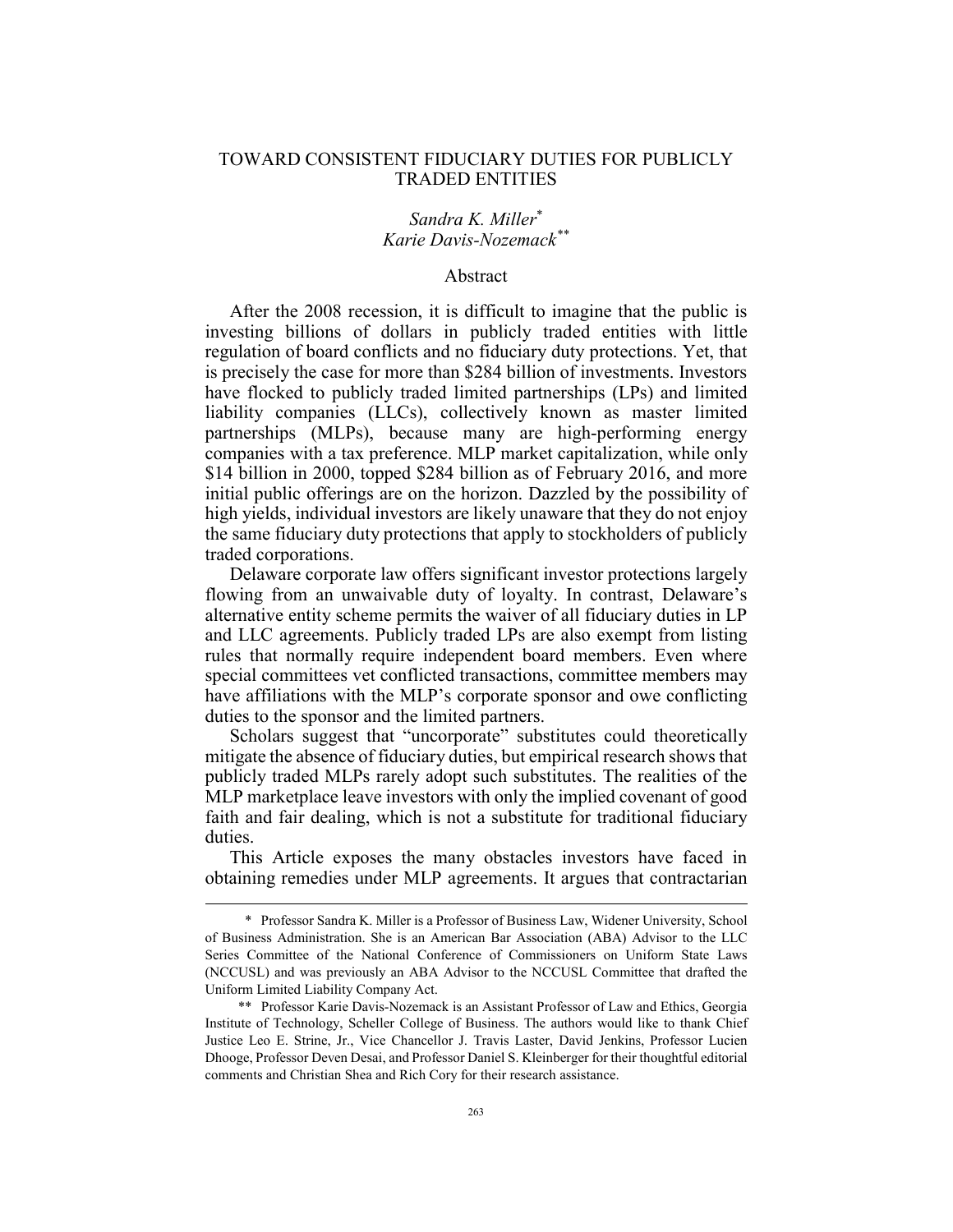| 264 | <b>FLORIDA LAW REVIEW</b>                                                       | Vol. 68 |
|-----|---------------------------------------------------------------------------------|---------|
|     | the contract of the contract of the contract of the contract of the contract of |         |

theories or legal diversification constructs do not justify the underregulation of publicly traded MLPs. This Article recommends reinstating the duty of loyalty for MLPs and ending the LP exception from board independence requirements.

| I.   |              |                                                  |  |
|------|--------------|--------------------------------------------------|--|
|      | $\mathsf{A}$ |                                                  |  |
|      | <b>B.</b>    |                                                  |  |
|      | $C_{\cdot}$  |                                                  |  |
|      | D.           |                                                  |  |
|      | Ε.           |                                                  |  |
| Π.   |              | CONTEXTUALIZING MLP FIDUCIARY DUTIES276          |  |
|      | А.           | Comparing Corporate and MLP Fiduciary            |  |
|      |              |                                                  |  |
|      |              | Board Independence Under Listing<br>1.           |  |
|      |              |                                                  |  |
|      |              | Corporate Board Structure and Conflicts<br>2.    |  |
|      |              |                                                  |  |
|      |              | Fiduciary Duty Constraints and the<br>3.         |  |
|      |              | Socializing Role of Duty of                      |  |
|      |              | Loyalty Literature and Jurisprudence283          |  |
|      | <b>B.</b>    | Obstacles to Fiduciary Duties and Accountability |  |
|      |              |                                                  |  |
|      |              | The One-Sided Nature of MLP<br>1.                |  |
|      |              |                                                  |  |
|      |              | Difficulty in Challenging Unfair<br>2.           |  |
|      |              |                                                  |  |
|      |              | 3.                                               |  |
|      |              | No Affirmative Duty of Disclosure299<br>4.       |  |
|      |              | Problems with Primary and Secondary<br>5.        |  |
|      |              |                                                  |  |
|      |              | The Judicial Role and the Implied<br>6.          |  |
|      |              |                                                  |  |
| III. |              | PUBLICLY TRADED MLPS NECESSITATE FIDUCIARY       |  |
|      |              | <b>DUTIES</b>                                    |  |
|      | A.           | Continuing Relevance of Fiduciary Duties         |  |
|      |              | Despite Challenges to Berle-Means Model 309      |  |
|      | Β.           | The Contractarian Argument Overlooks             |  |
|      |              | <b>Efficiencies of Standard Corporate Terms</b>  |  |
|      |              | and Presupposes Perfect Market Conditions 312    |  |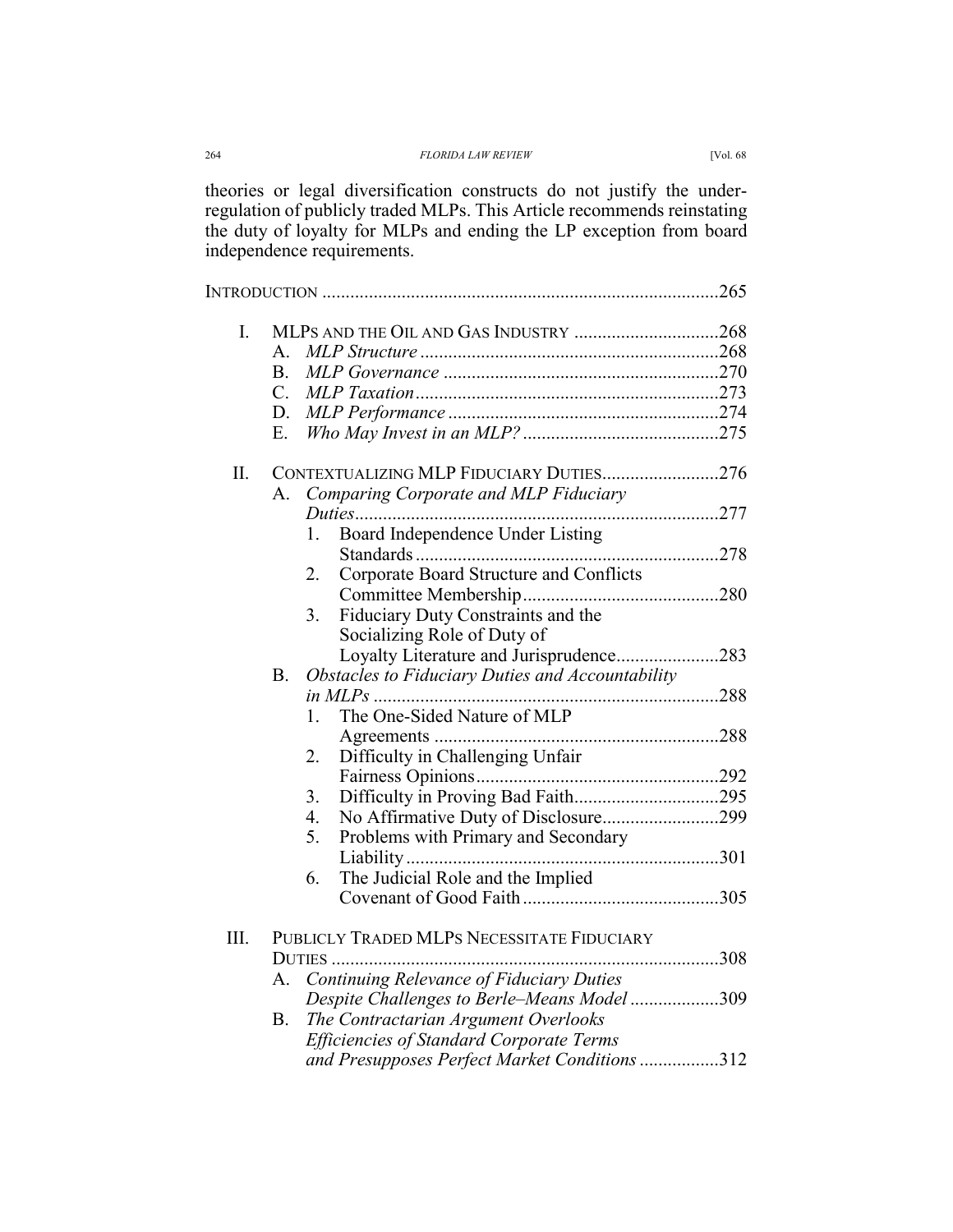| C. Appropriate Legal Diversification as Between    |     |
|----------------------------------------------------|-----|
|                                                    | 314 |
| D. Positive Relationship Between Independent       |     |
|                                                    | 315 |
| E. The MLP Investor Profile: Who Are the Investors |     |
| and What Do They Know About MLP                    |     |
|                                                    | 317 |
| F. Approaches to Restoring the Duty of             |     |
| Loyalty for MLPs: The Path Forward318              |     |
|                                                    |     |
|                                                    |     |

#### INTRODUCTION

*"There are many novice investors in MLPs that don't really know what they are, what they do, or what the long-term story is. They're just in it for the yield, or following the 'hot dot' of excellent performance for the past decade."*<sup>1</sup>

Many people invest in publicly traded entities thinking that all such entities offer the same board oversight and fiduciary protections to their investment. But, for a growing, multibillion dollar investment area, that is simply not so. These investment vehicles, known as master limited partnerships (MLPs),<sup>2</sup> have grown tremendously: from \$14 billion in  $2000$  to \$284 billion as of February 2016.<sup>3</sup> Some estimate that roughly 75% of MLP investors are individuals, the vast majority of whom are over the age of fifty.<sup>4</sup> MLPs attract many of these individuals with their

 <sup>1.</sup> Tom Laurciella, *MLPs Have Been Getting Crushed. Blame the Newbies?*, WALL ST. J.: MONEY BEAT (Oct. 15, 2014, 7:37 AM), http://blogs.wsj.com/moneybeat/2014/10/15/mlps-havebeen-getting-crushed-blame-the-newbies/ (quoting MLP specialist Miller Howard).

 <sup>2.</sup> MLP is the collective term for publicly-traded limited partnerships (LPs) and limited liability companies (LLCs).

 <sup>3.</sup> *MLP Asset Class Overview*, YORKVILLE CAPITAL MGMT., http://www.yorkvillecapital.com/asset-class-overview.aspx (last visited Feb. 8, 2016) ("Since 2000, MLPs have grown in market capitalization from \$14 billion to \$284 billion today, representing a compounded annual growth rate (CAGR) of 25.9%. Similarly, the number of MLPs has increased from 27 to 127 over the same timeframe, a net increase of 6.6 MLPs per year. In 2014, 18 new MLPs held their initial public offering."). MLP is the collective term used for publicly traded limited partnerships (LPs) and limited liability companies (LLCs). *See id.*

<sup>4</sup>*. See, e.g.*, NAT'L ASS'N OF PUBLICLY TRADED P'SHIPS, WRITTEN STATEMENT OF THE NATIONAL ASSOCIATION OF PUBLICLY TRADED PARTNERSHIPS SUBMITTED TO THE SENATE COMMITTEE ON FINANCE TAX REFORM WORKING GROUP ON COMMUNITY DEVELOPMENT & INFRASTRUCTURE (2015), http://www.finance.senate.gov/legislation/download/?id=a9191f81 b109-4543-a342-6d0f7ba6f379 [hereinafter NAPTP, WRITTEN STATEMENT]; *Fact Sheet: Publicly Traded Partnerships (PTPs)*, AM. FUEL & PETROCHEMICALS MFRS.,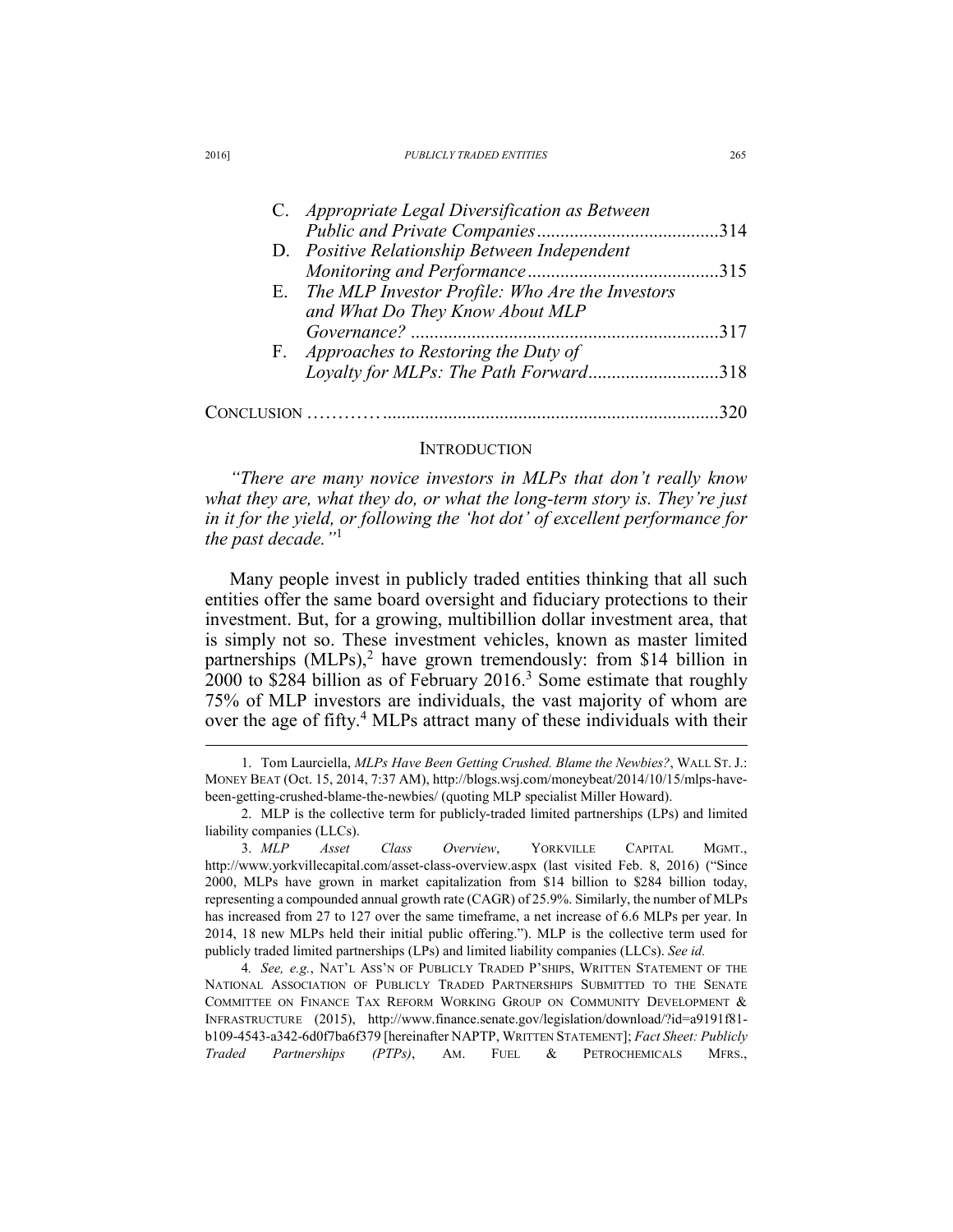flashy yields in an otherwise low-yield market.<sup>5</sup> While these investors can easily compare returns and understand MLPs energy-based lines of businesses, many investors are unaware of the actual nature of their investments.6 They do not appreciate that an investment in a publicly traded energy corporation is very different from an investment in a publicly traded energy MLP. When these investors do consider risk, they may not comprehend that conflicted transactions and inadequate managerial oversight may permissibly occur in an MLP.<sup>7</sup> Dazzled by the promise of high yields, direct or indirect investors in MLPs may also discount regulatory risks clearly disclosed in a prospectus.<sup>8</sup>

As with much of corporate law, Delaware is a key regulator of MLPs, $9$ and so this Article compares Delaware's treatment of MLPs to its treatment of other publicly traded entities. In short, Delaware MLPs, which include limited partnerships (LPs) and limited liability companies (LLCs), have comparatively few mandatory provisions to protect

6*. See* Telis Demos, *Mom and Pop Want Yield from Their IPOs, Too*, WALL ST.J.: MONEY BEAT (July 22, 2014, 2:11 PM), http://blogs.wsj.com/moneybeat/2014/07/22/mom-and-popwant-yield-from-their-ipos-too/ ("But bankers and brokers say that more often, what retail investors really want are dividend-payers. Those include real-estate investment trusts, master limited partnerships and business development corporations. Mom and pop may not always understand what 'REIT' means, but they know they want to get better than the zero-point-nothing that they are getting from a savings account.").

7*. See infra* Part II.

9*. See* Mohsen Manesh, *Contractual Freedom Under Delaware Alternative Entity Law: Evidence from Publicly Traded LPs and LLCs*, 37 IOWA J. CORP. L. 555, 567, 575 (2012) (identifying "85 publicly traded Delaware LLCs and LPs in existence as of June 2011").

http://www.afpm.org/WorkArea/DownloadAsset.aspx?id=3877 (last visited Feb. 8, 2016) (login required) ("Recent surveys show that up to 80% of MLP investors are individuals, with roughly 75% over the age of 50.").

<sup>5</sup>*.* Murray Coleman, *How Much Longer Can MLPs Remain Attractive?*, WALL ST. J.: MONEY BEAT (Jan. 14, 2014, 5:05 PM), http://blogs.wsj.com/moneybeat/2014/01/14/how-muchlonger-can-mlps-remain-attractive/ ("The widely followed Alerian MLP Index has produced an average annual return of about 15% in the past 10 years, through last week. At the same time, the benchmark has generated distribution growth of almost 8% a year.").

<sup>8</sup>*. See, e.g.*, *ClearBridge Energy MLP Total Return Fund Inc.*, SEC. EXCH. COMM'N, http://www.sec.gov/Archives/edgar/data/1547341/000119312512285786/d334622d497.htm (last visited Feb. 8, 2016) ("Certain environmental statutes . . . and analogous state laws and regulations, impose strict, joint and several liability for costs required to clean up and restore sites where hazardous substances have been disposed of or otherwise released. . . . There is an inherent risk that MLPs may incur environmental costs and liabilities due to the nature of their businesses and the substances they handle. For example, an accidental release from wells or gathering pipelines could subject them to substantial liabilities for environmental cleanup and restoration costs, claims made by neighboring landowners and other third parties for personal injury and property damage, and fines or penalties for related violations of environmental laws or regulations.").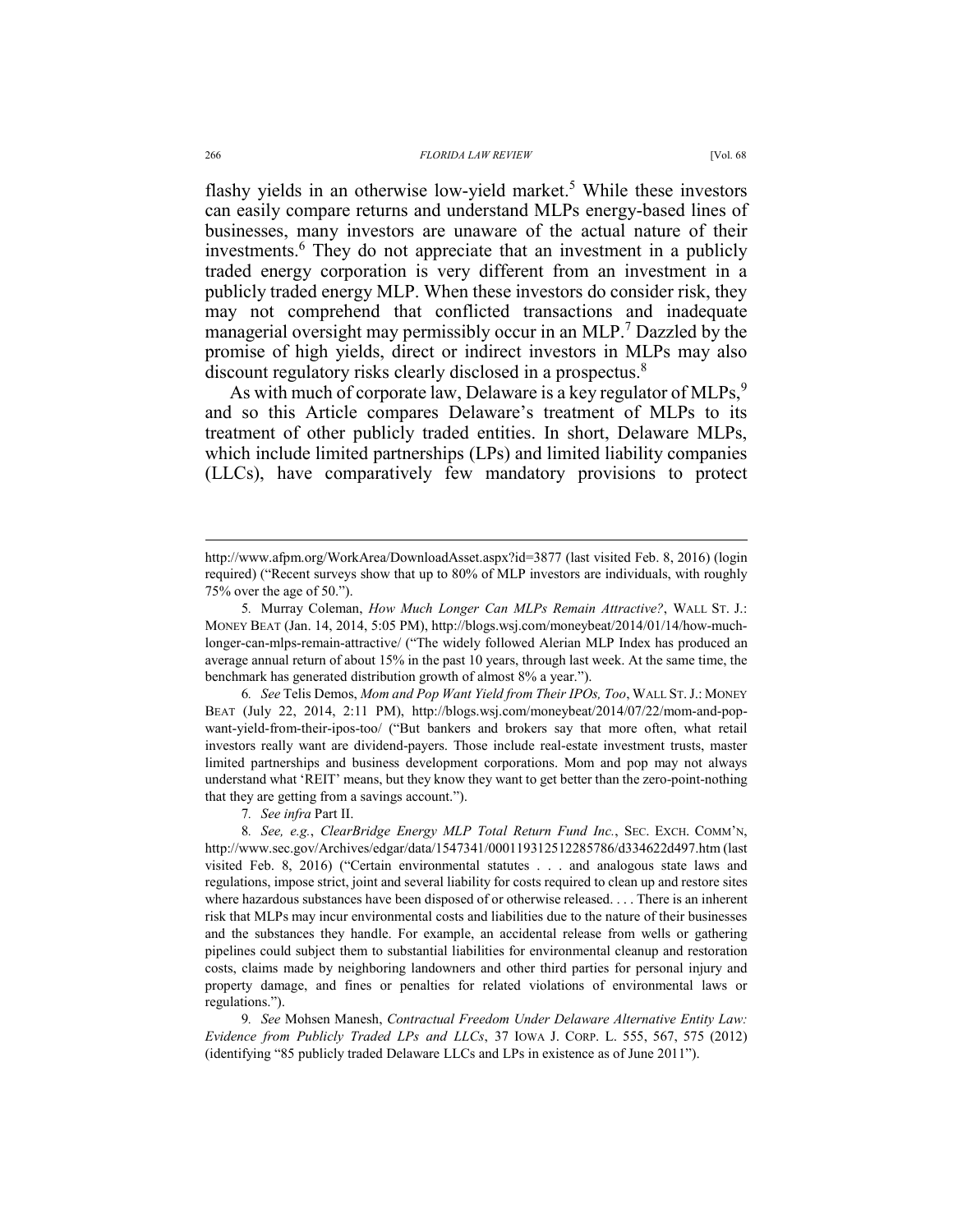investors under Delaware alternative business entity law.10 Delaware law provides corporate investors considerable protections, many of which flow from an unwaivable duty of loyalty.<sup>11</sup> In recent years, board independence requirements, constraints on independent conflicts committee members, and duty of loyalty jurisprudence and literature that provides important socializing cues have strengthened corporate stockholder protections.<sup>12</sup> In contrast, investor protections for publicly traded LPs and LLCs have abated, primarily because Delaware permits the waiver of all fiduciary duties in LP and LLC agreements.<sup>13</sup> Exemptions from independence requirements under SEC listing rules, compromised membership on conflicts committees, express contractual standards that tend to be highly protective of management, and a covenant of good faith and fair dealing that is an inappropriate substitute for fiduciary duties further diminish MLP investor protection.<sup>14</sup>

Alternative entity literature has justified fiduciary duty waivers under contractarian and other theories.<sup>15</sup> Contractarians such as Professor Larry E. Ribstein have theorized that the market will provide substitute "uncorporate" mechanisms to discipline management in lieu of fiduciary duties.16 Empirical research has shown, however, that publicly traded MLPs have, by and large, not adopted substitute mechanisms.<sup>17</sup> This Article argues that contractarian or legal diversification theories do not justify the under-regulation of publicly traded alternative business entities.18 Furthermore, although subject to some dispute, some finance

16*. See, e.g.*, Larry E. Ribstein, *The Uncorporation and Corporate Indeterminacy*, 2009 U. ILL. L. REV. 131, 142–43.

 <sup>10</sup>*. See Facts & Answers About Publicly Traded Partnerships*, NAT'L ASS'N OF PUBLICLY TRADED P'SHIPS, https://web.archive.org/web/20150711081207/http://www.naptp.org/PTP101/ FAQs.htm (last visited Feb. 8, 2016) [hereinafter *Facts About PTPs*] (contrasting MLPs and PTPs). Publicly traded LLCs are often categorized as either MLPs or PTPs because of their similar pass-through tax treatment. *See id.*

<sup>11</sup>*. See infra* Subsection II.A.3.

<sup>12</sup>*. See infra* Section II.A.

<sup>13</sup>*. See* DEL.CODE ANN. tit. 6 § 17-1101(d) (2015) ("[T]he partner's or other person's duties may be expanded or restricted or eliminated by provisions in the partnership agreement; provided that the partnership agreement may not eliminate the implied contractual covenant of good faith and fair dealing."); *id.* § 18-1101(c) ("[T]he member's or manager's or other person's duties may be expanded or restricted or eliminated by provisions in the limited liability company agreement; provided, that the limited liability company agreement may not eliminate the implied contractual covenant of good faith and fair dealing.").

<sup>14</sup>*. See infra* Part II.

<sup>15</sup>*. See infra* Section III.B.

<sup>17</sup>*. See, e.g.*, Manesh*, supra* note 9, at 567–80 (studying numerous publicly traded LPs and LLCs, and noting that "[o]nly 10 of the 85 firms . . . d[id] not fully waive or exculpate liability arising from the breach of fiduciary duties").

<sup>18</sup>*. See infra* Section III.B.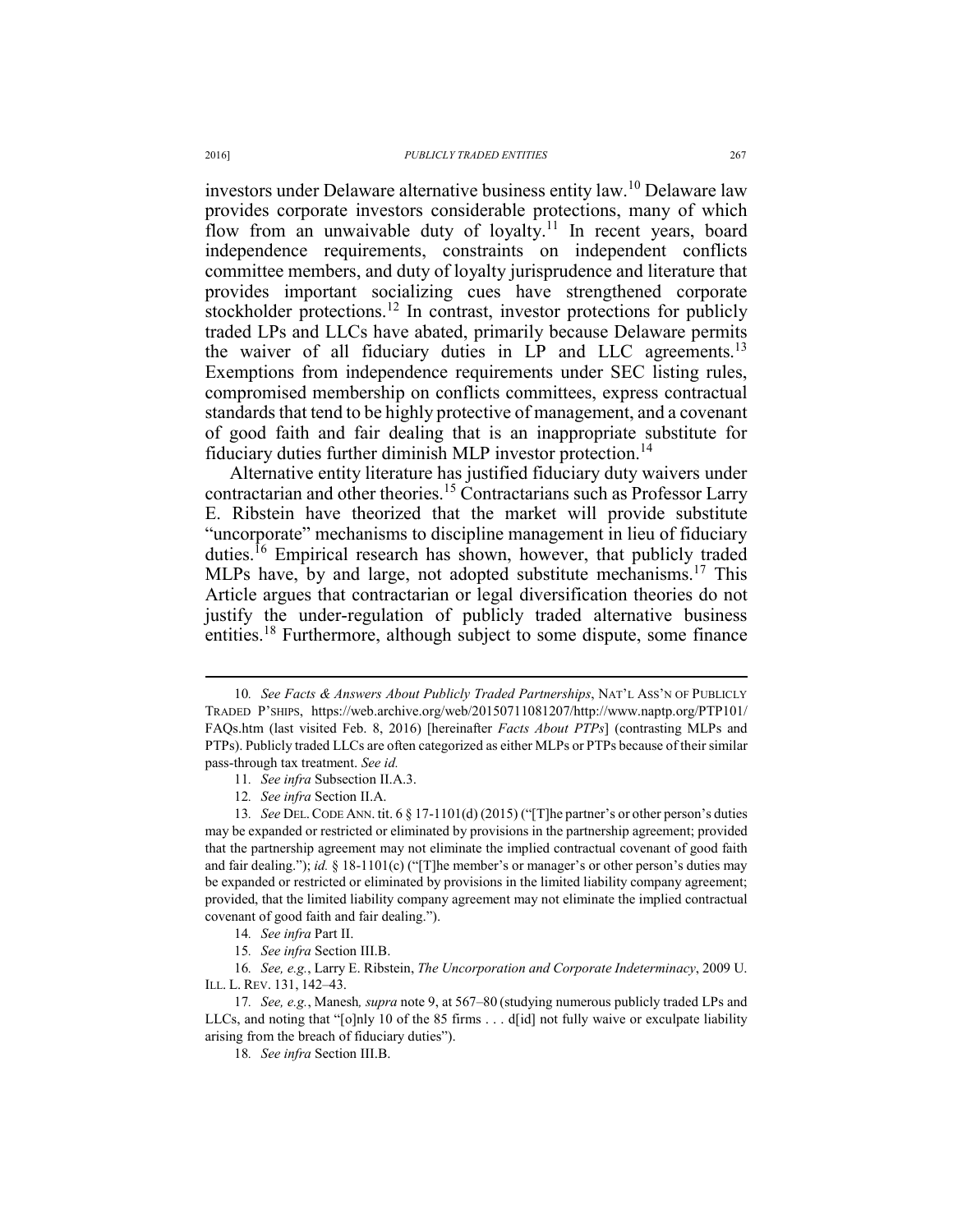literature shows a positive relationship between independent monitoring and various measures of firm performance.<sup>19</sup> Extension of this literature supports the inclusion of fiduciary duties rather than their waiver.

The rest of this Article proceeds as follows: Part I focuses on the growth of MLPs in the energy industry, the structure of these entities, and their important role in the economy. Part II turns to Delaware law governing corporations and compares it to Delaware alternative entity law, to which MLPs are subject. Part II also discusses the obstacles preventing MLP investors from obtaining judicial remedies for inadequate oversight and conflicted transactions. Finally, Part III examines policy reasons for requiring fiduciary duties for publicly traded MLPs.

## I. MLPS AND THE OIL AND GAS INDUSTRY

An MLP is a type of publicly traded entity that is taxed as a partnership.20 It may be structured as an LP or as an LLC, but the term MLP refers to either form.<sup>21</sup> Much of the interest and investment in these entities can be attributed to their tax-preferred treatment and governance attributes.<sup>22</sup> The oil industry has long sought to reduce tax and regulatory costs, and has been highly successful in the alternative business entity arena.<sup>23</sup> MLPs have become an attractive investment due to the combined characteristics of favorable taxation and liquidity offered by a publicly traded market.<sup>24</sup>

## A. *MLP Structure*

An MLP is most often structured as an LP under Delaware law.<sup>25</sup> The

24*.* JOSH FREED & MAE STEVENS, THIRD WAY: THE CLEAN ENERGY PROGRAM, A SMALL TAX CHANGE, BIG CLEAN ENERGY RESULTS 4 (2011), http://content.thirdway.org/publications/ 475/Third\_Way\_Idea\_Brief\_\_A\_Small\_Tax\_Change\_Big\_Clean\_Energy\_Results.pdf (noting the liquidity, low cost capital, performance, and investment suitability of MLPs).

25*.* TIM FENN, MASTER LIMITED PARTNERSHIPS (MLPS): A GENERAL PRIMER 1 (2012), https://www.lw.com/admin/Upload/Documents/MLP/Resources/Latham%20Master%20Limited %20Partnerships%20Primer.pdf; *see also* ANDREW BRETT & TIM BRUCE, NEPC, INVESTING IN MASTER LIMITED PARTNERSHIPS: RISKS AND OPPORTUNITIES 1 (2012), http://www.nepc.com/writa

 <sup>19</sup>*. See infra* Section III.D.

<sup>20</sup>*. Facts About PTPs*, *supra* note 10.

<sup>21</sup>*.* Manesh, *supra* note 9, at 557.

 <sup>22.</sup> *See Facts About PTPs*, *supra* note 10.

<sup>23</sup>*. See, e.g.*, Sandra K. Miller, *What Standards of Conduct Should Apply to Members and Managers of Limited Liability Companies?*, 68 ST. JOHN'S L. REV. 21, 23 n.3 (1994) (observing that the movement toward LLCs began in Alaska when a Texas oil company sought to obtain favorable tax status for its Alaskan operations); Joseph A. Rodriguez, Comment, *Wyoming Limited Liability Companies: Limited Liability and Taxation Concerns in Other Jurisdictions*, 27 LAND & WATER L. REV. 539, 544–45 (1992).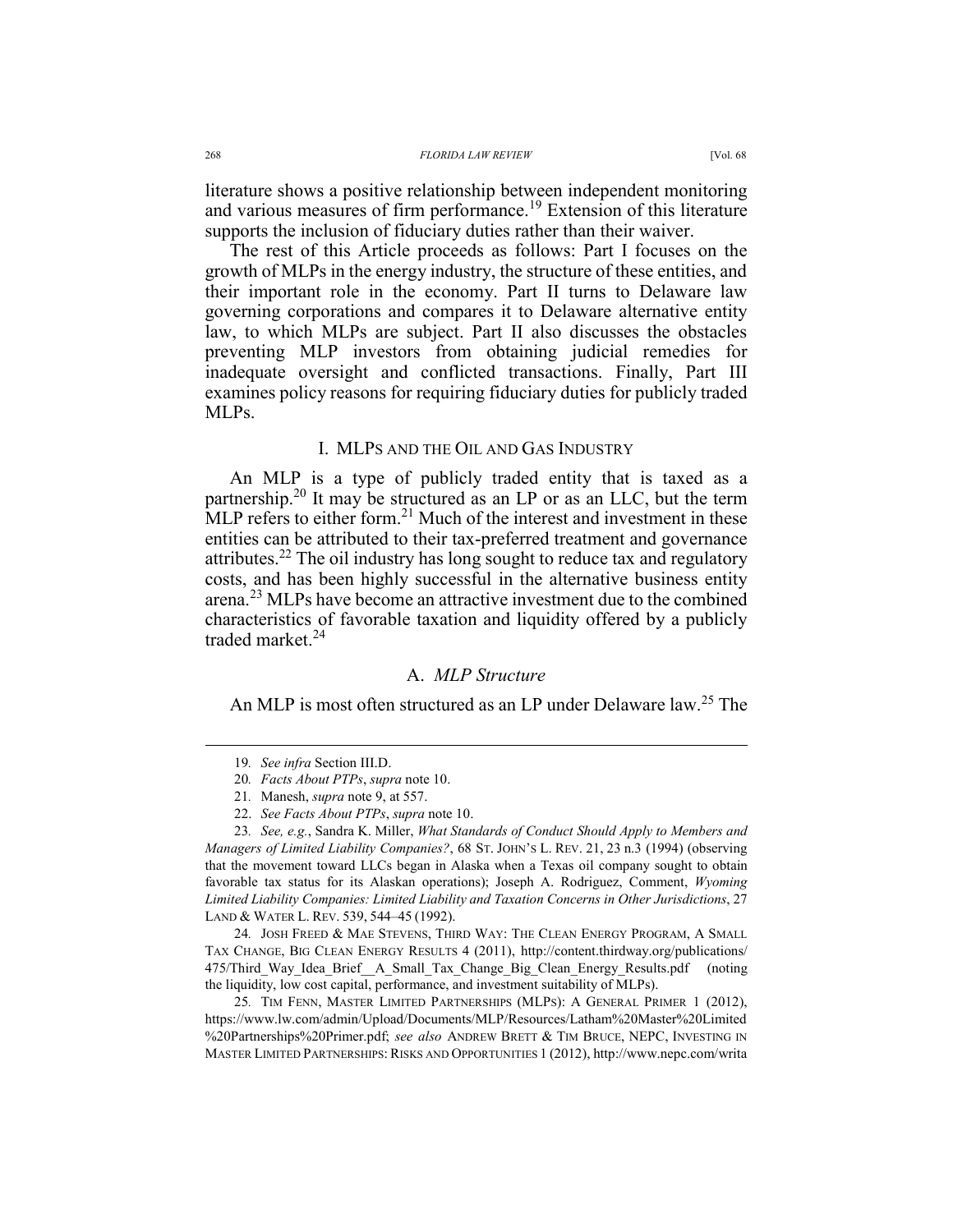ownership is in the form of a general partner (GP) interest and limited partner interests, referred to as units.<sup>26</sup> The units are publicly traded.<sup>27</sup> In many MLPs, the GP's interest is a small equity stake, usually two percent or less.28 An MLP GP's small equity stake masks significant, if not total, governance control of the MLP.<sup>29</sup> Thus, in an MLP, equity interest and control are wholly divorced: the limited partners hold the vast majority of the equity, but the GP typically holds control.<sup>30</sup>

MLP structure has become more sophisticated over the last decade,  $31$ but the primary MLP model continues to use a controlled (or sponsored) GP.<sup>32</sup> Under the sponsored model, the sponsor is commonly, although not exclusively, a publicly traded corporation subject to U.S. Securities and Exchange Commission (SEC) requirements. $33$  The sponsor corporation creates an affiliate with few substantial assets, which in turn owns the entity that will serve as the MLP's GP.<sup>34</sup> Issuing limited partner "units" on an exchange raises the vast majority of the MLP's equity.35 In practice, the corporate sponsor, as an indirect owner of the GP, is the ruler behind the throne. Under the sponsored model, the GP often has a board of directors.36 The GP's directors may have management positions with the

26*.* JEFFREY BENNER, CORPORATE GOVERNANCE STRUCTURE OF MASTER LIMITED PARTNERSHIPS CARRIES CREDIT RISK 2 (2007), https://www.moodys.com/sites/products/AboutMo odysRatingsAttachments/2006600000441511.pdf ("MLPs are publicly traded entities with equity divided into a general partnership interest and publicly traded common units.").

27*.* BRETT & BRUCE, *supra* note 25, at 1 ("Equity shares of these partnerships are called units which are publicly traded on exchanges, just like C-Corp securities.").

28*. See* BENNER, *supra* note 26, at 2 (commenting that the general partnership interest is "typically 2%"); *see also* John Goodgame, *New Developments in Master Limited Partnership Governance*, 68 BUS. LAW. 81, 83 (2012) (noting that GP ownership is between 0.1% and 2.0%).

29*. See* BENNER, *supra* note 26, at 2 ("[B]ut the GP has broad contractual authority under a partnership agreement to control and manage the MLP and its assets. This structure separates economic ownership, of which the common unitholders hold 98%, and control of the assets, which lies with the GP.").

30*. See id.*; *see also* Thomas E. Rutledge & Steven G. Frost, *RULLCA Section 301—The Fortunate Consequences (and Continuing Questions) of Distinguishing Apparent Agency and Decisional Authority*, 64 BUS. LAW. 37, 41–42 (2008) (discussing the management of LLCs and the role of agency in both LLC statutes and the Revised Uniform Limited Liability Company Act).

31*. See* Goodgame, *supra* note 28.

32*. See id.* at 86 (discussing the popularity of the sponsorship model). For an overview of the sponsored MLP model, see Appendix A of this Article.

33*. Id*. at 83–84*.*

 34. *See id.* at 86 (discussing the degree of control exercised by the GP within the sponsored MLP model).

 35. *See id.* at 82 (stating that limited partner interests are typically called "common units" and are analogous to common stock issued by a corporation to raise capital).

36. *Id.* at 84.

ble/research\_articles/file/2012\_09\_nepc\_investing\_in\_mlps\_-\_risks\_and\_opportunities.pdf (noting that MLPs operate under a partnership structure as opposed to a subchapter C-Corporation).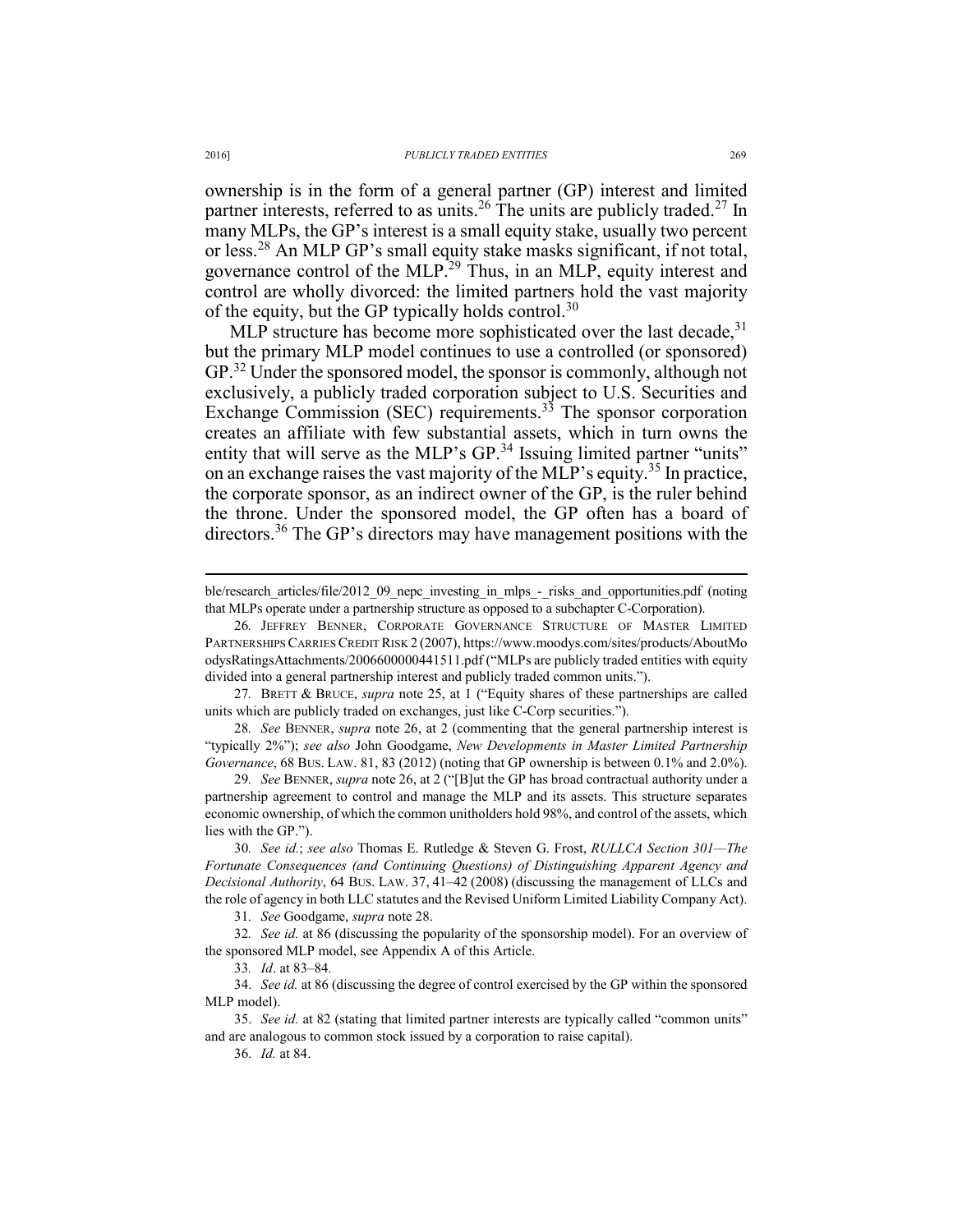sponsor.<sup>37</sup>

The business structures employed are diverse and complex, and profoundly impact both the governance rights and the financial risks and rewards. For example, under the sponsored model, the corporate sponsor may elect the GP's board.<sup>38</sup> However, contractual features may exist to mitigate the impact of the corporate sponsor's domination. For instance, the MLP agreement may require minimum distributions and may offer incentive distribution rights to the GP.39 Distributions may provide the GP with substantial incentives to distribute available cash to the limited partners by increasing the GP's distribution in step with larger distributions to the limited partners.<sup>40</sup>

Under the publicly traded LLC model, an LLC replaces the  $LP<sup>41</sup>$ Under the LLC model, the investors rather than the corporate sponsor may elect the board of directors, whose members may be contractually subject to corporate-like fiduciary duties.<sup>42</sup> Another model, the so-called "GP tuck-in transaction," falls between the sponsored and LLC models.<sup>43</sup> The GP tuck-in uses an LP, but the MLP owns the GP, and a corporate sponsor and public investors own the MLP.<sup>44</sup> In some deals, although the public unit holders may elect the GP's board of directors, there may be no mandatory distributions to the unit holders and no incentive distribution rights.<sup>45</sup> Also, the MLP partnership agreement may eliminate all fiduciary duties.<sup>46</sup> Under some of these arrangements, the corporate sponsor may own a substantial percentage of the outstanding units and thus may have financial interests aligned with other unitholders.<sup>47</sup> Nevertheless, if there is a downturn in the industry, or if the corporate sponsor wants to divest, then the interests of the corporate sponsor and those of the public unitholders may diverge.

## B. *MLP Governance*

Partnerships are creatures of their governing contract, and MLPs, as

 <sup>37</sup>*. See, e.g.*, *In re* El Paso Pipeline Partners, L.P. Derivative Litig., C.A. No. 7141-VCL, 2015 WL 1815846, at \*2–\*3 (Del. Ch. Apr. 20, 2015) (involving seven individual defendants of a GP, many of whom also held management positions with El Paso's parent company).

 <sup>38.</sup> Goodgame, *supra* note 28, at 84.

<sup>39</sup>*. See* BENNER, *supra* note 26, at 3 (discussing mandatory quarterly distributions of the majority of cash flow to limited partners).

<sup>40</sup>*. See id.*

<sup>41</sup>*. See, e.g.*, Goodgame, *supra* note 28, at 87–88.

<sup>42</sup>*. See id.* at 87, 90.

<sup>43</sup>*. See id*. at 91.

<sup>44</sup>*. See id.* at 92.

 <sup>45.</sup> *See id.* at 92–93.

<sup>46</sup>*. See id.* at 93.

<sup>47</sup>*. See, e.g.*, *id.* at 94.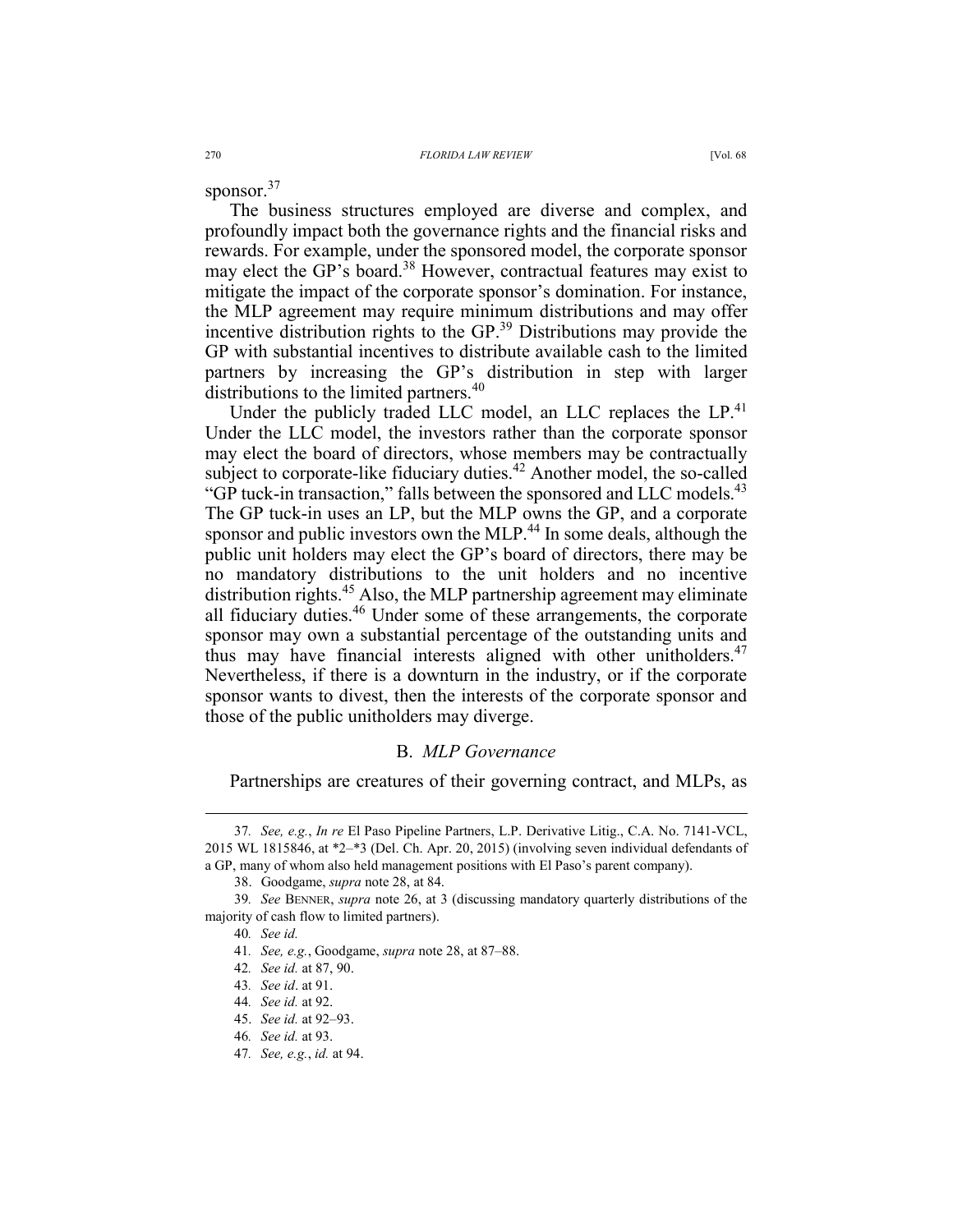LPs, are no different. Partnership agreement provisions may solidify the GP's control of the entity.<sup>48</sup> MLP agreements are often drafted to maximize the GP's control and to minimize the limited partners' remedies.49 MLP agreements typically grant the GP the rights to make daily, management-like decisions as well as strategic, board-like decisions.50 MLP agreements may also grant the GP the right to amend the partnership agreement itself, tantamount to total control of the entity.<sup>51</sup> Some MLP agreements do not permit limited partners to elect the GP, attend annual meetings, or put forth stockholder-type resolutions.52 MLP agreements may also limit the GP's access to partnership proceeds until limited partners have been paid in full.<sup>53</sup>

MLP agreements often include limitations to the GP's authority, such as limitations for permissible operations or investments.<sup>54</sup> In addition, agreements typically contain provisions that, on their face, appear to grant substantial rights to the limited partners, such as management removal rights.<sup>55</sup> These provisions are often toothless when the agreement is read as a whole. For example, MLP agreements may provide for ouster of the GP by a two-thirds vote of the limited partners.<sup>56</sup> Nonetheless, agreements may also contain a clause that strips voting rights from any limited partner owning more than twenty percent.<sup>57</sup> Accordingly, while

49*. See* Goodgame, *supra* note 28, at 84 ("The most salient governance difference is the difference between limited partnerships and corporations: a corporation is governed by its board of directors, which is elected by its shareholders and owes the corporation and its shareholders fiduciary duties; a limited partnership, on the other hand, is governed by its general partner." (footnotes omitted)).

50. *See id.* at 84–85.

51*. See, e.g.*, *id*. at 100 (discussing a partnership agreement provision permitting a GP to amend the partnership agreement).

52*. See id.* at 86.

53*.* BENNER, *supra* note 26, at 3 ("[A partnership agreement] does not typically allow distribution of proceeds to the GP from 'capital transactions,' such as an asset sale, or proceeds from borrowing until common unitholders have received distributions over the life of the MLP equal to the initial sale price of all common units at IPO or in subsequent offerings.").

54*. See id.* (noting various MLP agreement provisions that afford rights and duties to GPs). 55*. Id.*

56*. See id.* ("A ubiquitous, if not universal, PA term stipulates that any person or group that acquires more than 20% of common units loses voting rights on all of its common units. Combined, as is typical, with a requirement of approval of two-thirds of common units for removal of the GP, this term creates a formidable defense for the GP from a challenge to its control.").

57*. See id.* 

 <sup>48</sup>*.* Conrad S. Ciccotelloa & Chris J. Muscarella, *Contracts Between Managers and Investors: A Study of Master Limited Partnership Agreements*, 7 J. CORP. FIN. 1, 2 (2001) ("The obligations and rights of managers and shareholders are vague in corporate charters whereas MLP partnership agreements (PAs) often specify the relationship between management (the general partner) and investors (the limited partners).").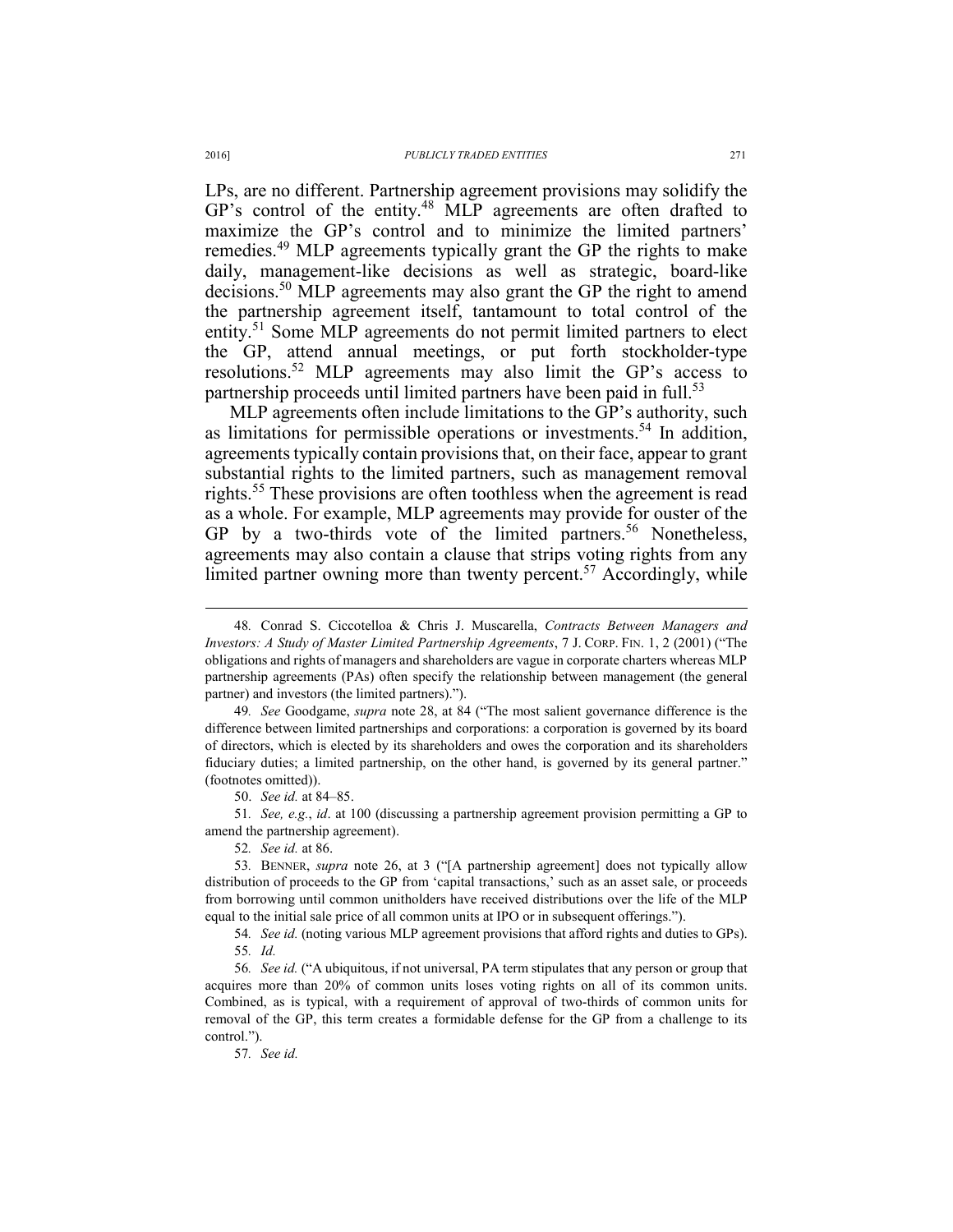ouster of the GP is possible in theory, the addition of the vote-stripping clause ensures that ouster is unlikely to occur. MLP agreements often take advantage of Delaware legal provisions that allow the GP to waive duties of care and loyalty to copartners in a partnership agreement.<sup>58</sup> Part II discusses the extent and ramifications of these provisions.

Despite the tighter stock exchange listing requirements spawned by the Sarbanes–Oxley Act,<sup>59</sup> New York Stock Exchange (NYSE) and NASDAQ rules treat MLPs similarly to controlled companies.<sup>60</sup> Under NYSE rules, MLPs are exempt from the requirements for a majority of independent directors, a nominating committee, or a compensation committee.61 Similarly, the NASDAQ rules for MLPs do not require a majority of independent directors;62 the rules require only a sufficient number of independent directors to possess an audit committee.<sup>63</sup> Thus, an MLP's GP only needs three independent directors as required under

60*.* Goodgame, *supra* note 28, at 98; *see also, e.g.*, NASDAQ STOCK MKT. R. IM-5615-5 (2015), http://nasdaq.cchwallstreet.com/nasdaq/main/nasdaq-equityrules/chp\_1\_1/chp\_1\_1\_4/ chp\_1\_1\_4\_3/chp\_1\_1\_4\_3\_8/default.asp (noting requirements for controlled companies); N.Y. STOCK EXCH. LISTED CO. MANUAL § 303A.00 (2009), http://nysemanual.nyse.com/lcm/ [hereinafter NYSE MANUAL] (same); *FAQ: What Types of Companies Do Not Have to Have an Independent Board of Directors?*, NASDAQ OMX, https://listingcenter.nasdaqomx.com/ Material Search.aspx?cid=108&mcd=LQ (last visited Feb. 8, 2016) (same).

61*.* NYSE MANUAL, *supra* note 60, § 303A.00 ("A listed company of which more than 50% of the voting power for the election of directors is held by an individual, a group or another company is not required to comply with the requirements of Sections 303A.01, 303A.04 or 303A.05. Controlled companies must comply with the remaining provisions of Section 303A."); *see also* BENNER, *supra* note 26, at 2 ("MLPs . . . are considered 'controlled entities' under NYSE rules, and subsequently are exempt from NYSE rules requiring listed companies to have a majority of independent directors, and compensation and nominating committees composed entirely of independent directors. As a result of the exemption, most GP boards have only a minority of independent directors, and their role is often limited to reviewing related party transactions.").

62*.* NASDAQ STOCK MKT. R. 5615(a)(4) ("A limited partnership is not subject to the [corporate governance] requirements of the Rule 5600 Series, except as provided in this Rule  $5615(a)(4)$ .").

63*. See* NASDAQ STOCK MKT.R. 5605(c)(2)(A), 5615(a)(4)(C) (requiring the GP to satisfy the rules for an audit committee, including that the committee have at least three independent directors).

 <sup>58</sup>*.* Goodgame, *supra* note 28, at 85 ("[I]n practice the MLP board rarely owes corporatestyle fiduciary duties to the MLP and its common unitholders because MLP partnership agreements explicitly modify or eliminate any such duties."); *see also* BENNER, *supra* note 26, at 2 (discussing the waiver of fiduciary duties under Delaware law).

<sup>59</sup>*.* Sarbanes–Oxley Act of 2002, Pub. L. No. 107-204, 116 Stat. 745 (codified as amended in scattered sections of 11, 15, 18, 28, and 29 U.S.C.); *see also* John C. Coffee, Jr., *The Political Economy of Dodd-Frank: Why Financial Reform Tends to Be Frustrated and Systemic Risk Perpetuated*, 97 CORNELL L. REV. 1019, 1027 (2012) (noting that there were those opposed to Sarbanes–Oxley because of the tighter controls it imposed).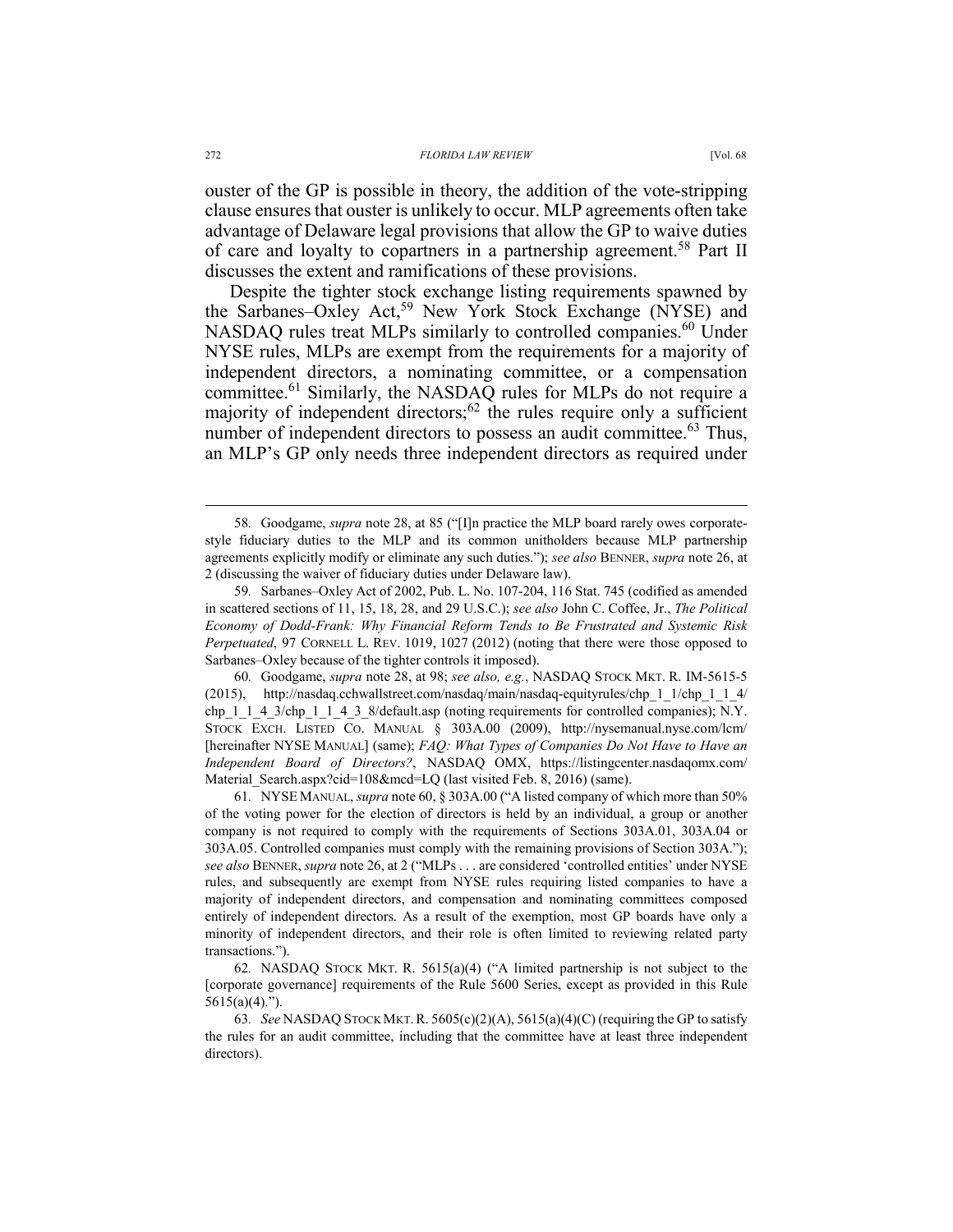the rules applicable to audit committees.<sup>64</sup> Notwithstanding audit committee independence rules, some MLPs voluntarily have a majority of independent directors.65 Even if there is an independent board of directors, an independent audit committee, or both, conflicts committee members appointed to review a conflicted transaction may themselves have previous ties to the corporate sponsor.<sup>66</sup>

## C. *MLP Taxation*

The tax code permits pass-through partnership tax treatment for MLPs.<sup>67</sup> Consequently, the MLP's income is allocated to its owners in proportion to their ownership interests and taxed to the owner at the owner's respective tax rate. $68$ <sup>T</sup> The upshot is that the MLP avoids entitylevel taxation, $69$  which allows richer cash distributions of earnings to owners.<sup>70</sup> In addition, pass-through tax treatment allows owners to share in some of the MLP's deductions.<sup>71</sup>

The MLP's tax advantages have prerequisites. Ninety percent of the MLP's income is limited to "qualifying income" from limited sources.<sup>72</sup> These sources include interest, dividends, real property rents or gains

66*. See, e.g.*, *In re* El Paso Pipeline Partners, L.P. Derivative Litig., C.A. No. 7141-VCL, 2015 WL 1815846, at \*15 (Del. Ch. Apr. 20, 2015).

67*. See* 26 U.S.C. § 7704(c)–(d) (2012); STAFF OF JOINT COMM. ON TAXATION, 108TH CONG., DESCRIPTION OF H.R. 4520, THE "AMERICAN JOBS CREATION ACT OF 2004," at 43 (Comm. Print 2004) ("In general, a publicly traded partnership is treated as a corporation . . . , but an exception to corporate treatment is provided if 90 percent or more of its gross income is interest, dividends, real property rents, or certain other types of qualifying income."); PAUL COMSTOCK PARTNERS, MASTER LIMITED PARTNERSHIP PRIMER "MLP 101," at 3 (2009), http://paulcomstock partners.com/quarterly-webinars/master-limited-partnership-primer-mlp-101/.

68*.* BRETT & BRUCE*, supra* note 25, at 1 (noting that MLPs are pass-through entities in which tax is assessed on the limited partners); *see also* PAUL COMSTOCK PARTNERS, *supra* note 67, at 3–4 (noting the tax structure and consequences of MLP ownership).

69*.* PAUL COMSTOCK PARTNERS, *supra* note 67, at 3 ("This eliminates the double taxation found within the traditional corporate structure, giving MLPs a cost-of-capital advantage as they are able to distribute more of their earnings to their limited partners in the form of quarterly cash distributions."); FREED & STEVENS, *supra* note 24 (reporting that MLPs' income is taxed once).

70*. See* PAUL COMSTOCK PARTNERS, *supra* note 67, at 3.

71*. See* STAFF OF JOINT COMM. ON TAXATION, DESCRIPTION OF H.R. 4520, *supra* note 67, at 43 ("The special rule for publicly traded partnerships provides that the passive loss rules are applied separately with respect to items attributable to each publicly traded partnership (sec. 469(k)). Thus, income or loss from the publicly traded partnership is treated as separate from income or loss from other passive activities."); FREED & STEVENS, *supra* note 24, at 3–4 ("In addition, investors in MLP's are able to reduce their tax liability because they receive their share of the partnership's depreciation.").

 72. 26 U.S.C. § 7704(c)(2); *see also* PAUL COMSTOCK PARTNERS, *supra* note 67, at 3 (discussing the limitations on MLP income).

 <sup>64</sup>*. See* NASDAQ STOCK MKT. R. 5605(c)(2)(A), IM-5615-5.

 <sup>65.</sup> *See* Goodgame, *supra* note 28, at 99.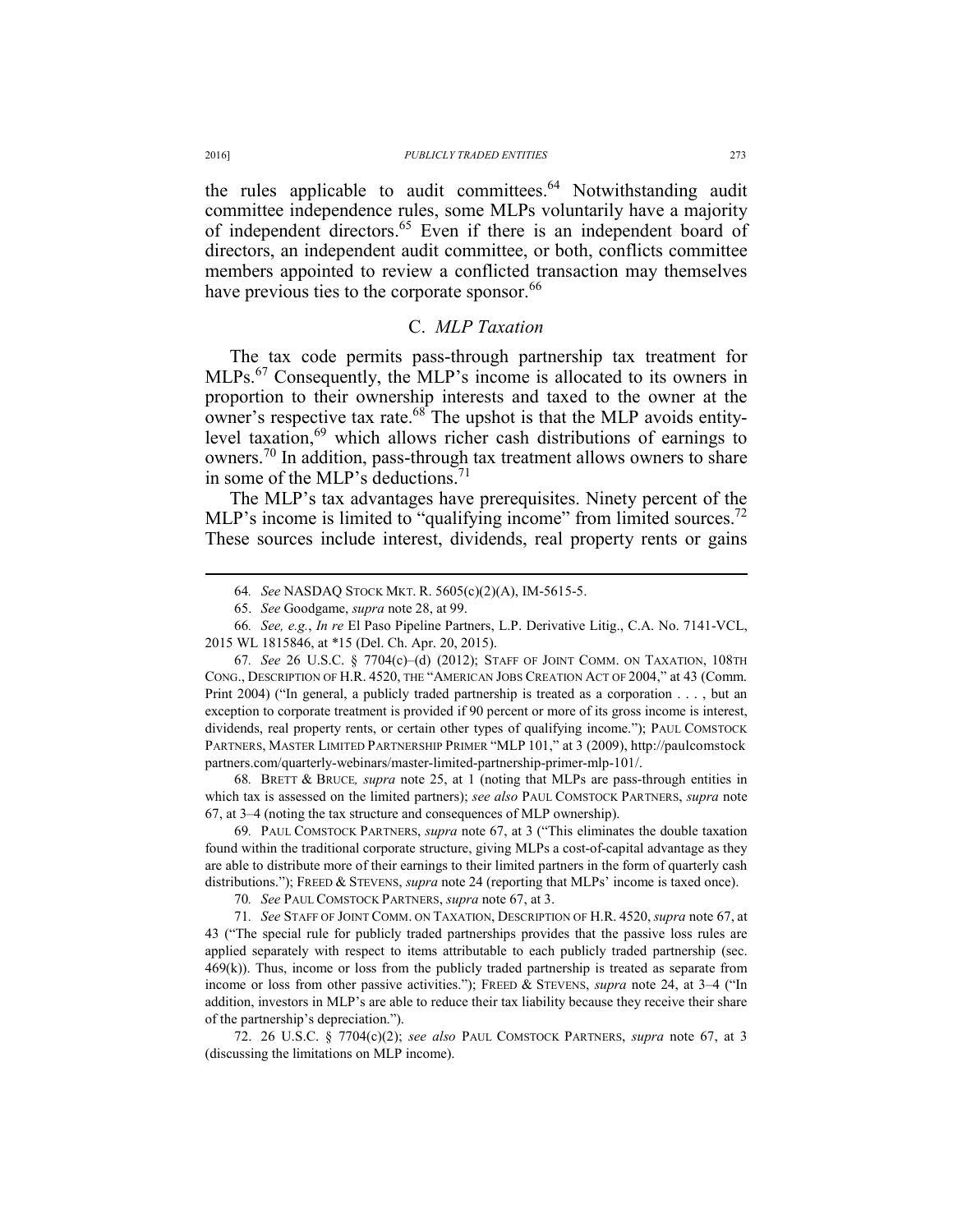from real property disposition, and income or gain from commodities.<sup>73</sup> While these are primarily passive income sources, qualifying income also includes income or gain from mineral or natural resources.<sup>74</sup>

## D. *MLP Performance*

The provision for mineral and natural resource income qualifies the entity for partnership taxation and provides an obvious subsidy to that industry.<sup>75</sup> Consequently, most MLPs are midstream energy producers.<sup>76</sup> On the whole, current MLPs have produced attractive returns. Some of these returns can be attributed to the performance of the energy industry, which has grown at over ten percent annually.<sup>77</sup> Returns can also be attributed specifically to energy infrastructure investment that nearly tripled in two years.<sup>78</sup> Midstream MLPs have outperformed the S&P 500 and Dow Industrials,<sup>79</sup> and this track record has been established for more than a decade.<sup>80</sup> Market capitalization has grown dramatically, doubling in only a few years.<sup>81</sup> Trading in MLP units has nearly quadrupled over

75*. See* Felix Mormann, Dan Reicher & Mark Muro, Opinion, *Clean Energy Scores Success with the Master Limited Partnership Parity Act*, BROOKINGS INST. (Dec. 19, 2013), http://www.brook ings.edu/research/opinions/2013/12/19-clean-energy-mormann-reicher-muro (discussing the lower costs of capital for oil, gas, and other fossil energy infrastructure versus clean energy capital); *Master Limited Partnership Parity Act to Expand Investment Opportunities for Clean Energy Projects*, PEW CHARITABLE TRUSTS (Apr. 24, 2013), http://www.pewtrusts.org/en/about/ news-room/news/2013/04/24/master-limited-partnership-parity-act-to-expand-investment-

opportunities-for-clean-energy-projects (noting the liquidity, low-cost capital, and high rate of return for energy projects that qualify as MLPs).

76*. See* STEELPATH, MASTER LIMITED PARTNERSHIP PRIMER: UNDERSTANDING AN EMERGING ASSET CLASS 4, https://mlpprotocol.files.wordpress.com/2013/03/steelpath-mlpprimer.pdf (discussing the reasons for MLP concentration in energy).

77*.* Chris Eades, *Energy MLPs: A Suitable and Sustainable Asset Class*, CLEARBRIDGE INVS. (July 9, 2013), http://www.advisorperspectives.com/articles/2013/07/09/energy-mlps-asuitable-and-sustainable-asset-class (discussing energy production).

78*. Id.* at 4 (noting energy infrastructure growth from \$11 billion to \$35 billion over two years).

79*. See* Andrew Bary, *Pipelines to Profits*, BARRON'S (June 2, 2012), http://online.barrons. com/news/articles/SB50001424053111904081004577434252994880844 (noting MLP annualized returns of 16% compared to about 5% for the Dow Industrials and the S&P 500).

80*. See* STEELPATH, *supra* note 76, at 4 ("Over the past 15 years, MLPs have outperformed the S&P 500 with a cumulative gain of over 938%, a compound annual return of 17%, versus 157% for the broader market, a compound annual return of less than 7%."); *see also* Eades, *supra*  note 77, at 2 (discussing the past returns and attractive factors for MLP investment).

81*. See* Eades, *supra* note 77, at 1 ("[In 2011,] there was between \$250 billion and \$300 billion in combined market capitalization for the space, and today we are rapidly approaching \$450 billion in total market capitalization."); BRETT & BRUCE, *supra* note 25, at 4 ("Since 1996 [through 2012], the market cap of MLPs has increased from \$8 billion to more than \$240 billion.").

 <sup>73</sup>*.* 26 U.S.C. § 7704(d)(1).

<sup>74</sup>*. See id.* § 7704(d)(1)(E).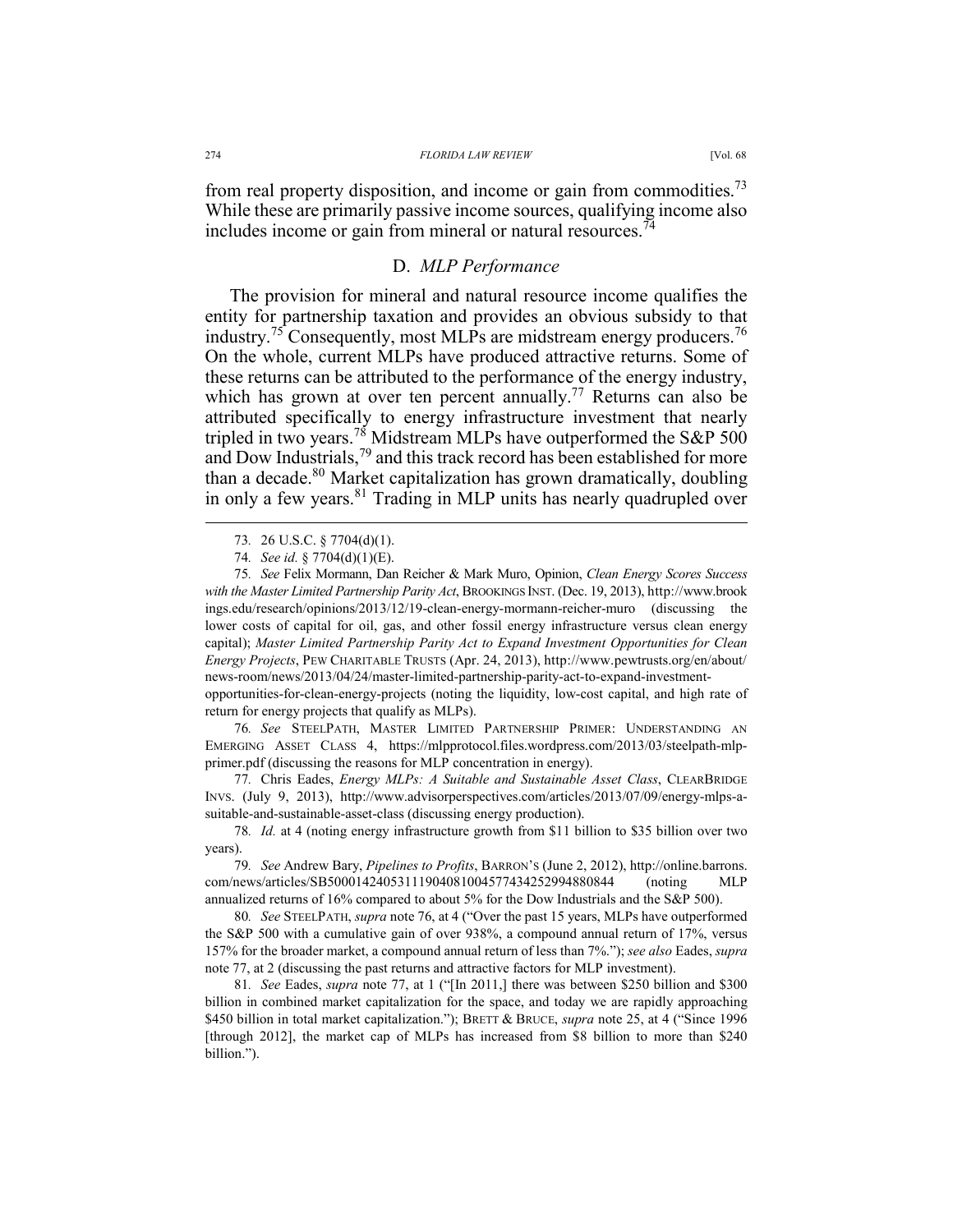the same time period.<sup>82</sup> Given that the national need for energy is unlikely to abate  $83$  and that energy is a national policy imperative,  $84$  the future for midstream energy MLP performance is quite bright.<sup>85</sup> Indeed, analysts generally predict MLP growth.86

While attractive MLP returns can be attributed to their primary industry, some returns can also be attributed to their tax-preferred treatment.<sup>87</sup> The lower effective tax rate achieved through the avoidance of corporate taxation can lower the cost of capital<sup>88</sup> and increase net income.89 MLPs are designed to regularly distribute cash to limited partners as a form of management discipline<sup>90</sup> and as a result of their business model.<sup>91</sup>

#### E. *Who May Invest in an MLP?*

Given the dramatic increases in market capitalization and trading volumes, investors appear quite interested in MLPs. Only ten years ago, mutual funds could not invest in MLPs. When Congress wrote the rules

86*. See* W. BRUCE BULLOCK, BERNARD L. WEINSTEIN & BEN JOHNSON, LEVELING THE PLAYING FIELD: A CASE FOR MASTER LIMITED PARTNERSHIPS FOR RENEWABLES 2 (2012), http://www.awea.org/Advocacy/Content.aspx?ItemNumber=4612 (reporting financial modeling for MLPs).

87*. See* Tom Lydon, *Master Limited Partnership ETF: Attractive Yields with Risks*, ETF TRENDS (Mar. 10, 2013, 6:51 AM), http://www.etftrends.com/2013/03/master-limitedpartnership-etf-attractive-yields-with-risks (noting that a structure and tax treatment that permits "more money to distribute to stockholders").

88*. See* COHEN & STEERS, *supra* note 85, at 3.

89*. See* Phyllis Cuttino, *Master Limited Partnerships and Clean Energy Investment*, PEW CHARITABLE TRUSTS (Aug. 7, 2013) ("MLPs could retain almost 40% more net income by investing in an MLP vs a Corporation.").

90*. See* BRETT & BRUCE, *supra* note 25, at 3 (noting that MLPs pay around 90% of income as quarterly distributions).

91*. See id.* at 2 ("Midstream businesses provide relatively stable revenues from toll-like fee arrangements, which minimize the impact of commodity price volatility on revenues.").

 <sup>82</sup>*. See* Eades, *supra* note 77, at 1 ("Five or six years ago, daily trading in MLPs was about \$200 million. Last year, that figure had increased to \$550 million per day and today it's in excess of \$800 million per day.").

<sup>83</sup>*. See id.* at 4 (discussing energy industry and MLP exposure to economic cycles); BRETT & BRUCE, *supra* note 25, at 12 (noting that there is a "need for increased investment in energy infrastructure in North America").

<sup>84</sup>*. See id.* at 4 (discussing the relationship between MLPs and national energy policy).

<sup>85</sup>*. See* COHEN & STEERS, COHEN & STEERS MLP STRATEGY 2 (2013), http://www.cohenandsteers.com/assets/content/resources/insight/MLP\_Commnetary.pdf (noting increased shale basin production and the need for a redesigned energy grid with pipelines, processing plants, and storage facilities as support for likely growth); LEGG MASON, MASTER LIMITED PARTNERSHIPS: AN INTRODUCTION 3 (2013), http://www.leggmason.com/individualinve stors/documents/brochure/D9241-Understanding\_MLPs.pdf (predicting increased growth in energy infrastructure, processing, and distribution for MLPs).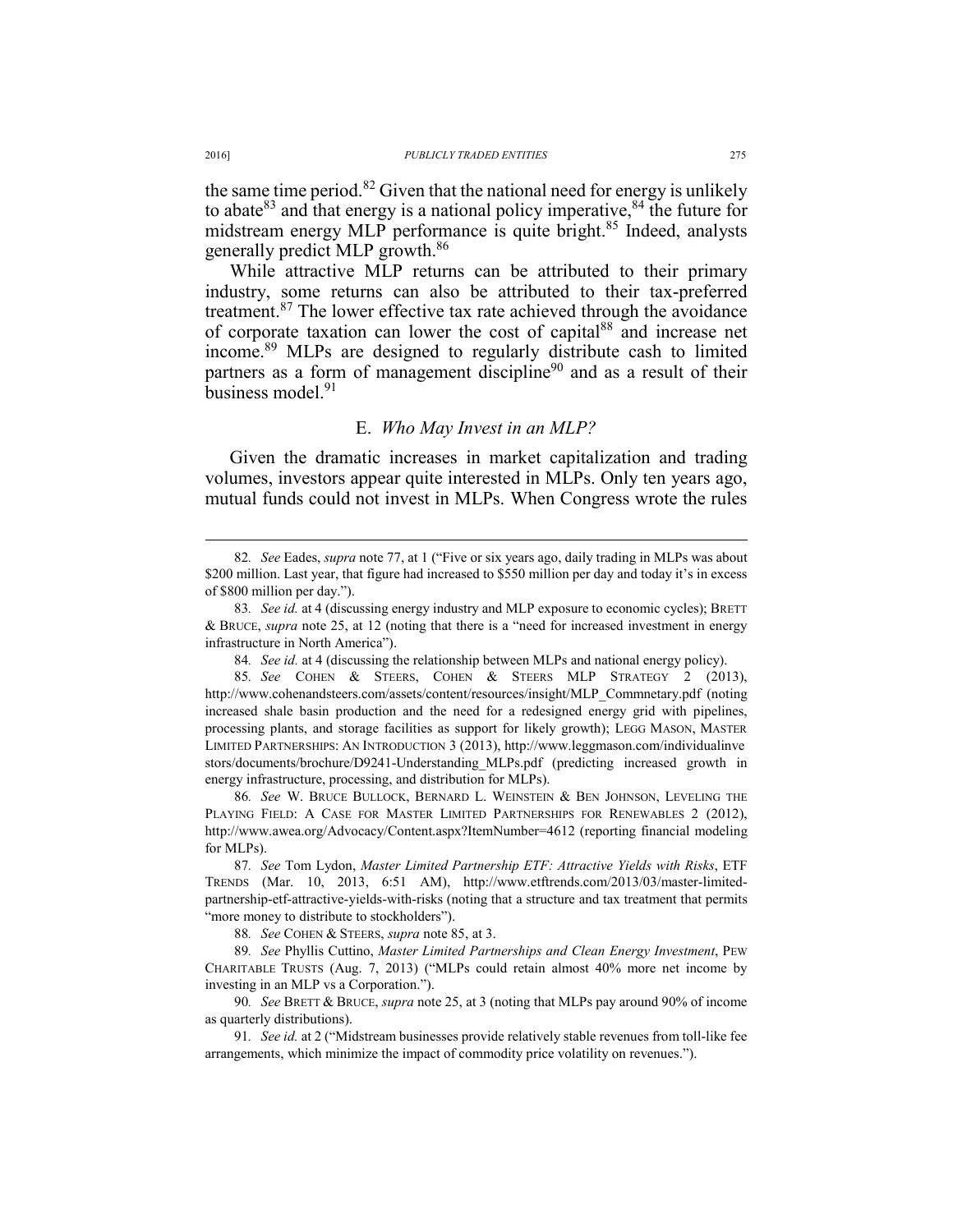surrounding permissible investments for mutual funds, MLPs did not exist.<sup>92</sup> This likely slowed early investment in MLPs.<sup>93</sup> In 2004, however, Congress changed the rules to permit mutual funds to invest in MLPs.<sup>94</sup> There are, of course, some limitations on how much they may invest in MLPs generally and in any single MLP.<sup>95</sup> These limitations have not significantly abated investment flow into MLPs.

### II. CONTEXTUALIZING MLP FIDUCIARY DUTIES

Evaluating MLP governance requires an understanding of the overall landscape of investor protections, including corporate investor protections. The Delaware corporate framework supports management vet offers significant investor protections.<sup>96</sup> These investor protections include a duty of loyalty to the corporation and stockholders as well as a duty of care.<sup>97</sup> Under Delaware's LP and LLC statutes, investors have protections similar to those extended to corporate stockholders, but only if fiduciary duties are left intact. However, this is not often the case because Delaware law permits the waiver of all fiduciary duties in both LP and LLC agreements.<sup>98</sup> Delaware MLPs, therefore, may waive all fiduciary duties regardless of whether the entity uses an LP or LLC model. MLP agreements often use narrow definitions of good faith,

95*. See id*. ("RICs may now invest freely in MLPs as long as such investments do not constitute more than 25% of their assets, and as long as they do not own more than 10% of any one MLP.").

96*. See infra* Section II.A.

97*. See* DEL. CODE ANN. tit. 8, § 102(b)(7) (2015) (permitting a corporation to "eliminat[e] or limit[] the personal liability of a director to the corporation or its stockholders for monetary damages" but not to "eliminate or limit the liability of a director . . . [f]or any breach of the director's duty of loyalty . . .[,] acts or omissions not in good faith or which involve intentional misconduct or a knowing violation of law," or certain violations regarding distributions or "transaction[s] from which the director derived an improper personal benefit"); 1 R. FRANKLIN BALOTTI & JESSE A. FINKELSTEIN, THE DELAWARE LAW OF CORPORATIONS & BUSINESS ORGANIZATIONS § 4.16 (3d ed. Supp. 2015).

98*.* DEL. CODE ANN. tit. 6, § 17-1101(d) ("[T]he partner's or other person's duties may be expanded or restricted or eliminated by provisions in the partnership agreement; provided that the partnership agreement may not eliminate the implied contractual covenant of good faith and fair dealing."); *id.* § 18-1101(c) ("[T]he member's or manager's or other person's duties may be expanded or restricted or eliminated by provisions in the limited liability company agreement; provided, that the limited liability company agreement may not eliminate the implied contractual covenant of good faith and fair dealing.").

 <sup>92</sup>*. See* STEELPATH, *supra* note 76, at 2–3.

<sup>93</sup>*. See id.* at 3.

<sup>94</sup>*. Id.* ("On October 22, 2004, the American Jobs Creation Act was enacted effective January 1, 2005. A section of this law allows regulated investment companies (RICs), such as mutual funds, to invest in MLPs by amending the definition of what was considered to be qualifying income for a RIC in the tax code.").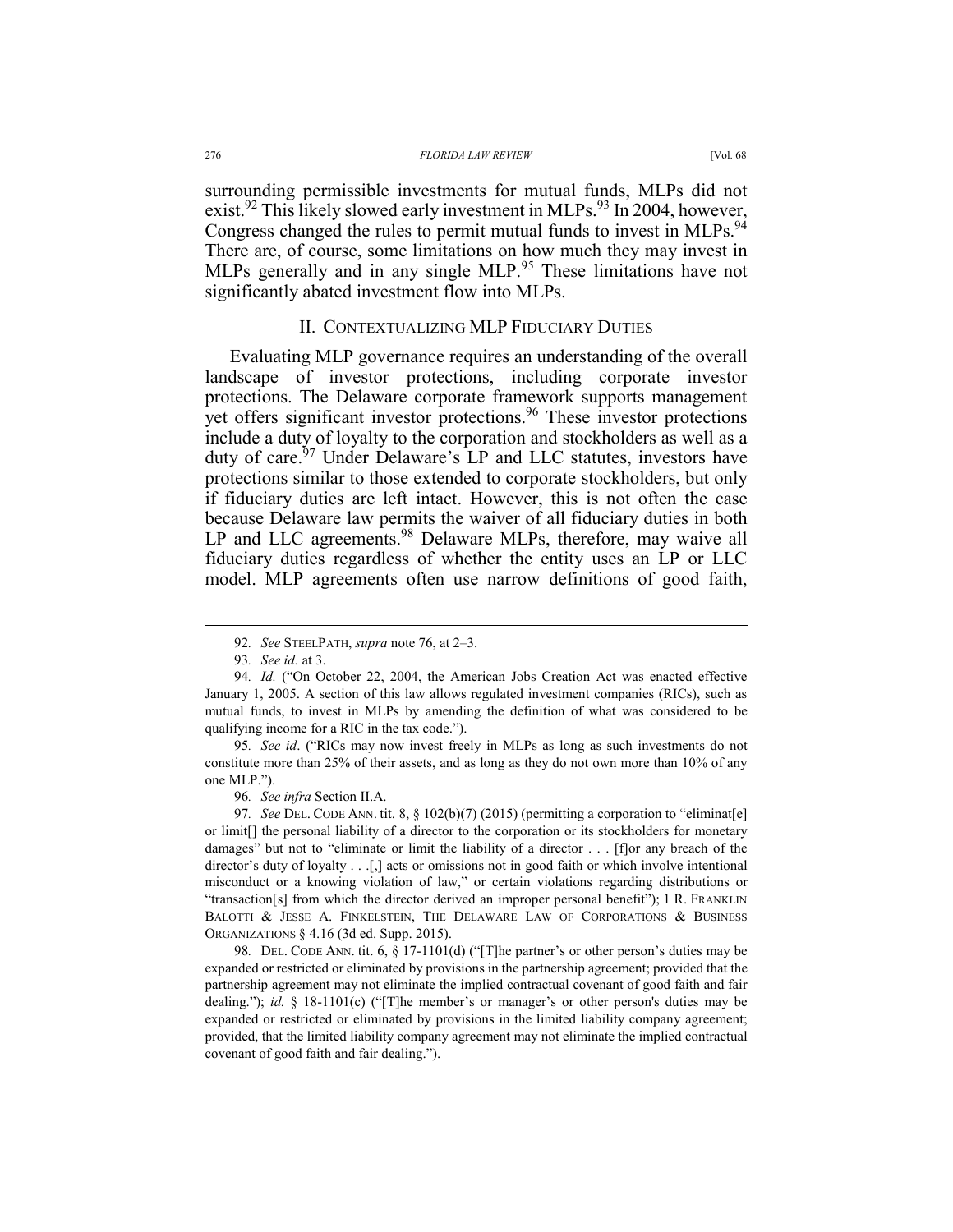expansive discretion clauses, and consents to conflicts of interest.<sup>99</sup> These agreements often eliminate the duty of loyalty and the affirmative disclosure obligations that accompany fiduciary duties.<sup>100</sup> Thus, publicly traded corporations and alternative business entities may engage in the same business and trade on the same exchange but offer wildly different investor protection, and consequently present significantly different risks to investors.

#### A. *Comparing Corporate and MLP Fiduciary Duties*

Although one scholar contends that corporate fiduciary duties are largely irrelevant due in part to deference shown to business judgment,  $101$ the corporate business model is undoubtedly committed to the concept of operating the corporation in good faith.<sup>102</sup> The requirement to act in good faith appears in the monitoring function, $103$  corporate opportunity doctrine,<sup>104</sup> conflicted transactions,<sup>105</sup> and use of expert reports.<sup>106</sup> Furthermore, the law does not permit exculpation of breaches of the duty of loyalty.<sup>107</sup>

The internal governance rules for publicly traded corporations offer three major investor protections that are largely lacking under the publicly traded MLP paradigm. First, corporations have extensive board

102*. See* Leo E. Strine, Jr. et al., *Loyalty's Core Demand: The Defining Role of Good Faith in Corporation Law*, 98 GEO. L.J. 629, 642–43 (2010) (discussing how the creators of Delaware's statutory and common law have put the Berle–Means policy of "powers in trust" for fiduciaries into action).

103*. E.g.*, *In re* Caremark Int'l Inc. Derivative Litig., 698 A.2d 959, 971 (Del. Ch. 1996) (observing that directors could be liable for failing to establish a proper monitoring system if they acted in bad faith where "a sustained or systematic failure . . . to attempt to assure a reasonable information and reporting system exists—will establish the lack of good faith that is a necessary condition to liability"); *see also* Stone v. Ritter, 911 A.2d 362, 364 (Del. 2006) (holding that there are some necessary conditions for director oversight liability that corporate directors must install).

104*. See* DEL. CODE ANN. tit. 8, § 144 (2015) (providing that an interested transaction is not voidable if approved in good faith by a majority of disinterested directors, if material facts are disclosed to stockholders who vote to approve the transaction, or if the transaction is fair); Strine, *supra* note 102, at 658, 670 ("Section 144 therefore makes plain the definitional relationship between good faith and the duty of loyalty, with the term good faith identifying the loyal state of mind required for an approving vote to be given immunizing effect. The use of good faith in this manner does not establish a new duty; it gives life and meaning to the central duty of loyalty.").

105*. See, e.g.*, Guth v. Loft, Inc., 5 A.2d 503, 510 (Del. 1939).

106*. See, e.g.*, DEL. CODE ANN. tit. 8, § 172 (involving good faith reliance on expert report as to whether a dividend can be lawfully distributed); Strine, *supra* note 102, at 656.

107*. See* DEL. CODE ANN. tit. 8, § 102(b)(7).

 <sup>99</sup>*. See infra* Section II.B.

<sup>100</sup>*. See infra* Subsection II.B.4.

<sup>101</sup>*. See* J. Robert Brown, Jr., *The Irrelevance of State Corporate Law in the Governance of Public Companies*, 38 U. RICH. L. REV. 317, 318–19 (2004) (arguing that the laxity of fiduciary duties makes them largely irrelevant).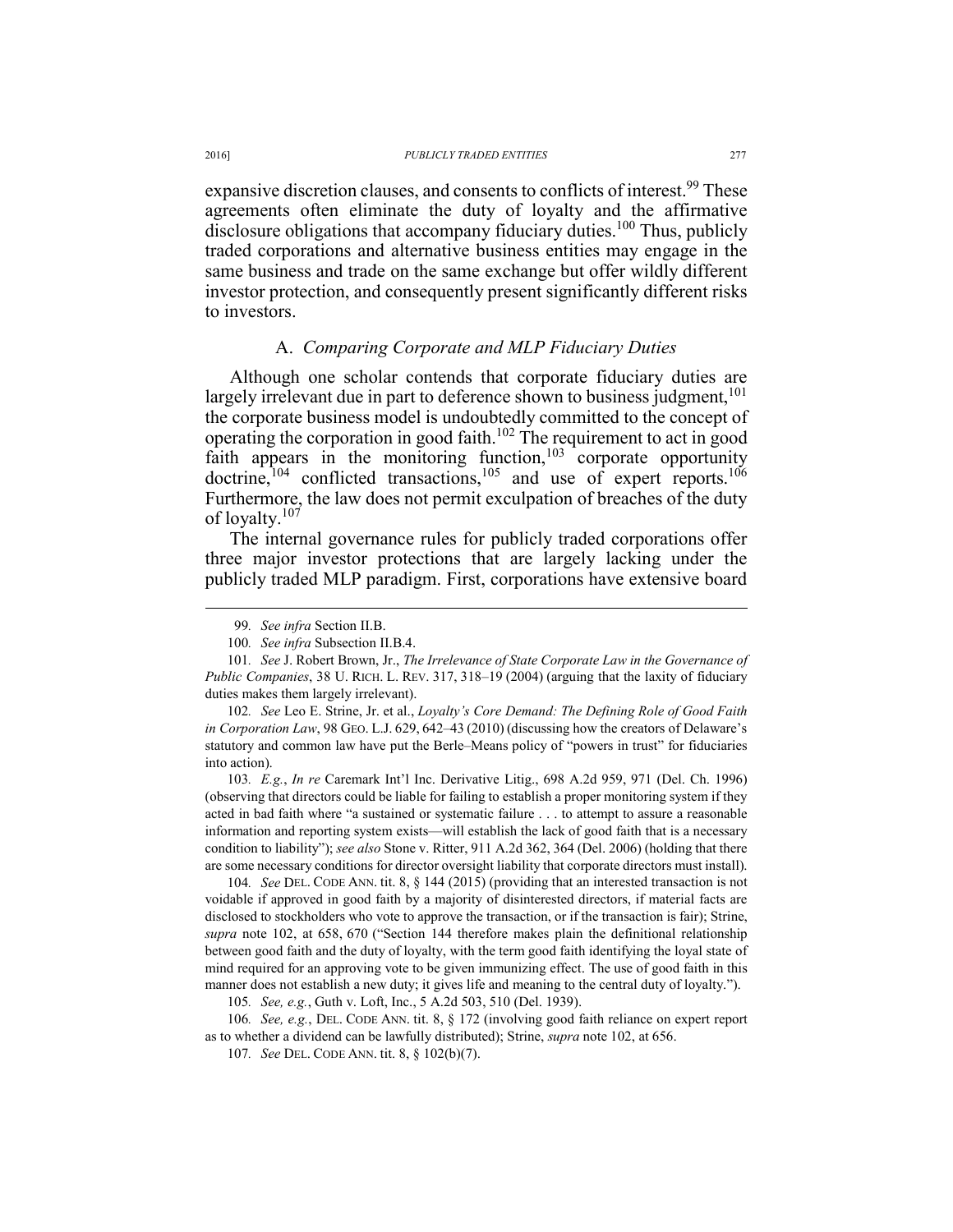independence requirements under stock exchange listing rules from which LPs, but not LLCs, are exempt.<sup>108</sup> Second, corporations have conflicts committees that are typically composed of independent third parties—a characteristic lacking in some MLPs.<sup>109</sup> Third, the corporate fiduciary duties of loyalty and care constrain management and offer a socializing message that is rendered largely irrelevant to publicly traded LPs and LLCs with expansive waivers in their governing documents.<sup>110</sup>

### 1. Board Independence Under Listing Standards

An explosion of accounting and financial scandals in late 2001 and 2002 led to federal intervention in the form of the Sarbanes–Oxley Act.<sup>111</sup> Following the Enron, Worldcom, and Tyco debacles, <sup>112</sup> Congress enacted the Sarbanes–Oxley Act in an effort "to improve the audit process and internal controls, increase board independence from management, and improve disclosure and transparency."113 Although Sarbanes–Oxley itself contained numerous rules regarding board independence and introduced independence requirements with regard to the audit committee,  $114$  the Act also ushered in NYSE and NASDAQ listing requirements that require independence of a majority of a listed company's directors.<sup>115</sup> The listing rules require a fully independent audit committee.116 Although publicly traded LPs must have three independent members on the audit committee, they do not need a majority of independent directors.<sup>117</sup>

110*. See infra* Subsection II.A.3.

112. *Id.* at 303.

 114. *See* Sarbanes–Oxley Act of 2002, Pub. L. No. 107-204, 116 Stat. 745 (codified as amended in scattered sections of 11, 15, 18, 28, and 29 U.S.C.).

115*.* NASDAQ STOCK MKT. R. IM-5605(a)(2), (b)(1) (2015) (defining independence and requiring a majority of the board of directors to be independent); NYSE MANUAL, *supra* note 60, §§ 303A.00–.01 (requiring a majority of a board of directors to be independent).

116*. See* NYSE MANUAL, *supra* note 60, § 303A.07 (requiring a fully independent audit committee).

 <sup>108</sup>*. See infra* Subsection II.A.1.

<sup>109</sup>*. See* Leo E. Strine, Jr. & J. Travis Laster, *The Siren Song of Unlimited Contractual Freedom*, at 21–22 (forthcoming in ELGAR HANDBOOK ON ALTERNATIVE ENTITIES (Mark Lowenstein & Robert Hillman eds., Edward Elgar Publ'g 2014)), http://papers.ssrn.com/sol3/ papers.cfm?abstract\_id=2481039; *infra* Subsection II.A.2.

<sup>111</sup>*.* John C. Coffee, Jr., *Gatekeeper Failure and Reform: The Challenge of Fashioning Relevant Reforms*, 84 B.U. L. REV. 301, 305 (2004).

<sup>113</sup>*.* Spencer Stuart, *Ten Years Later: Sarbanes–Oxley Act Continues to Shape Board Governance Landmark Governance*, PR NEWSWIRE (July 30, 2012), http://www.prnewswire.com/news-releases/10-years-later-sarbanes-oxley-act-continues-toshape-board-governance-164296516.html.

 <sup>117.</sup> *See id.* § 303.A.00.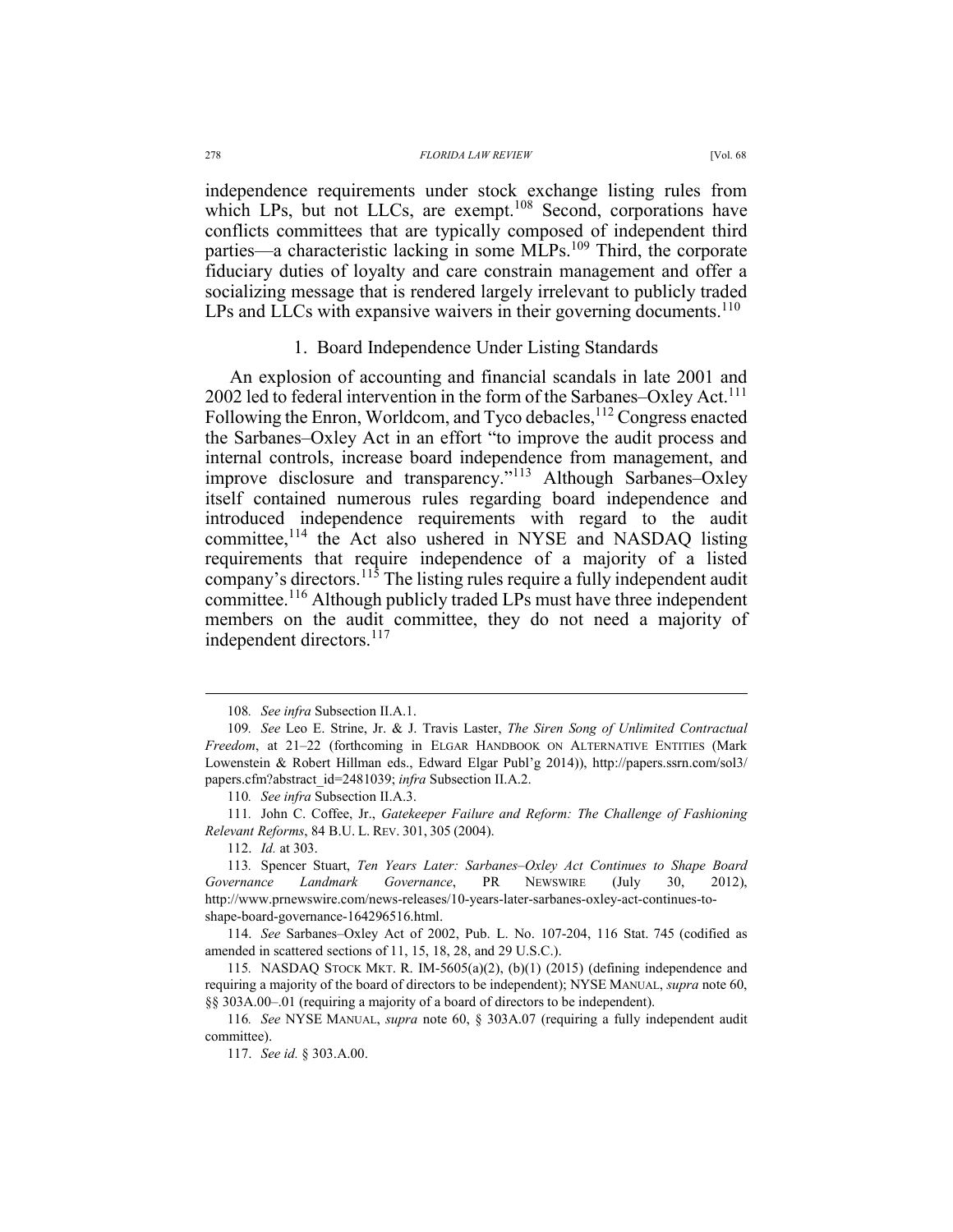This exception to the board independence requirements arguably places limited partners at a disadvantage vis-à-vis comparable corporate investors because board independence is integral to effective internal governance.118 Independence arguably curbs excessive conflicts of interest in corporate board decision-making.119 As noted in the Commentary to the NYSE Listing Requirements, "[e]ffective boards of directors exercise independent judgment in carrying out their responsibilities. Requiring a majority of independent directors will increase the quality of board oversight and lessen the possibility of damaging conflicts of interest."<sup>120</sup> Just as increased independence strengthens governance, it follows that eliminating or diminishing independence weakens the position of investors in an enterprise.

Some have argued that there is no positive relationship between independence and positive firm outcomes.<sup>121</sup> More recently, however, it has been persuasively argued that board independence facilitates wealthmaximizing strategies for the benefit of stockholders.<sup>122</sup> As one commentator observed:

[I]ndependent directors are more valuable than insiders. They are less committed to management and its vision. Instead, they look to outside performance signals and are less captured by the internal perspective, which, as stock prices become more informative, becomes less valuable. They can be more readily mobilized by legal standards to help provide the public goods of more accurate disclosure and better compliance with law. In this way, independent directors are an essential part of a new corporate governance paradigm.<sup>123</sup>

 <sup>118</sup>*. See* Stuart, *supra* note 113; *infra* Section III.D.

<sup>119</sup>*. See* CHARLES A. BOWSHER, CONTROLLER GEN. OF THE UNITED STATES, CORPORATE ACCOUNTABILITY: A TIME FOR REFORM ADDRESS BEFORE THE SECURITIES REGULATION INSTITUTE 8 (Jan. 23, 1992), http://www.gao.gov/assets/200/195714.pdf ("Real corporate accountability is not possible without a board of directors that is independent of management and willing to act on its own authority.").

<sup>120</sup>*.* NYSE MANUAL, *supra* note 60, § 303A.01 cmt.

<sup>121</sup>*. See, e.g.*, Roberta Romano, *The Sarbanes–Oxley Act and the Making of Quack Corporate Governance*, 114 YALE L.J. 1521, 1530–31, 1604 (2005) (providing an appendix of empirical studies showing no correlation between audit committee independence and positive outcomes).

<sup>122.</sup> Jeffery N. Gordon, *The Rise of Independent Directors in the United States, 1950-2005: Of Shareholder Value and Stock Market Prices*, 59 STAN. L. REV. 1465, 1563 (2007); *see also*  Sanjai Bhagat & Brian Bolton, *Director Ownership, Governance, and Performance*, 48 J. FIN. & QUANTITATIVE ANALYSIS 105, 105 (2013) (finding a positive relationship between corporate governance and firm performance from 2002 to 2007).

<sup>123.</sup> Gordon, *supra* note 122, at 1563*.*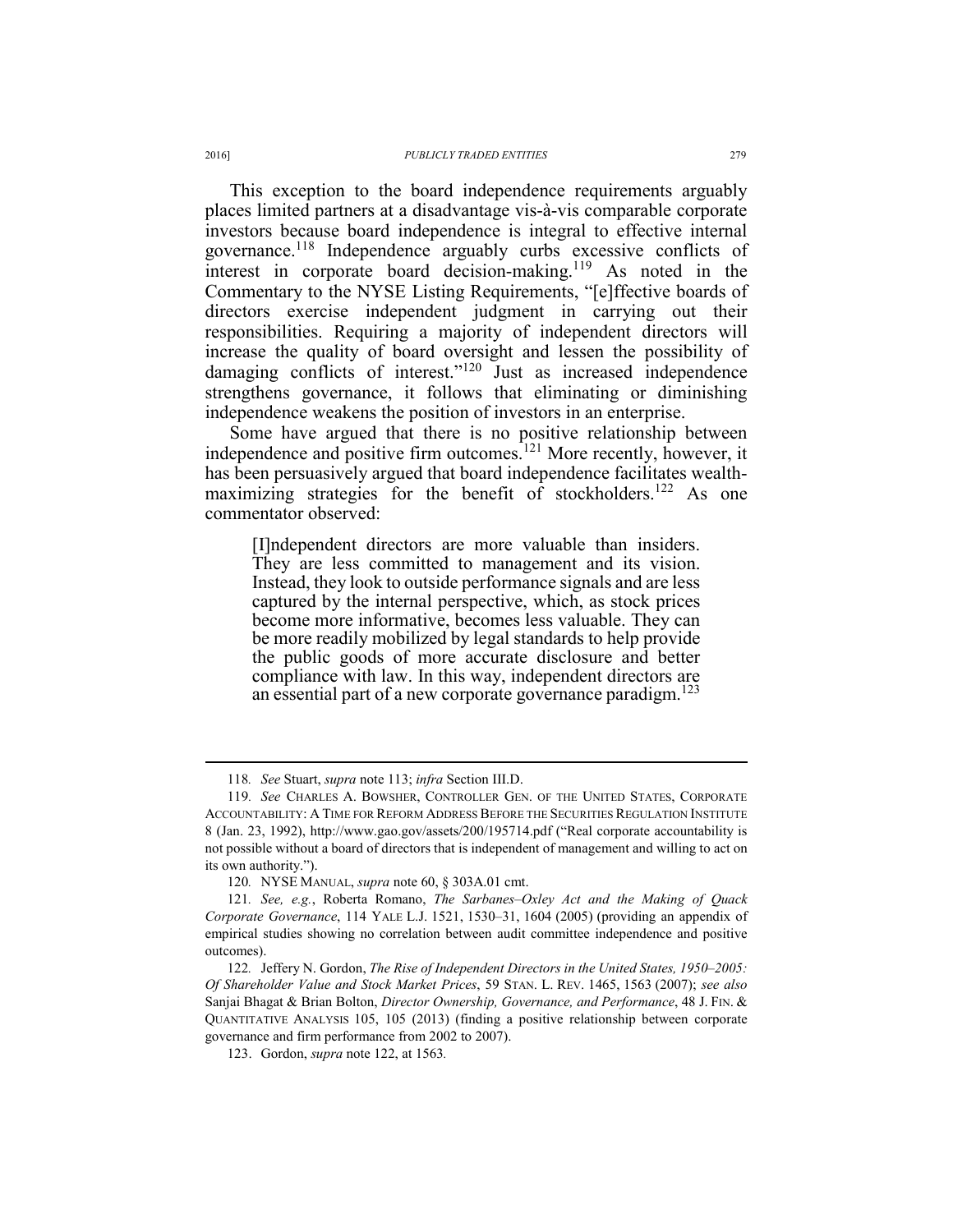Board independence requirements have not cured all abusive practices, and scholars hotly debate the extent to which independence is helpful.<sup>124</sup> Nevertheless, board independence requirements may improve the odds that board decisions will reflect the best interests of the firm rather than the best interests of the managers or managing companies. Professor Richard Clark has noted that post-Sarbanes–Oxley empirical studies have found positive effects of increased requirements for internal controls and board independence.<sup>125</sup> Additionally, in a widely recognized, comprehensive pre-Sarbanes–Oxley empirical study, Professors Bernie Black and Sanjai Bhagat initially did not find a meaningful positive effect of director independence upon shareholder value.126 However, in a recent post-Sarbanes–Oxley study, Professors Bhagat and Brian Bolton considered five measures of corporate governance during the period of 1998 to 2007 and reported a positive, significant relationship between board independence and operating performance.127 Thus, post-Sarbanes–Oxley independence requirements likely offer corporate investors a helpful safeguard that investors in publicly traded LPs may unwittingly relinquish.

#### 2. Corporate Board Structure and Conflicts Committee Membership

As indicated above, listing standards have been important in achieving board independence in publicly traded corporations. In addition, corporate board structure and the use of conflicts committees to approve conflicted transactions promote managerial independence. Where a decision presents a conflict of interest, an independent conflicts committee can step in to assess conflicted transactions.

Delaware's corporate paradigm encompasses standards of conduct and standards of judicial review,<sup>128</sup> and also provides a "safe-harbor" statute that offers a pathway for handling interested director transactions.129 The law is well-suited for handling conflicted director decision-making. As succinctly explained in *Chen v. Howard-Anderson*:

 <sup>124</sup>*. Compare* Romano, *supra* note 121, at 1530–31 (concluding that independent boards do not improve, and may negatively affect, performance), *with* PAUL W. MACAVOY & IRA M. MILLSTEIN, THE RECURRENT CRISIS IN CORPORATE GOVERNANCE 42 (2003) ("[E]mpirical evidence seems to suggest . . . that reform efforts are having some impact on current governance practice."), *and* Bhagat & Bolton, *supra* note 122, at 105 (finding a negative relationship between board independence and performance before 2002 but a positive correlation after 2002).

 <sup>125.</sup> *See* Richard C. Clark, *Harmony or Dissonance? The Good Governance Ideas of Academics and Worldly Players*, 70 BUS. LAW. 321, 326 (2015).

<sup>126</sup>*. See* Sanjai Bhagat & Bernard S. Black, *The Non-Correlation Between Board Independence and Long-Term Performance*, 27 J. CORP. L. 231, 233 (2002).

<sup>127</sup>*.* Bhagat & Bolton, *supra* note 122.

<sup>128</sup>*.* Chen v. Howard–Anderson, 87 A.3d 648, 666–67 (Del. Ch. 2014).

<sup>129</sup>*.* BALOTTI & FINKELSTEIN, *supra* note 97, § 4.16[A].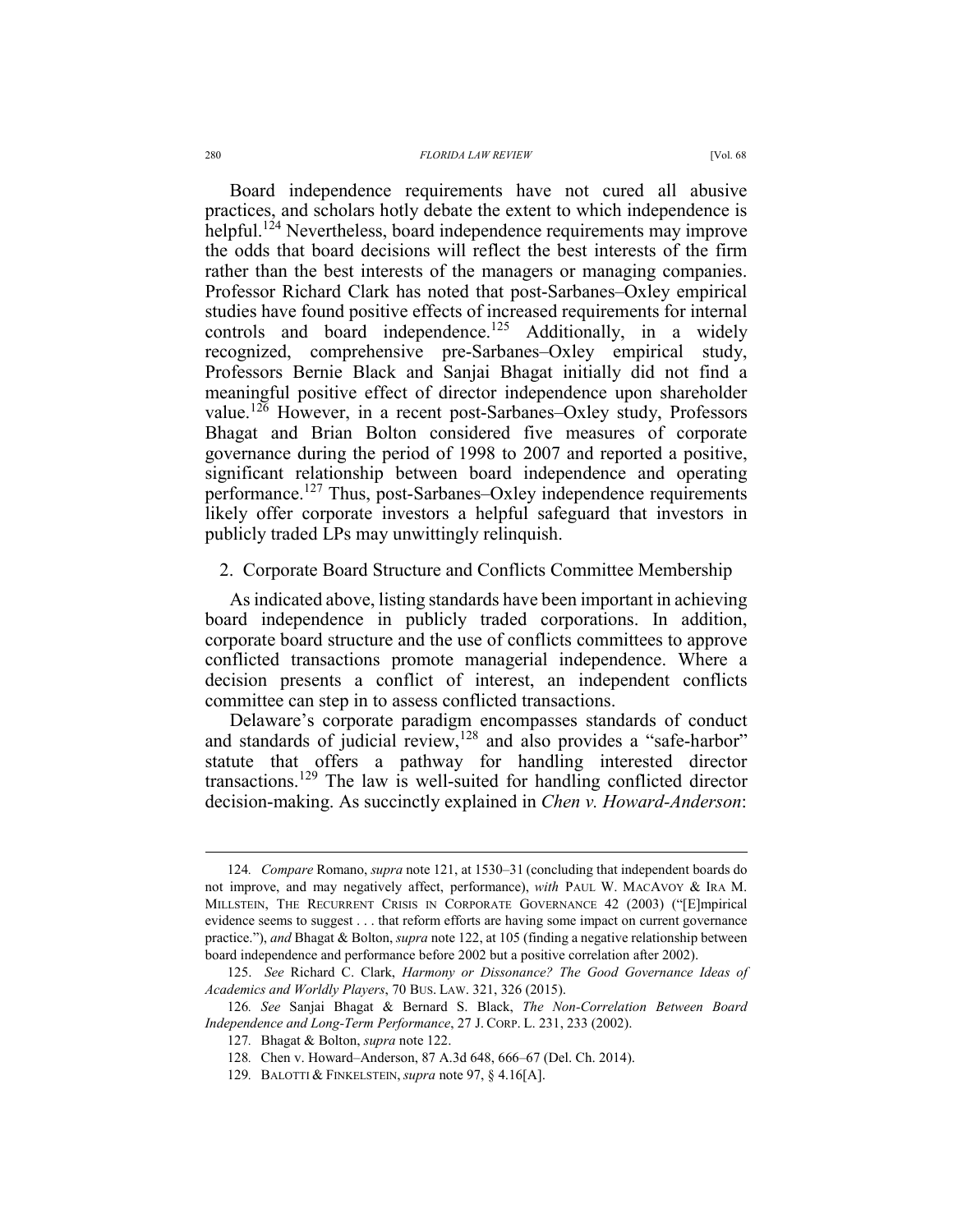"Delaware has three tiers of review for evaluating director decision-making: the business judgment rule, enhanced scrutiny, and entire fairness." Which standard of review applies will depend initially on whether the board members (i) were disinterested and independent (the business judgment rule), (ii) faced potential conflicts of interest because of the decisional dynamics present in particular recurring and recognizable situations (enhanced scrutiny), or (iii) confronted actual conflicts of interest such that the directors making the decision did not comprise a disinterested and independent board majority (entire fairness). The standard of review may change further depending on whether the directors took steps to address the potential or actual conflict, such as by creating an independent committee, conditioning the transaction on approval by disinterested stockholders, or both.<sup>130</sup>

Further, Delaware corporate law provides a safe harbor for dealing with interested director transactions.<sup>131</sup> An interested director transaction will not be void or voidable merely because it is conflicted; if a fully informed majority of disinterested directors or shareholders approves the conflicted transaction or if it is fair to the corporation, then the conflicted transaction will not be void or voidable.<sup>132</sup>

As discussed below, MLP agreements typically eliminate fiduciary duties. Moreover, in the MLP context, the listing requirement exceptions and the composition of conflicts committees may compromise managerial independence. Even if some or all of the directors of the MLP's GP are independent, the directors may be in an inherently conflicted position.<sup>133</sup> Under the sponsored model, the MLP includes a GP that manages the MLP.<sup>134</sup> The GP owes fiduciary duties to the GP's owners, which are likely affiliates of the corporate sponsor.<sup>135</sup> Thus, the directors of the MLP's GP potentially serve two conflicting constituencies—the corporate sponsor via fiduciary duties and the limited partners via contractual duties and the implied covenant of good faith and fair dealing. This potentially troublesome conflict was first noted in *Gotham Partners, LP v. Hallwood Realty Partners, LP*136 and is one of

 <sup>130</sup>*.* 87 A.3d at 666–67 (citation omitted).

<sup>131</sup>*. See* DEL. CODE ANN. tit. 8, § 144 (2015).

<sup>132</sup>*. Id.*

<sup>133</sup>*. See* Strine & Laster, *supra* note 109, at 22.

<sup>134</sup>*.* Goodgame, *supra* note 28, at 83.

 <sup>135.</sup> *Id.* at 85–86.

 <sup>136.</sup> No. CIV.A.15754, 2000 WL 1476663, at \*19–20 (Del. Ch. Sept. 27, 2000). *See generally* Sandra K. Miller, *The Role of the Court in Balancing Contractual Freedom with the*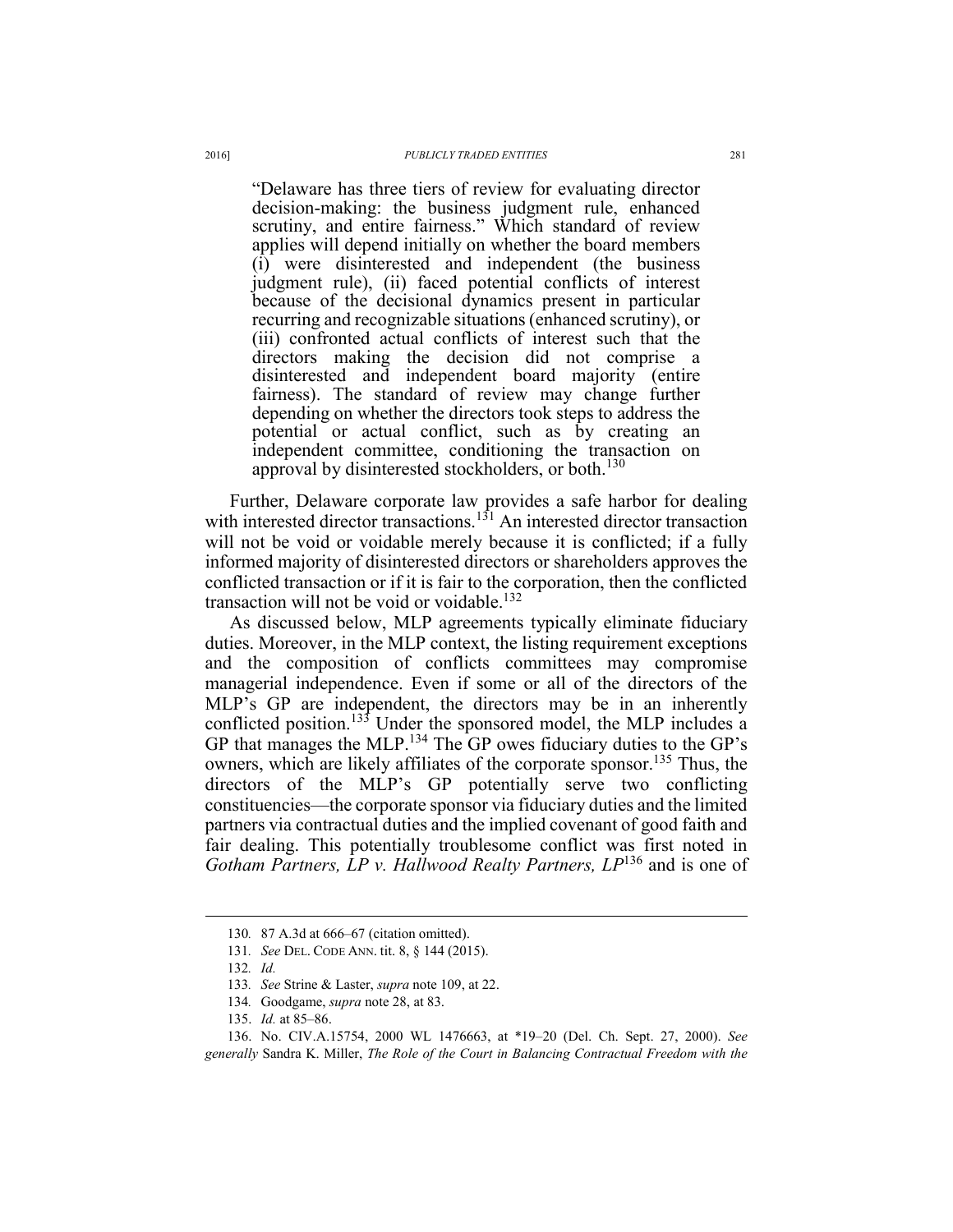the many reasons that Delaware Supreme Court Chief Justice Leo E. Strine and Delaware Court of Chancery Vice Chancellor J. Travis Laster have called for a change in the rules concerning the elimination of fiduciary duties in diversely held Delaware LPs and LLCs.<sup>137</sup>

Managerial independence is further compromised when the GP's directors serve on a conflicts committee to review business transactions that present a conflict of interest between the limited partners and the corporate sponsor or affiliates.<sup>138</sup> A review of recent litigation reveals that parties with ties to the MLP's sponsor or its affiliates may heavily populate GP boards.139 As Chief Justice Strine and Vice Chancellor Laster pointed out:

[A] corporate managing members' independent directors are often called on to approve conflict transactions between the managing member and the alternative entity, and that approval is given liability-limiting effect. But, of course, there is a fundamental difference that is elided. An independent director of a corporation is accorded that status precisely because she has no conflict of interest and is not subject to any material influence that would prevent her from acting solely in the best interests of the corporation and its stockholders *qua* stockholders and thus is well positioned to act to protect against any unfair proposals from managers who do suffer from conflicts of interests. But an independent director of a corporation that is a managing member . . . owes a fiduciary duty to act in that corporation's best interest, and is not in a direct fiduciary position as to the alternative entity and its investors.140

Thus, it appears that the corporate paradigm provides greater investor protection than the contractual MLP framework when it comes to interested director decision-making.

*Need for Mandatory Constraints on Opportunistic and Abusive Conduct in the LLC*, 152 U. PA. L. REV. 1609, 1638–40 (2004) (discussing the implications of *Gotham*).

<sup>137</sup>*. See* Strine & Laster, *supra* note 109, at 22.

<sup>138</sup>*. See id.* 

<sup>139</sup>*. See, e.g.*, Allen v. Encore Energy Partners, L.P., 72 A.3d 93, 98 (Del. 2013) ("[A] majority of the Encore Board members were Vanguard employees and Vanguard owned Encore GP."); Allen v. El Paso Pipeline GP Co., 113 A.3d 167, 174–75 (Del. Ch. 2014) (involving multiple BP board directors who had ties with the El Paso parent company), *aff'd*, No. 399, 2014, 2015 WL 803053 (Del. Feb. 26, 2015); Brinckerhoff v. Enbridge Energy Co., C.A. No. 5526- VCN, 2011 WL 4599654, at \*7 (Del. Ch. Sept. 30, 2011) ("EEP GP's Board is made up of seven members, and . . . four of them were beholden to Enbridge."), *aff'd*, 67 A.3d 369 (Del. 2013).

<sup>140</sup>*.* Strine & Laster, *supra* note 109, at 21–22.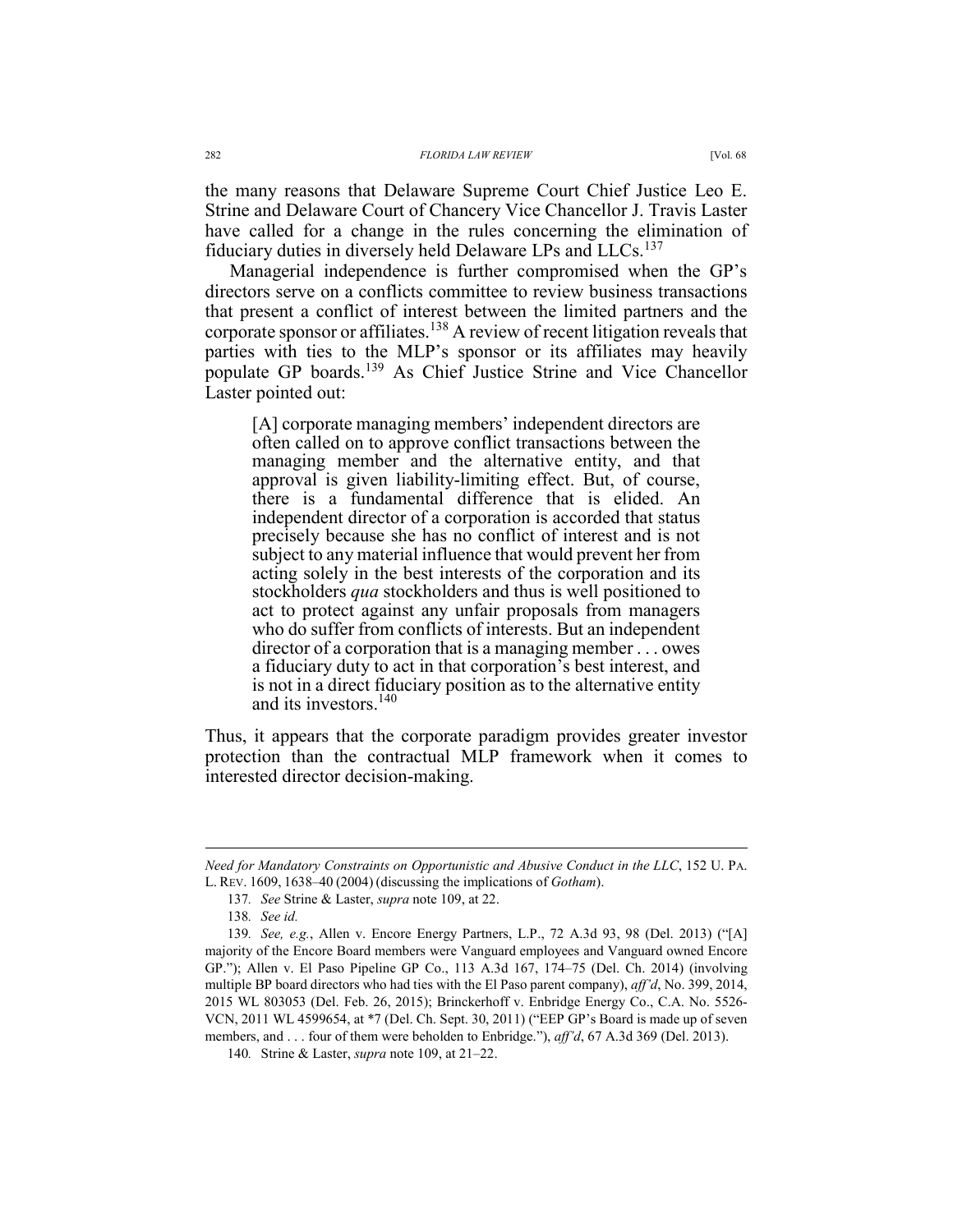## 3. Fiduciary Duty Constraints and the Socializing Role of Duty of Loyalty Literature and Jurisprudence

In addition to board independence protections, corporate stockholders enjoy fiduciary duty protection, including the duty of loyalty and the duty of care.141 Both fiduciary duties, the duty of loyalty in particular, play an important socializing role in the business community.142 However, as more fully discussed below, the duty of loyalty is frequently eliminated in MLP agreements.<sup>143</sup>

Delaware corporate directors are subject to a mandatory duty of loyalty to act in the best interests of the corporation and a duty to refrain from grossly negligent conduct.<sup>144</sup> The corporate business model is committed to the concept of operating the corporation in good faith.<sup>145</sup> In the words of former Delaware Court of Chancery Chancellor William B. Chandler III and Chief Justice Strine (then-Vice Chancellor), "[t]he statutory constraints on unilateral action that exist in the Delaware General Corporation Law have been chosen with some care."<sup>146</sup> For

144*. See* Usha Rodrigues, *From Loyalty to Conflict: Addressing Fiduciary Duty at the Officer Level*, 61 FLA. L. REV. 1, 6 & n.8 (2009) ("The directors of Delaware corporations have a triad of primary fiduciary duties: due care, loyalty, and good faith" (quoting Emerald Partners v. Berlin, 787 A.2d 85, 90 (Del. 2001))). In the landmark case of *Smith v. Van Gorkom*, the Delaware Supreme Court held that the business judgment rule was inapplicable where the directors made an uninformed decision approving a merger that Van Gorkom wanted so that he could sell his interest before retiring. 488 A.2d 858, 864 (Del. 1985), *overruled on other grounds by* Gantler v. Stephens, 965 A. 2d 695, 713 n.54 (Del. 2009). Directors cannot waive or be exculpated for violations of the duty of loyalty. Lyondell Chem. Co. v. Ryan, 970 A.2d 235, 239 (Del. 2009). They do, however, have the benefit of the business judgment rule, which grants a presumption that they make business decisions on an informed basis, in good faith, and in the honest belief that the conduct is in the best interests of the company. *See id.* at 242–44. *See generally* Lyman Johnson, *Unsettledness in Delaware Corporate Law: Business Judgment Rule, Corporate Purposes*, 38 DEL. J. CORP. L. 405, 410–11 (2013) (noting the history of the business judgment rule in Delaware case law).

145*. See* Strine et al., *supra* note 102, at 640–41 ("[T]he concept of loyalty pervades all of Delaware corporate law.").

 146. William B. Chandler III & Leo E. Strine, Jr., Symposium, *The New Federalism of the American Corporate Governance System: Preliminary Reflections of Two Residents of One Small State*, 152 U. PA. L. REV. 953, 976 (2003).

 <sup>141</sup>*. See* BALOTTI & FINKELSTEIN, *supra* note 97, § 4.16.

<sup>142</sup>*. See generally* Margaret M. Blair & Lynn A. Stout, *Trust, Trustworthiness, and the Behavioral Foundations of Corporate Law*, 149 U. PA. L. REV. 1735 (2001) [hereinafter Blair & Stout, *Behavioral Foundations*] (proposing that "the behavioral phenomena of internalized trust and trustworthiness play important roles in encouraging cooperation within firms").

<sup>143</sup>*. See* Manesh, *supra* note 9, at 567–80 (studying eighty-five publicly traded LPs and LLCs and noting that ten of the eighty-five firms studied did not fully waive or exculpate liability arising from breach of fiduciary duties).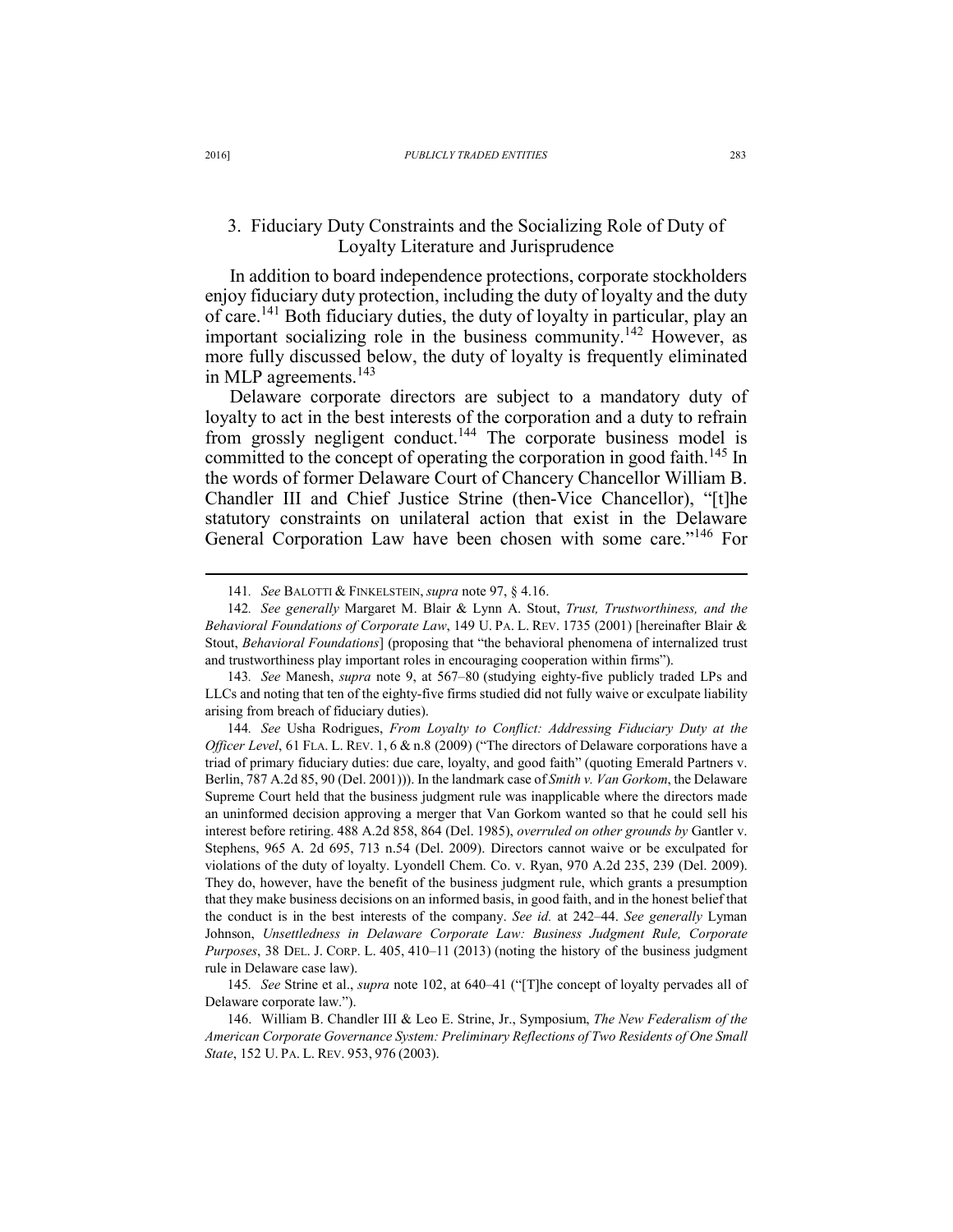example, the requirement of stockholder approval for important transactions, including certain types of mergers, sales of substantially all corporate assets, and increases in authorized shares, plays an important role in constraining director discretion.<sup>147</sup> Fiduciary duties provide a key mechanism for enforcing the corporate stockholder safeguards.<sup>148</sup> Further, the fiduciary duty review includes the entire fairness standard in conflicted transactions and heightened judicial review in connection with mergers and acquisitions.<sup>149</sup>

Although the director's fiduciary duty of care may be exculpated, the duty of loyalty may not.<sup>150</sup> Section 102(b)(7) of the Delaware statutes permits a corporation to eliminate or limit the personal liability of a director, except for a breach of the duty of loyalty, for acts or omissions not in good faith or which involve intentional misconduct or a knowing violation of law, and liability for other misconduct (i.e., unlawful dividends or improper personal benefits).<sup>151</sup> A corporation may exculpate the director for violations of the duty of care but not for violations of the duty of loyalty or conduct not in good faith.<sup>152</sup> While the duty of care has been defined in different ways, one decision noted that "[w]ords must be taken seriously and gross negligence has a stringent meaning under our law of entities, to wit, one 'which involves a devil-may-care attitude or indifference to duty amounting to recklessness."<sup>153</sup>

Arguably, lack of good faith is a formidable obstacle to prove, <sup>154</sup> and only inexcusable inattentiveness or a complete abdication of duties to

152*. See In re* Walt Disney Co. Derivative Litig., 906 A.2d 27, 66–67 (Del. 2006). Delaware's LLC indemnification provision permits the LLC to indemnify any member or manager from "*all* claims and demands whatsoever." DEL. CODE ANN. tit. 6, § 18-108 (2015) (emphasis added). Other states' LLC indemnification provisions tend to be more restrictive than Delaware's. *Compare id*., *with* FLA. STAT. § 607.0850(7) (2015) (prohibiting indemnification for violations of criminal law, transactions generating improper personal benefits, certain improper distributions, and willful misconduct or a conscious disregard for the best interests of the LLC). Although a statute does not specifically prohibit indemnification for acts of bad faith, it would arguably violate public policy to exculpate an LLC manager for acts of bad faith. *See* Miller v. Am. Real Estate Partners, L.P., No. CIV.A.16788, 2001 WL 1045643, at \*11 (Del. Ch. 2001). *But see* Lyman Johnson, *Delaware's Non-Waivable Duties*, 91 B.U. L. REV. 701, 706 (2011) (noting that Delaware LLC and GP statutes express a "contractarian policy preference").

153*.* Gelfman v. Weeden Inv'rs, L.P., 859 A.2d 89, 114 (Del. Ch. 2004).

154*. See* Lyondell Chem. Co. v. Ryan, 970 A.2d 235, 239 (Del. 2009) (interpreting the socalled "*Revlon* duties" as not requiring any specific steps to take in evaluating an offer); *In re*

 <sup>147</sup>*. Id.* at 977*.*

<sup>148</sup>*. Id.* ("The Delaware courts have deployed a variety of tools . . . including the entire fairness standard of review for conflict transactions and the heightened *Revlon* and *Unocal*  standards that are applied to certain director actions in the mergers and acquisitions context." (footnotes omitted)).

<sup>149</sup>*. See id.*

<sup>150</sup>*. See* DEL. CODE ANN. tit. 8, § 102(b)(7) (2015).

<sup>151</sup>*. Id.*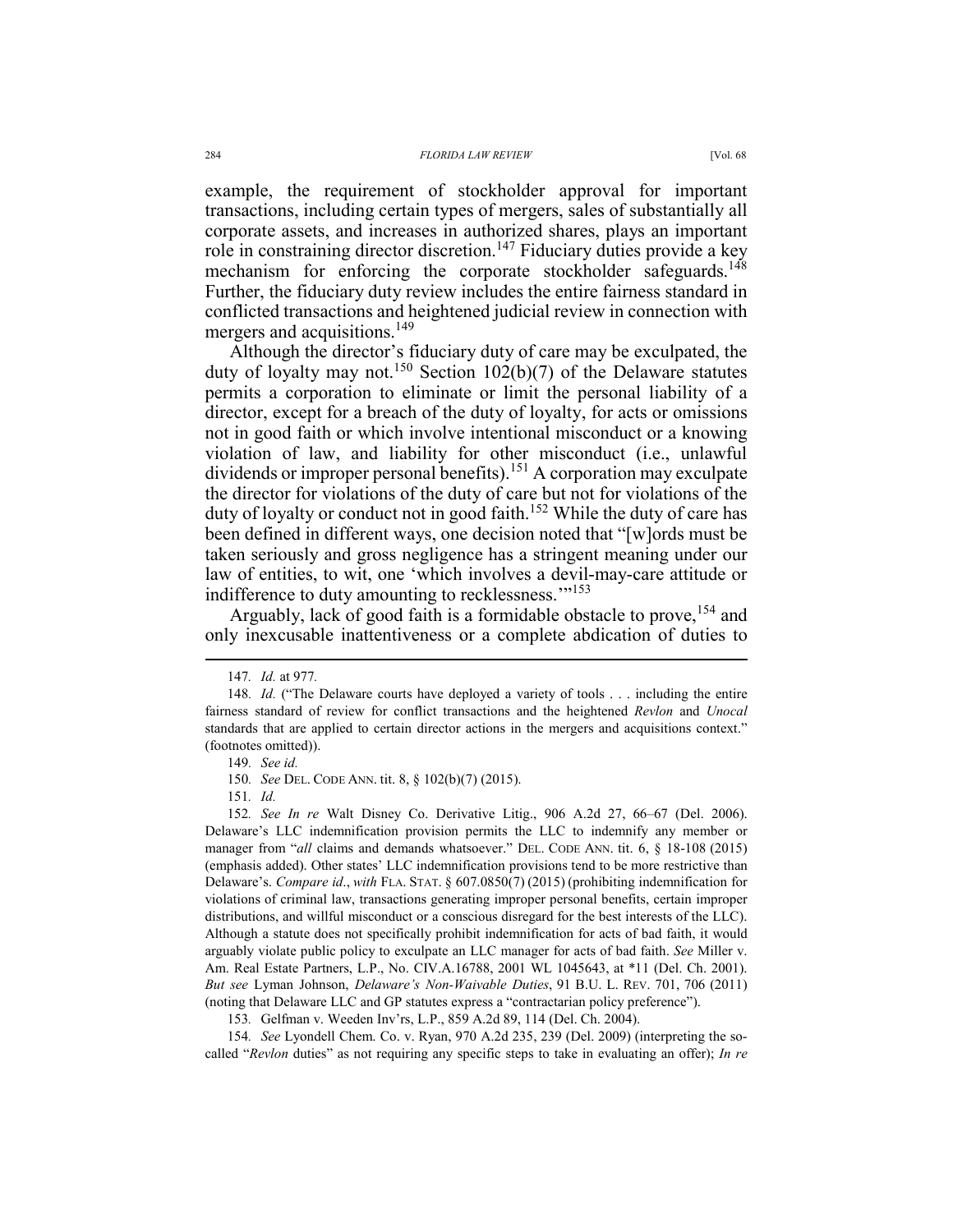oversee the business have resulted in legal liability.155 The Delaware Chancery Court recently indicated that conduct not in good faith includes "situations where the fiduciary intentionally breaks the law, where the fiduciary intentionally acts with a purpose other than of advancing the best interests of the corporation, or where the fiduciary intentionally fails to act in the face of a known duty to act."<sup>156</sup>

Notwithstanding the prospect of duty of care exculpation,<sup>157</sup> Delaware's corporate fiduciary duty regime offers significant protections in connection with interested director transactions,  $158$  oversight duties,  $159$ corporate opportunities,  $160$  and duties of disclosure.  $161$  In fact, one of the most significant effects of waiving fiduciary duties is the loss of protection afforded by the director's duty to disclose all relevant facts. As noted recently by Vice Chancellor Laster, Delaware's fiduciary duty law requires affirmative disclosure of material information in connection with self-interested transactions.<sup>162</sup> In connection with self-interested

 155. *E.g.*, ATR-Kim Eng Fin. Corp. v. Araneta*,* No. CIV.A. 489-N, 2006 WL 3783520, at \*1 (Del. Ch. Dec. 21, 2006) (involving two directors who were jointly liable with the ninety percent owner of a corporation because they failed to implement a reporting or monitoring system to prevent the transfer of the company's assets to the majority owner's children), *aff'd*, 930 A.2d 928 (Del. 2007) (unpublished table decision); *see also In re Disney*, 906 A.2d at 66–67 (holding that where the behavior is qualitatively more culpable than gross negligence, liability will be imposed such as where there has been an intentional dereliction of duty or conscious disregard for one's responsibilities); SANDRA K. MILLER, LIMITED LIABILITY COMPANIES: A COMMON CORE MODEL OF FIDUCIARY DUTIES § 6.15 (2014); Bernard Black, Brian Cheffins & Michael Klausner, *Outside Director Liability*, 58 STAN. L.REV. 1055, 1057–58, 1062 (2006)(observing that although twelve outside directors personally paid \$24.5 million in the WorldCom securities class action settlement and ten outside directors paid \$13 million out of their own pockets in the Enron settlements, out-of-pocket settlements by outside directors are rare).

156*. In re* BioClinica, Inc. S'holder Litig., Civil Action No. 8272-VCG, 2013 WL 5631233, at \*5 (Del. Ch. Oct. 16, 2013) (quoting *In re* Goldman Sachs Grp., Inc. S'holder Litig., Civil Action No. 5215-VCG, 2011 WL 4826104, at \*13 (Del. Ch. Oct. 12, 2011)).

 157. Some have argued that judicial interpretations following the enactment of Delaware's statutory exculpation rules as well as a rather expansive application of the business judgment rule have substantially reduced the stringency of corporate fiduciary duties. *See, e.g.*, Kleinberger, *supra* note 154, at 739–40.

158*. See* BALOTTI & FINKELSTEIN, *supra* note 97, § 4.16[A].

159*. See id.* § 4.16[B].

160*. See id.* § 4.16[C].

161*. See id.* § 17.3.

162*. See In re* El Paso Pipeline Partners, L.P., C.A. No. 7141-VCL, 2014 WL 2768782, at \*19 (Del. Ch. June 12, 2014); *In re* Wayport, Inc. Litig., 76 A.3d 296, 314–15 (Del. Ch. 2013); Latesco, L.P. v. Wayport, Inc., C.A. No. 4167-VCL, 2009 WL 2246793, at \*6 (Del. Ch. July 24, 2009).

Caremark Int'l Inc. Derivative Litig., 698 A.2d 959, 971 (Del. Ch. 1996) ("Such a test of liability—lack of good faith . . . —is quite high."); Daniel S. Kleinberger, *Delaware Dissolves the Glue of Capitalism: Exonerating from Claims of Incompetence Those Who Manage Other People's Money*, 38 WM. MITCHELL L. REV. 737, 758 (2012).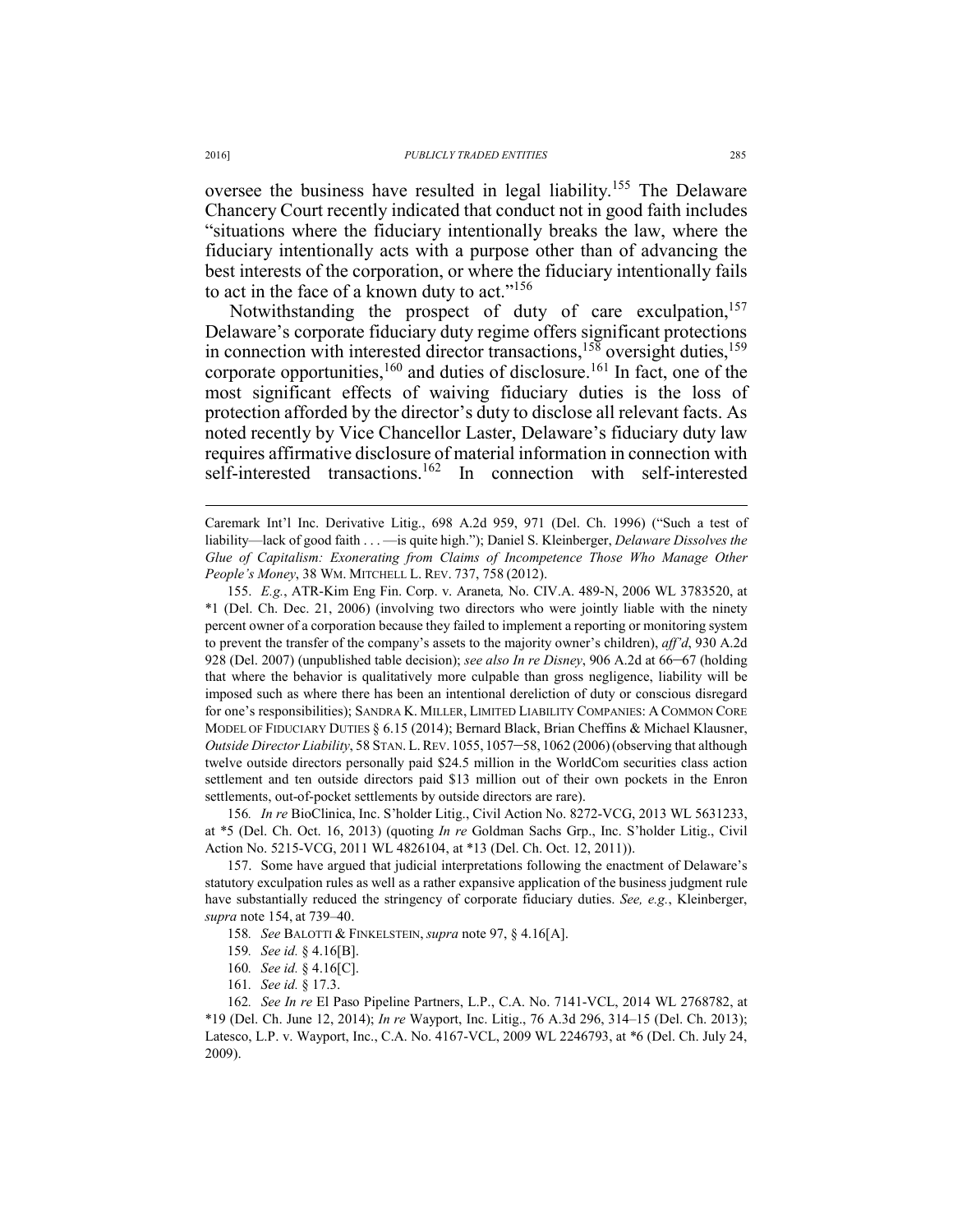transactions, directors have a fiduciary duty to disclose all material facts to stockholders.163 This duty requires a director to fully and fairly reveal all material facts that would have a significant effect upon a stockholder vote.<sup>164</sup> This disclosure duty plays an important role in creating a foundation for fair play.165 Notwithstanding business judgment deference and liberal statutory exculpation rules, corporate case law and literature on fiduciary duties have played a critically important role in promoting expectations of honesty, forthrightness, and fairness in business entity governance.<sup>166</sup>

With regard to business culture, fiduciary duties have an important, positive *ex ante* role to play in ensuring managerial faithfulness to investor interests.<sup>167</sup> As noted by Professor Lyman Johnson, "[l]oyalty and fairness, moreover, are more than legal duties. They are important personal virtues and social norms in the wider culture, and historically and behaviorally, might well be pre-supposed to exist within a particular business arrangement as well, LLC or otherwise."<sup>168</sup>

The socializing message of the duty of loyalty is unmistakable.<sup>169</sup> Guth v. Loft,<sup>170</sup> a corporate opportunity case, reflects this message. In *Guth*, the Delaware Supreme Court noted that "[t]he rule that requires an undivided and unselfish loyalty to the corporation demands that there shall be no conflict between duty and self-interest. The occasions for the determination of honesty, good faith and loyal conduct are many and varied, and no hard and fast rule can be formulated."<sup>171</sup>

Delaware's rich case law, including dicta, articulates the notions of fairness and responsibility underlying Delaware's corporate internal

 <sup>163</sup>*.* Stroud v. Grace, 606 A.2d 75, 85 (Del. 1992); *see also* BALOTTI & FINKELSTEIN, *supra*  note 97, § 17.3 (remarking that a director's duty of disclosure runs to the stockholders and other directors of the same corporation).

 <sup>164.</sup> S*ee* BALOTTI & FINKELSTEIN, *supra* note 97, § 17.3.

<sup>165</sup>*. See, e.g.*, VGS, Inc. v. Castiel, No. C.A. 17995, 2000 WL 1277372, at \*2–\*3 (Del. Ch. Aug. 31, 2000) (enjoining an underhanded squeeze-out in which the defendant directors breached the duty of loyalty by secretively consenting to a merger without informing the plaintiff of a merger that had the effect of divesting the plaintiff of majority control), *aff'd*, 781 A.2d 696 (Del. 2001).

<sup>166</sup>*. See, e.g.*, MILLER, *supra* note 155, at 143–44.

<sup>167</sup>*. See id.* (discussing the socializing message of *Jones v. H.F. Ahmason*, 460 P.2d 464 (Cal. 1969)).

 <sup>168.</sup> Lyman Johnson, *Dynamic, Virtuous Fiduciary Regulation* 13 (Wash. & Lee Pub. Legal Studies Research Paper Series, Paper No. 2013–14, 2013), http://papers.ssrn.com/sol3/ papers.cfm?abstract\_id=2273869 (footnote omitted).

 <sup>169.</sup> *See* Blair & Stout, *Behavioral Foundations*, *supra* note 142, at 1752–53.

 <sup>170. 5</sup> A.2d 503 (Del. 1939).

<sup>171</sup>*. Id.* at 510.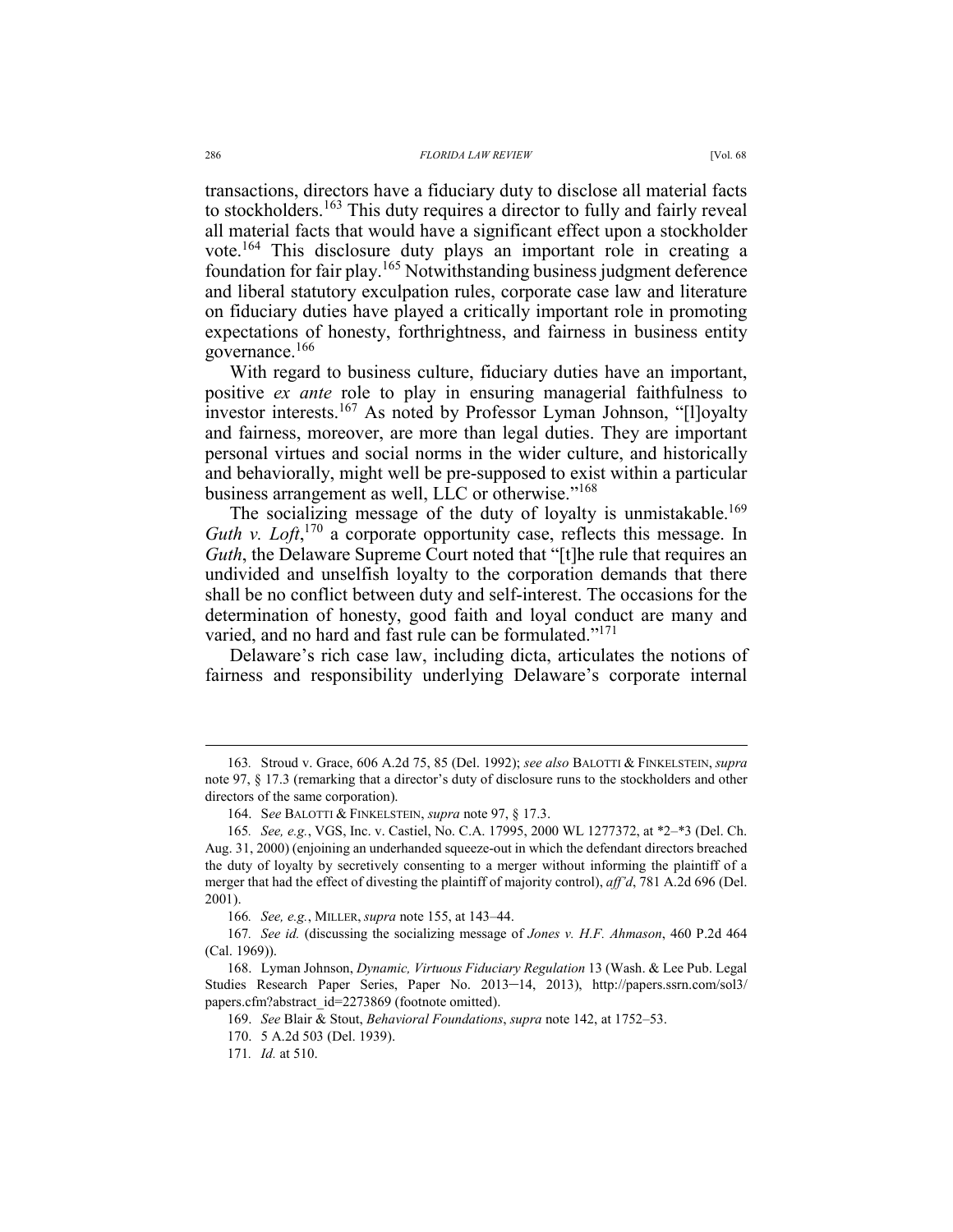governance framework.172 Further, as Professor Mohsen Manesh observed, several major fiduciary duty cases articulate, through dicta, expectations of directors and best practices.173 Even in a case such as *In re Disney*, in which the court ruled in favor of the defendants, the court used fiduciary duties to outline best practices in connection with executive compensation determinations.<sup>174</sup>

MLPs' unique features should be changed if there are overriding legal and ethical concerns—particularly where management accountability is at stake and especially in industries that profoundly affect U.S. infrastructure, the environment, and the economy. The legal framework should promote, rather than undermine, doctrines designed to further fundamental notions of trustworthiness, loyalty, and transparency. The Delaware MLP model, coupled with reduced stock exchange oversight,<sup>175</sup> frustrates rather than promotes the socializing functions of the law. Professors Margaret Blair and Linda Stout have long argued that economic interests are best served when the board maximizes the interests of all groups, not just management's own interests.176 Managers can be expected to do the best job when the regulatory environment demands trustworthy and loyal conduct.<sup>177</sup> In summary, publicly traded corporations offer three major investor protections that are largely lacking in the publicly traded MLP paradigm. These include the benefits of board independence requirements under stock exchange listing rules,<sup>178</sup> the constraints of independent conflicts committee members,<sup>179</sup>

175*. See* Goodgame, *supra* note 28, at 98; *supra* notes 59–64 and accompanying text.

176*.* Margaret M. Blair & Lynn A. Stout, *Director Accountability and the Mediating Role of the Corporate Board*, 79 WASH. U. L.Q. 403, 404 (2001) [hereinafter Blair & Stout, *Director Accountability*]; *see also* Steve Lydenberg, *Reason, Rationality, and Fiduciary Duty*, 119 J. BUS. ETHICS 365, 379 (2013) ("Finance as it has evolved under the tutelage of those advocating selfinterested rationality has sharpened its laser-like focus on 'beating the markets' and in doing so has become disconnected from the world. This connection needs to be restored through an affirmative conviction that, through the objective principles of reasonable behavior, one's investments can, and indeed should, contribute not only to one's own limited good but to the broader public good as well.").

177*. See* Blair & Stout, *Director Accountability*, *supra* note 176, at 404–05.

178*. See* NASDAQ STOCK MKT. R. IM-5605(b)(1) (2015); NYSE MANUAL, *supra* note 60, § 303A.01.

179*. See* Strine & Laster, *supra* note 109.

 <sup>172</sup>*. See* Mohsen Manesh, *Damning Dictum: The Default Duty Debate in Delaware*, 39 J. CORP. L. 35, 55–62 (2013) (discussing Delaware Chancery Court and Delaware Supreme Court dicta and indicating that dicta provides important guidance in the case of ambiguous legal areas, supplies guidelines for best practices, and helps address contemporary concerns).

<sup>173</sup>*. See id.* at 55 (observing that in several cases, the Delaware Supreme Court's dicta laid the groundwork for the best practice of using an independent committee of the board to negotiate and establish arms-length terms).

<sup>174</sup>*. Id.* at 55–56.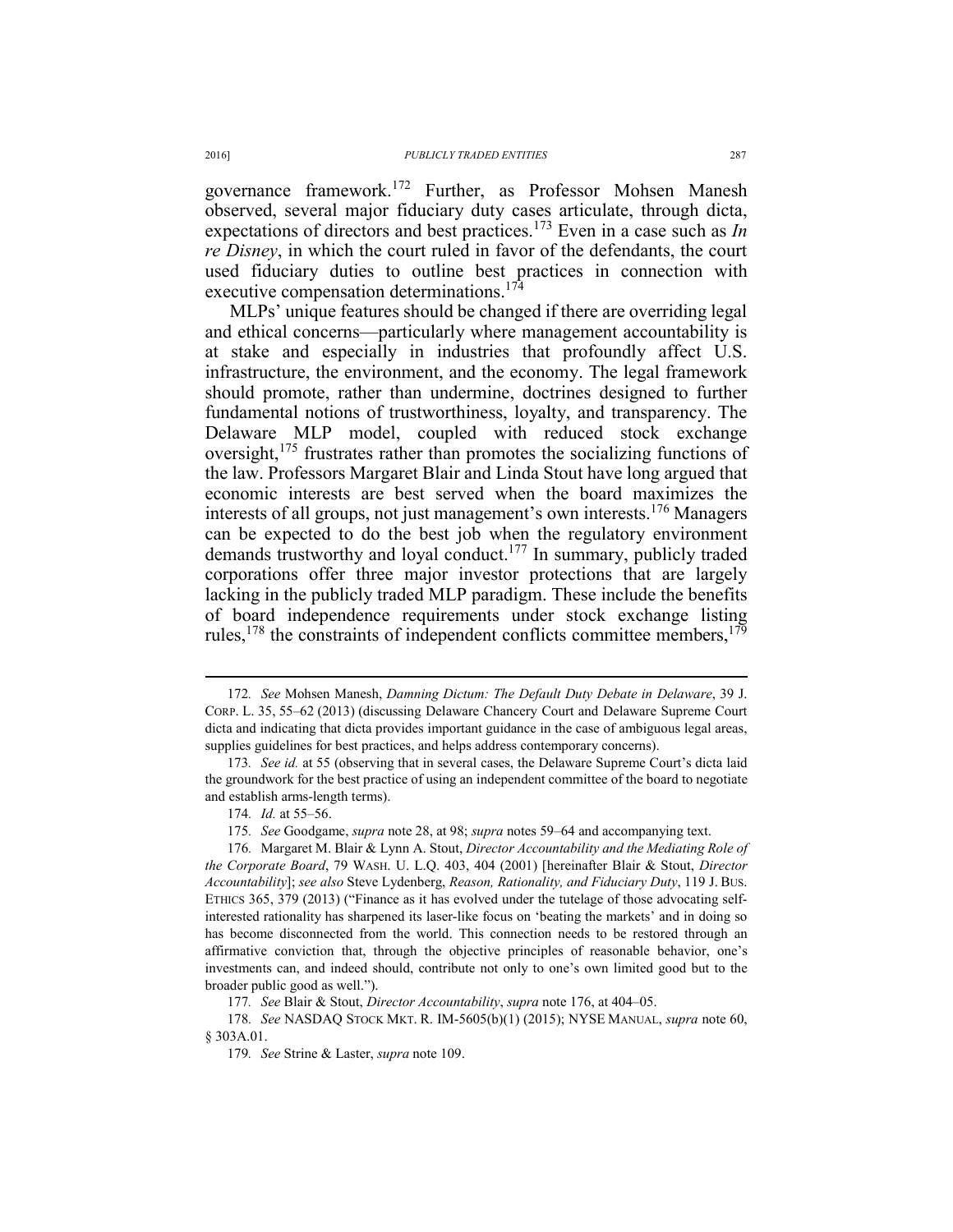and jurisprudence that contains a mandatory duty of loyalty with socializing cues regarding loyal conduct and fair disclosure.<sup>180</sup> The next Section examines the MLP realities that create fertile grounds for overreaching.

#### B. *Obstacles to Fiduciary Duties and Accountability in MLPs*

Delaware's alternative business entity scheme offers immense advantages for managers and those owning a majority interest in an enterprise.<sup>181</sup> From a limited partner's perspective, however, MLP legal framework carries with it distinct disadvantages. Several major obstacles prevent judicial remedies for inadequate managerial oversight and conflicted transactions. At present, MLPs exist in a regulatory environment that permits management abuse. The discussion that follows exposes (1) the one-sided nature of many MLP agreements, (2) the difficulties in challenging fairness opinions, (3) the problems proving bad faith, (4) the reduced or eliminated duties of disclosure, (5) the difficulties imposing secondary liability, and (6) the limited nature of the implied covenant of good faith and fair dealing.

## 1. The One-Sided Nature of MLP Agreements

In the sponsored MLP model, the GP may have near-complete governance control, and the investors have few ways of influencing business entity governance.<sup>182</sup> As one expert noted, "[t]he only rational action that a dissatisfied unitholder can take with regard to a sponsored MLP is to vote with her wallet and sell her common units."<sup>183</sup>

A litany of risks may even appear at the beginning of an MLP agreement.184 For example, the risks in an MLP agreement utilized by El Paso Pipeline are far-reaching.<sup>185</sup> The agreement lists risks associated

 <sup>180</sup>*. See* DEL. CODE ANN. tit. 8, § 102(b)(7) (2015) (providing that a certificate of incorporation may include a provision "eliminating or limiting the personal liability of a director to the corporation or its stockholders for monetary damages for breach of fiduciary duty as a director, provided that such provision shall not eliminate or limit the liability of a director: (i) For any breach of the director's duty of loyalty to the corporation or its stockholders; (ii) for acts or omissions not in good faith or which involve intentional misconduct or a knowing violation of law; (iii) under § 174 of this title; or (iv) for any transaction from which the director derived an improper personal benefit").

<sup>181</sup>*. See* Franklin A. Gevurtz, *Why Delaware LLCs?*, 91 OR. L. REV. 57, 104–05 (2012).

<sup>182</sup>*.* Goodgame, *supra* note 28, at 86.

<sup>183</sup>*. Id.*

<sup>184</sup>*. See, e.g.*, EL PASO PIPELINE PARTNERS, PROSPECTUS, http://www.nasdaq.com/markets/ ipos/filing.ashx?filingid=5269554#H48563B4E424B4\_HTM\_188 (discussing a litany of risks on the first page of the El Paso Pipeline Partners' prospectus).

<sup>185</sup>*. See id.* ("We may not have sufficient cash from operations following the establishment of cash reserves and payment of fees and expenses . . . to enable us to make cash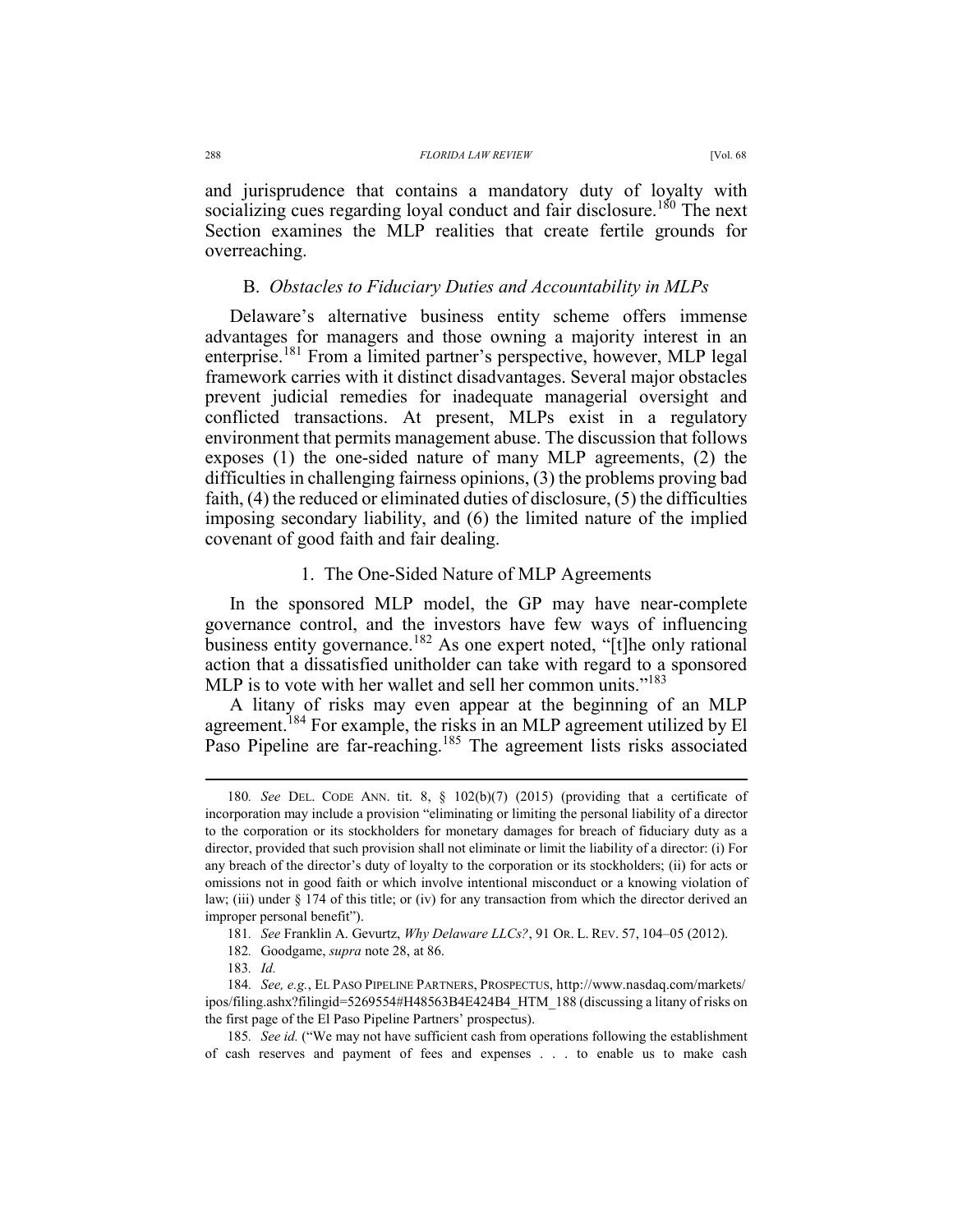with the uncertainty of distributions, the conflict of interest between the GP and the GP's affiliates and parent, the GP's right to compete, and the GP's lack of a duty to present business opportunities.<sup>186</sup>

MLP agreement provisions may also make an investor vulnerable to managerial misconduct. For example, in one agreement, the GP's consent is required to amend the agreement, and there is no fiduciary duty that might otherwise compel the partner's consent;<sup>187</sup> only limited partners holding at least twenty percent of the outstanding units may nominate directors or call meetings;<sup>188</sup> and the GP's consent is required for a merger.<sup>189</sup>

Even more concerning, fiduciary duties are often waived to the fullest extent possible.<sup>190</sup> Two empirical studies demonstrate that firms often waive fiduciary duties without substituting other compensating contractual protections<sup>191</sup>—the protections that Professor Ribstein described as "uncorporate" substitutes.<sup>192</sup> Professor Manesh studied eighty-five publicly traded LPs and  $LLCs$ <sup>193</sup> Only ten of the eighty-five firms did not fully waive or exculpate liability arising from a breach of fiduciary duties.<sup>194</sup> In other words, seventy-five of the eighty-five firms, or 88.24%, had waived or exculpated liability.195 Also, only twenty-two of the eighty-five companies, or 26%, permitted the right to elect all or a majority of the governing body (i.e., board managers or board of directors).<sup>196</sup> Professors Michelle Harner and Jamie Marincic also analyzed 129 operating agreements of publicly available LLCs.<sup>197</sup> Of the

186*. Id.* 

 $\overline{a}$ 

190*. See, e.g.*, *id.* at app. A-19*.*

 191. *See* Michelle M. Harner & Jamie Marincic, *The Naked Fiduciary*, 54 ARIZ. L. REV. 879 (2012); Manesh, *supra* note 9, at 567.

192*. See* Larry E. Ribstein, *Partnership Governance of Large Firms*, 76 U. CHI. L. REV. 289, 289–90 (2009); Ribstein, *supra* note 16, at 136.

193*.* Manesh, *supra* note 9, at 567.

194*. Id.* at 575.

195. See id.  $(75/85 \approx 88.24\%)$ .

196*. Id.* at 580–89 (the data was drawn from operating agreements that were available through the Edgar Pro On-Line service).

197*.* Harner & Marincic, *supra* note 191, at 902.

distributions. . . . We own 10% minority interests in two of our three primary assets, . . . [and a]s a result, we will be unable to control the amount of cash we will receive from those operations. . . . Our natural gas transportation and storage systems are subject to regulation by agencies, . . . which could have an adverse impact on our ability to establish transportation and storage rates. . . . Our general partner and its affiliates, including El Paso Corporation, have conflicts of interest with us and limited fiduciary duties, and they may favor their own interests to the detriment of our unitholders.").

<sup>187</sup>*. See, e.g.*, *id.* at 35.

<sup>188</sup>*. E.g.*, *id.* at 38.

<sup>189</sup>*. E.g*., *id.* at 35.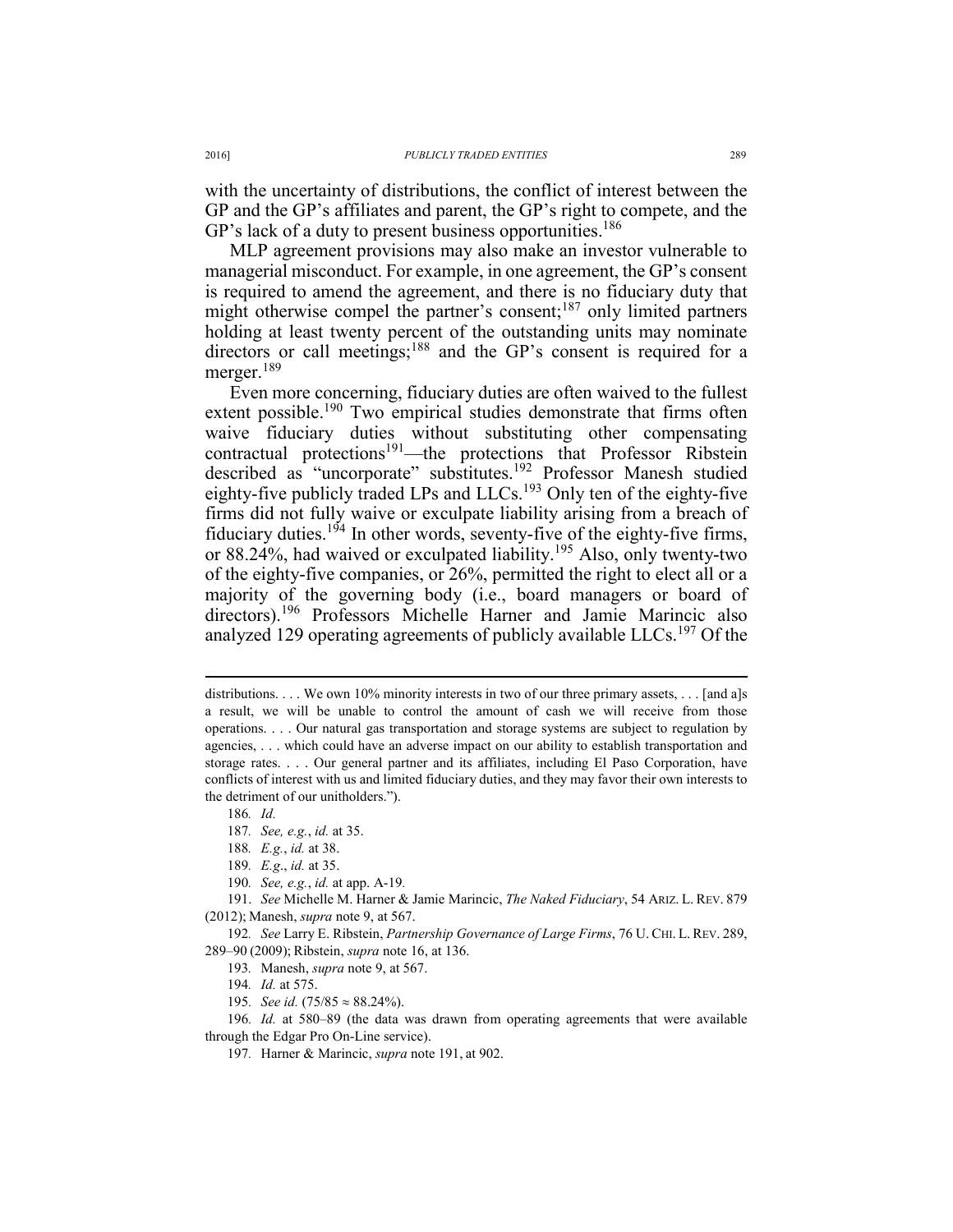129 agreements sampled, approximately 73% modified or eliminated fiduciary duties, and 68% authorized members to compete in some manner.<sup>198</sup>

Professor Manesh's research shows that these firms have not adopted alternative investor protections to the degree Professor Ribstein suggested.<sup>199</sup> A total of fifty-nine firms relinquished both fiduciary duties and the right to elect managers.200 Of these fifty-nine firms, six failed to have either mandatory distribution rights or mandatory liquidation rights, forty used either mandatory distribution rights or mandatory liquidation rights, and only thirteen used both mandatory distribution rights and mandatory liquidation rights.<sup>201</sup> Even if firms made mandatory distributions, their constraining impact is questionable because most of the managers had discretion to make determinations about what constituted "available cash."202

MLP contractual practices have left investors with few contractual protections and fewer rights than their corporate counterparts. Corporate stockholders have the protection from the duty of loyalty, voting rights, and dissenters' rights.203 Stockholders may also seek injunctive relief for violations of the duty of loyalty or violations of the duty of care.<sup>204</sup> Many MLP unitholders have none of these protections. Contemporary contractual practices in MLPs arguably create fertile grounds for opportunistic conduct.

Limited partners are also not in a position to exert market pressure to curb abuses.<sup>205</sup> They often will be subject to a poison pill barring voting for those with at least twenty percent of outstanding units.<sup>206</sup> Further, as noted above, the GP's consent may be necessary for any amendment of the partnership agreement.<sup>207</sup> The GP may be entitled to withhold consent to a merger free of fiduciary obligations.<sup>208</sup> Moreover, limited partners must exercise care to refrain from engaging in management activities,

204*. See, e.g.*, *In re* BioClinica, Inc. S'holder Litig., Civil Action No. 8272-VCG, 2013 WL 5631233, at \*1 (Del. Ch. Oct. 6, 2013).

205*. See* Goodgame, *supra* note 28, at 98–99.

208*.* Goodgame, *supra* note 28, at 101.

 <sup>198</sup>*. Id.* at 906.

<sup>199</sup>*.* Manesh, *supra* note 9, at 589.

 <sup>200.</sup> *Id.* at 583.

<sup>201</sup>*. Id*.

<sup>202</sup>*. Id.* at 590.

<sup>203</sup>*. Compare* DEL. CODE ANN. tit. 6, §§ 17-101 to -111 (2015), *with* CAL. CORP. CODE §§ 15911.20–.32 (2014). *But cf.* UNIF. LTD. P'SHIP ACT § 305(a) (NAT'L CONFERENCE OF COMM'RS ON UNIF. STATE LAWS 2001) (stating that a limited partner does not owe fiduciary duties to the limited partnership).

<sup>206</sup>*.* BENNER, *supra* note 26, at 3.

 <sup>207.</sup> *See supra* note 187 and accompanying text.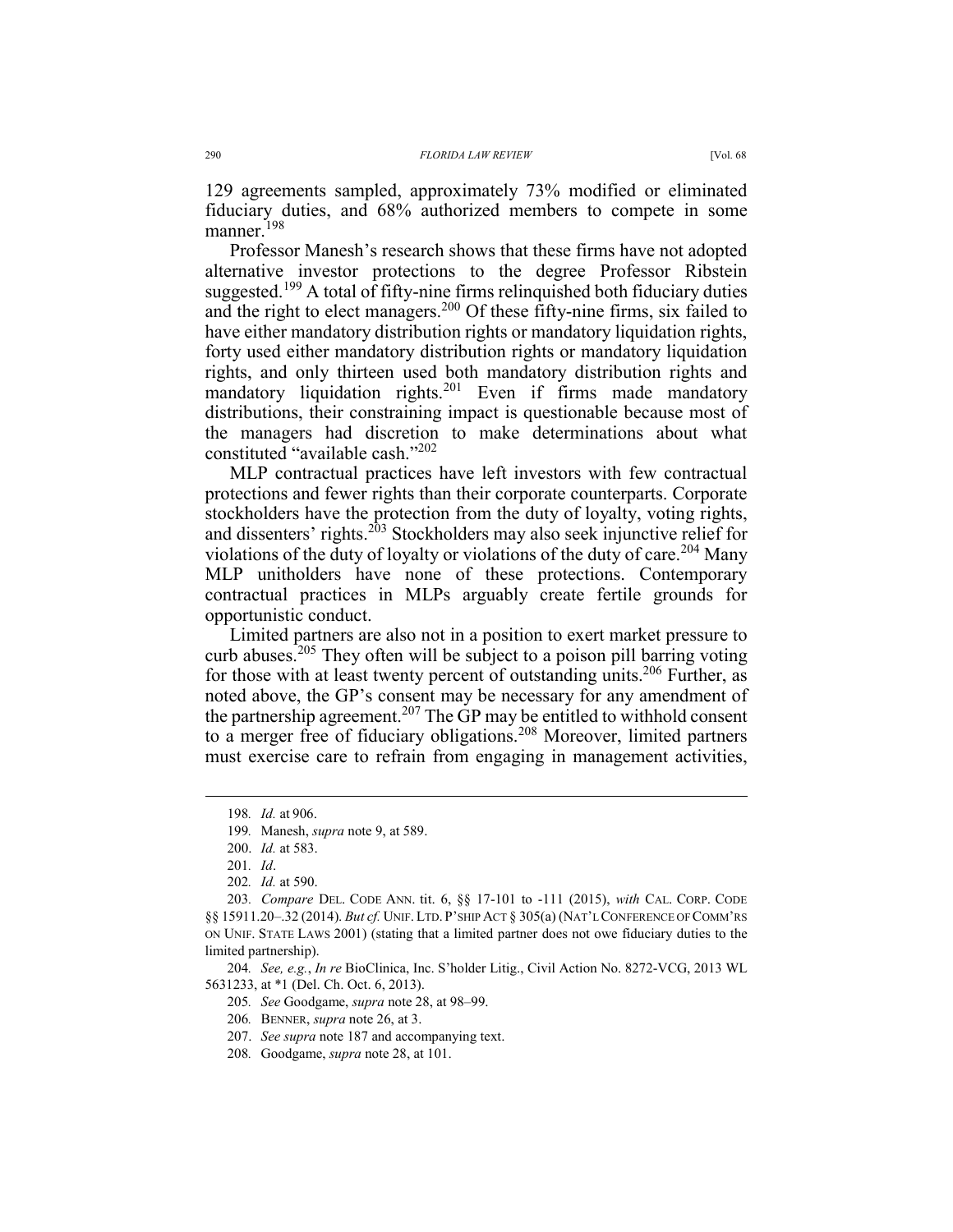given that limited liability protection rests on the fact that limited partners are passive.209

While it is not impossible to remove an errant GP, the experience of several Chicago pension funds demonstrates that it may be difficult and time-consuming to do so given the partnership agreement's contractual terms. In *DV Realty Advisors LLC v. Policemen's Annuity and Benefit Fund of Chicago*,<sup>210</sup> the limited partners were ultimately successful in removing the GP, but it took years of protracted litigation.<sup>211</sup> Approximately \$65.5 million in pension funds had been invested in DV Realty Advisors LLC on behalf of City of Chicago policemen, teachers, and other municipal employees.<sup>212</sup> A consultant issued a report recommending a change in management, observing that there had been chronic financial statement delays, significant management resignation had occurred, and the GP had taken out recourse debt in violation of the LP agreement.<sup>213</sup> Further, there were serious pending lawsuits, and the limited partners' advisory committee had stopped meeting and was described as dysfunctional.<sup>214</sup> The limited partners had a right to remove the managing GP if 75% of the limited partners consented and in good faith determined that the removal was necessary for the best interests of the partnership.215 The GP challenged the removal, and it took the limited partners from 2009, when the financial statement delays began, until 2013 to successfully remove the GP.216 The limited partners in *DV Realty* were lucky insofar as the contract permitted them to remove the GP, even if the partnership agreement required a  $75\%$  vote.<sup>217</sup>

In other instances, however, MLP agreements may impose even more obstacles for GP removal. For example, agreements may contain clauses that permit the GP to have unilateral authority over agreement amendments, to divest voting rights from limited partners gaining ownership over thresholds, or to prohibit limited partners from proposing stockholder-type resolutions.<sup>218</sup> Given fiduciary duty waivers and other contractual provisions favoring management, it is likely that some limited partners would find GP removal more difficult than it was in *DV Realty*.

 <sup>209.</sup> *Id.* at 100.

<sup>210</sup>*.* 75 A.3d 101 (Del. 2013).

<sup>211</sup>*. See id.* at 111–12.

<sup>212</sup>*.* Policemen's Annuity & Benefit Fund of Chi. v. DV Realty Advisors LLC, C.A. No. 7204-VCN, 2012 WL 3548206, at \*1 (Del. Ch. Aug. 16, 2012), *aff'd.* 75 A.3d 101 (Del. 2013).

<sup>213</sup>*. Id.* at 8.

<sup>214</sup>*. See id.*

 <sup>215.</sup> *See id.* at 10.

<sup>216</sup>*. See DV Realty*, 75 A.3d at 111.

 <sup>217.</sup> *Id.* at 107.

<sup>218</sup>*. See* BENNER, *supra* note 26, at 3; Goodgame, *supra* note 28, at 100–01.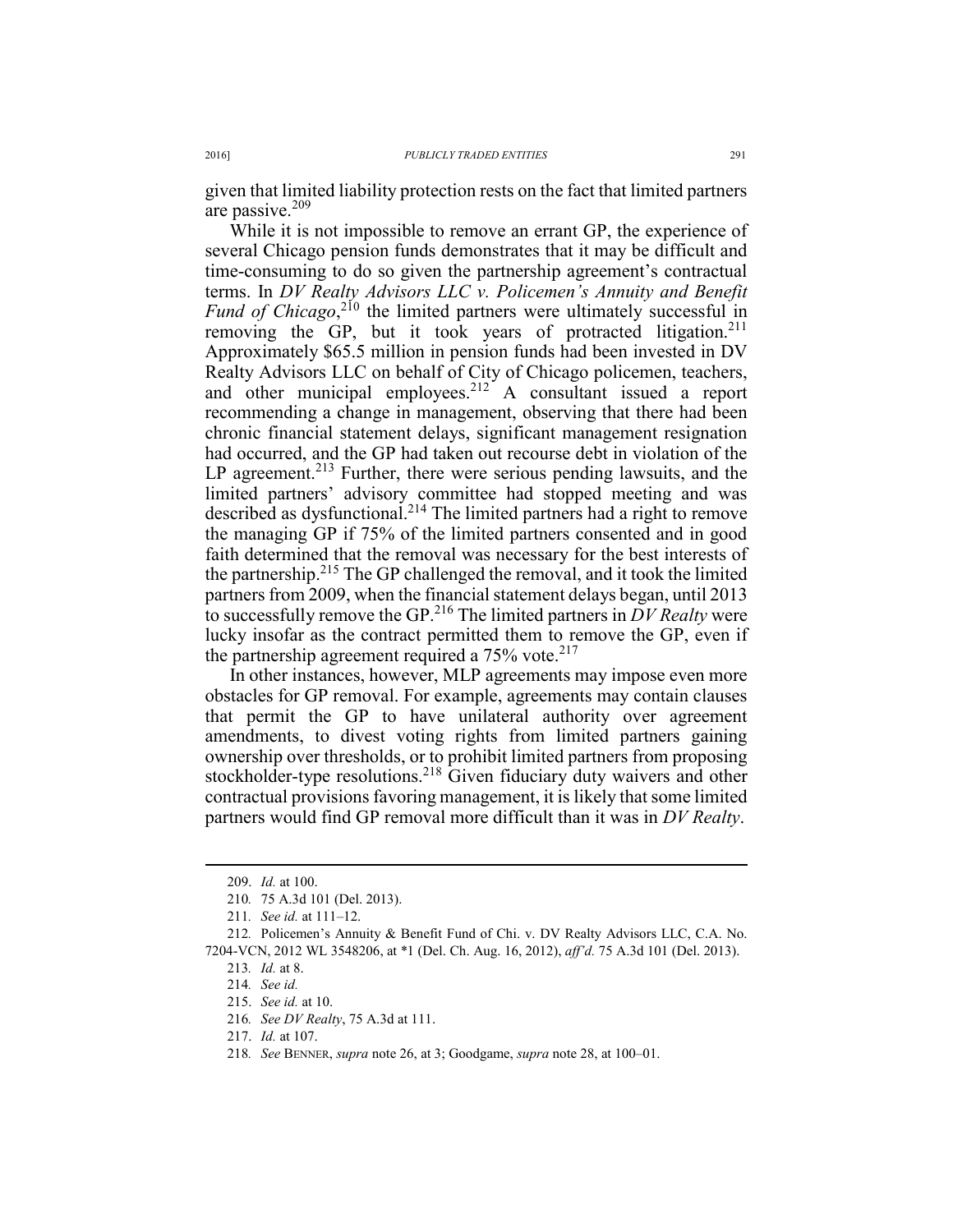## 2. Difficulty in Challenging Unfair Fairness Opinions

Fairness opinions are increasingly common in MLPs.<sup>219</sup> The use of conflicts committees and third-party opinions bears more than a passing resemblance to the use of typical business judgment rule protections within the corporate context. Delaware corporate law allows both conflicts committees and third-party opinions to shield officers and directors. In particular, Delaware General Corporate Law Section 144(a) contemplates the use of conflicts committees to authorize conflicted transactions, $220$  and Section 141(e) shields directors when they rely in good faith on external opinions. $^{221}$ 

While scholars have described fairness opinions as a best practice, their use can unfairly insulate the GP in self-interested transactions.<sup>222</sup> Many MLP agreements bar inquiry into the GP's conduct if the GP obtains "special approval" from a designated committee to approve the transaction in question.<sup>223</sup> With a corporation, special committee members are typically independent; however, as previously explained, MLP committee members likely have an allegiance to the GP or the MLP's sponsor.<sup>224</sup> Consequently, the presumed lack of bias from a special approval may never materialize.

Unfair fairness opinions have been difficult to challenge.<sup>225</sup> Four 2013

220*.* DEL. CODE ANN. tit. 8, § 1-144(a) (2015) ("No contract or transaction between a corporation and 1 or more of its directors or officers, or between a corporation and any other corporation, partnership, association, or other organization in which 1 or more of its directors or officers, are directors or officers, or have a financial interest, shall be void or voidable . . . if: (1) . . . the board or committee in good faith authorizes the contract or transaction by the affirmative votes of a majority of the disinterested directors.").

221. *Id.* § 1-141(e) ("A member of the board of directors . . . shall . . . be fully protected in relying in good faith upon . . . opinions, reports or statements presented . . . by any other person as to matters the member reasonably believes are within such other person's professional or expert competence and who has been selected with reasonable care by or on behalf of the corporation.").

222*. See* Strine & Laster, *supra* note 109, at 16–17.

- 223*. Id.* at 16–17 & n.23.
- 224*. See supra* note 66 and accompanying text.

225*. Compare* Allen v. Encore Energy Partners, L.P., 72 A.3d 93, 110 (Del. 2013) (demonstrating an unsuccessful challenge to fairness opinion), Brinckerhoff v. Enbridge Energy Co., 67 A.3d 369, 373 (Del. 2013) (same), *and* Norton v. K-Sea Transp. Partners L.P., 67 A.3d 354, 369 (Del. 2013) (same), *with* Gerber v. Enter. Prods. Holdings, LLC, 67 A.3d 400, 426 (Del. 2013) (demonstrating a remand by the court on a variety of issues, including those related to the fairness opinion), *overruled on other grounds by* Winshall v. Viacom Int'l Inc., 76 A.3d 808 (Del. 2013). For more information on these unfairness opinions, see Thomas A. Mullen & Janine M. Salomore, *MLPs Take Center Stage in the Delaware Supreme Court*, BUS. L. TODAY (Aug. 2013),

 <sup>219</sup>*. See, e.g.*, Allen v. Encore Energy Partners, L.P., 72 A.3d 93, 99 (Del. 2013); Gerber v. Enter. Prods. Holdings, LLC, 67 A.3d 400, 406 (Del. 2013), *overruled on other grounds by* Winshall v. Viacom Int'l Inc., 76 A.3d 808 (Del. 2013); Brinckerhoff v. Enbridge Energy Co., 67 A.3d 369, 371 (Del. 2013); Norton v. K-Sea Transp. Partners L.P., 67 A.3d 354, 356 (Del. 2013); Allen v. El Paso Pipeline Partners, L.P., 113 A.3d 167 (Del. Ch. 2014).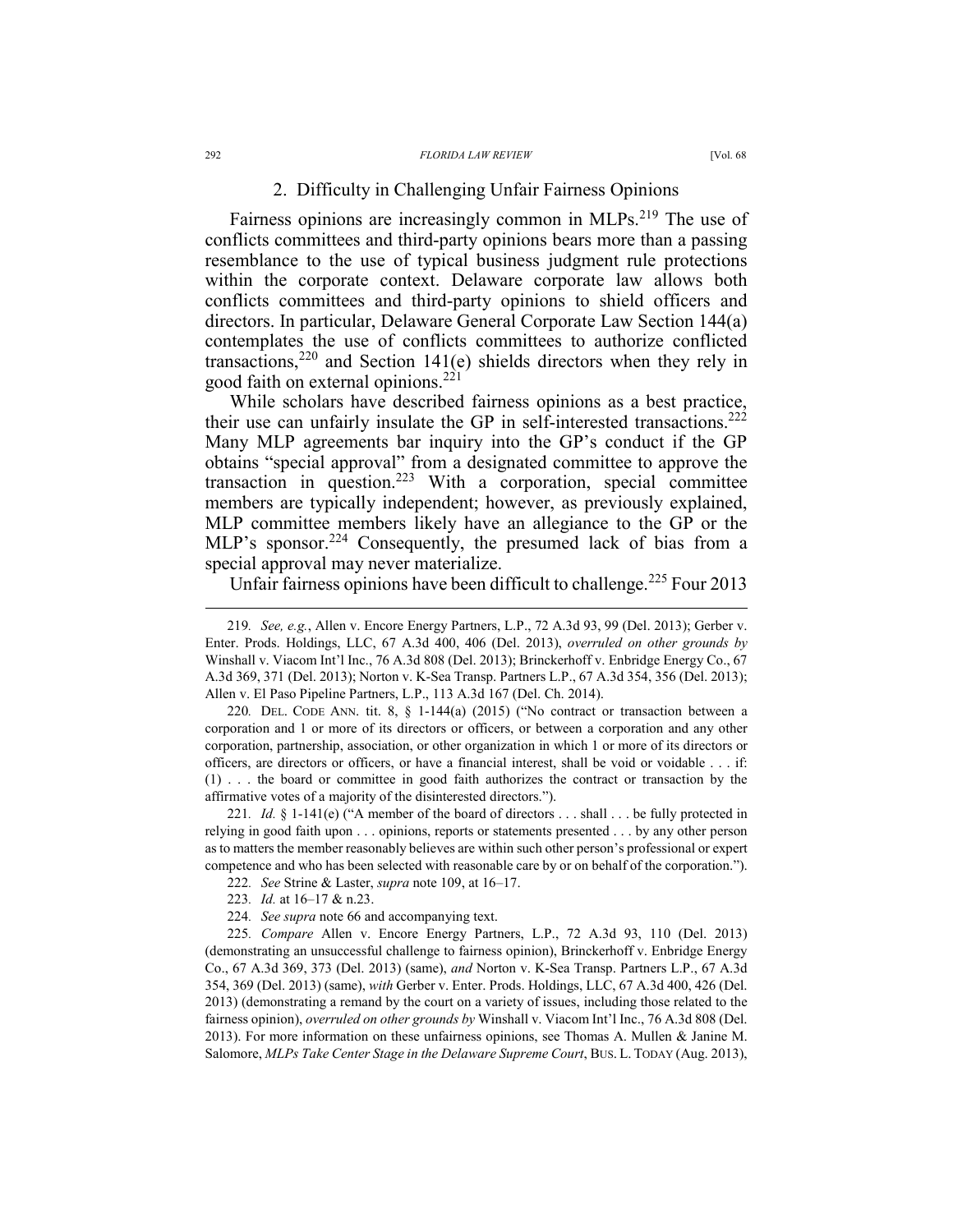Delaware Supreme Court LP cases involved an independent special committee or conflicts committee that vetted transactions.<sup>226</sup> Each of the committees engaged advisors to render opinions on the value or fairness of the questionable transactions.<sup>227</sup> Despite the special procedures, the limited partners in each case alleged unfairness or deficiency with respect to the transactions.228 In several of these cases, the MLP contractual standards for fairness opinions were tied to good faith.<sup>229</sup> It may be even harder to establish bad faith in alternative entities, particularly where courts presume compliance with contractual standards if a fairness opinion has been obtained.

In *Brinckerhoff v. Enbridge Energy Co.*, the Court considered, among other things, whether limited partners had adequately pled bad faith in their challenge to a flawed fairness opinion concerning the MLP's equity stake in a joint venture.<sup>230</sup> Here, the court imported the standard for bad faith from prior corporate case law.<sup>231</sup> Consistent with the approach to good faith taken in Delaware's corporate fiduciary duty law, "good faith" is defined by reference to bad faith.232 As noted in *DV Realty*, in connection with the determination of whether limited partners acted in good faith by removing the GP, the criteria used to define the good faith requirement in an LP agreement focuses on bad faith and whether the conduct falls "so far beyond the bounds of reasonable judgment that it seems essentially inexplicable on any ground other than bad faith."<sup>233</sup>

Delaware courts follow a subjective approach to good faith when an agreement uses it as an express contractual standard of conduct and where the contract does not provide guidance to the contrary.234 The Delaware Supreme Court has refused to adopt the UCC's definition of good faith that contains not just a subjective dimension but an objective component

227*. See Encore*, 72 A.3d at 99; *Gerber*, 67 A.3d at 406; *Brinckerhoff*, 67 A.3d at 371; *Norton*, 67 A.3d at 356.

228*. See Encore*, 72 A.3d at 99; *Gerber*, 67 A.3d at 406; *Brinckerhoff*, 67 A.3d at 371; *Norton*, 67 A.3d at 356.

229. *See, e.g.*, *Encore*, 72 A.3d at 101.

230. 67 A.3d at 370.

232*. See id.* 

- 233*.* 75 A.3d at 110 (quoting *Brinckerhoff*, 67 A.3d at 373).
- 234*. See id.* at 107.

http://www.americanbar.org/publications/blt/2013/08/delaware\_insider.html ("Indeed, the safe harbors in MLP agreements are generally designed to encourage and reward good behavior—by putting the decision in the hand of independent directors and encouraging reliance on expert advice. . . . not unlike . . . Sections 141(e) and 144 of the Delaware General Corporation Law, which similarly encourages reliance on experts and independent decision makers in conflict situations.").

<sup>226</sup>*. Encore*, 72 A.3d at 95–96; *Gerber*, 67 A.3d at 405; *Brinckerhoff*, 67 A.3d at 371; *Norton*, 67 A.3d at 357.

<sup>231</sup>*. See id.* at 373 (quoting Parnes v. Bally Entm't Corp., 722 A.2d 1243, 1246 (Del. 1999)).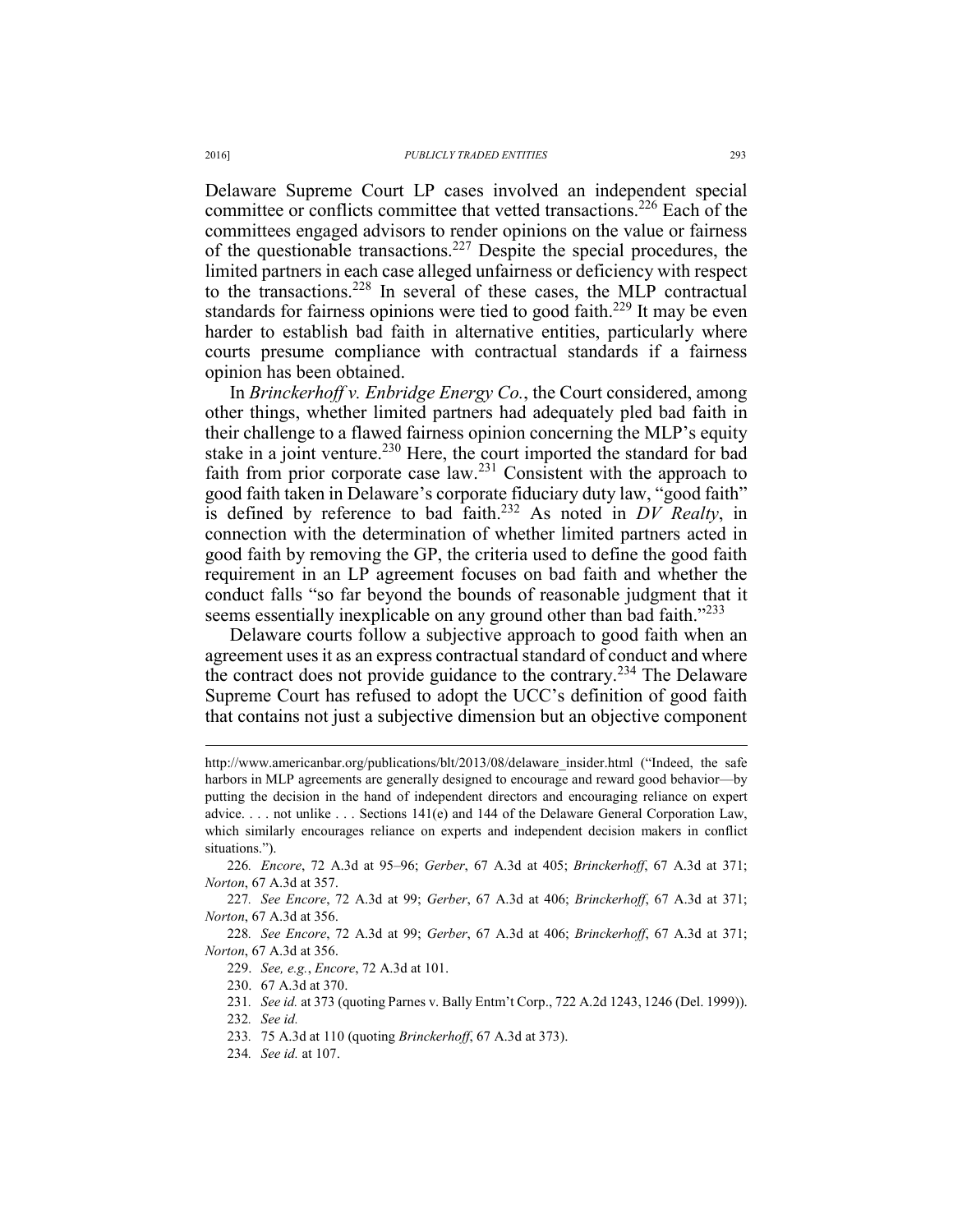as well.<sup>235</sup> As noted by Chief Justice Strine, "the term good faith has long been used as the key element in defining the state of mind that must motivate a loyal fiduciary."<sup>236</sup>

Bad faith is a difficult standard to meet for corporate stockholders and limited partners alike, but limited partners face additional complexities due to elaborate partnership agreements. Instead of a single statutory criterion under Section 102(b)(7), limited partners must navigate the specific language contained in the agreement. For example, in *Norton v. K-Sea Transportation Partners, LP*, 237 the GP obtained a fairness opinion, and the transaction was approved pursuant to an elective special approval process contained in the agreement.<sup>238</sup> The Delaware Supreme Court analyzed the interactions between a broad discretion clause, an over-arching clause that authorized decisions reasonably believed to be in the partnership's best interests, a clause exculpating conduct in good faith, an elective provision for obtaining special approval, and an additional clause providing that nothing in the contract required the GP to consider the interests of any person other than the partnership.<sup>239</sup> Ultimately, the Delaware Supreme Court affirmed the Chancery Court's dismissal<sup>240</sup>

Unique contractual language makes it more difficult to predict outcomes. Some agreements might require GPs to "reasonably believe" that a transaction is in the partnership's best interests; others may have entirely different formulations.<sup>241</sup> While the definition of good faith in a corporate setting has always been murky at best, there is the potential for even greater uncertainty in the MLP context given the variety of contractual terms employed and the nuances between one contract and the next.

- 239*. See id.* at 361–63, 368.
- 240*. See id*. at 369.

241*. See* Strine & Laster, *supra* note 102, at 5, 12. Under the special approval process, obtaining a fairness opinion creates the presumption of good faith. *See Norton*, 67 A.3d at 366. Further, the court concluded that the GP was conclusively presumed to have exercised good faith by choosing to invoke the special approval process. *Id.* at 367–68. There was a provision that did not require a consideration of interests other than those of the partnership. *Id.* at 363. The court determined that the opinion properly addressed the fairness as a whole, and the fairness opinion was not required to have addressed the fairness of certain Incentive Distribution Rights (IDR) that were payable to the GP. *Id.* at 368. *Cf.* Gerber v. Enter. Prods. Holdings, LLC, 67 A.3d 93 (2013).

 <sup>235</sup>*. See id.* at 111.

<sup>236</sup>*. See* Strine et al., *supra* note 102, at 633.

<sup>237</sup>*.* 67 A.3d 354 (Del. 2013).

 <sup>238.</sup> *Id.* at 356, 358.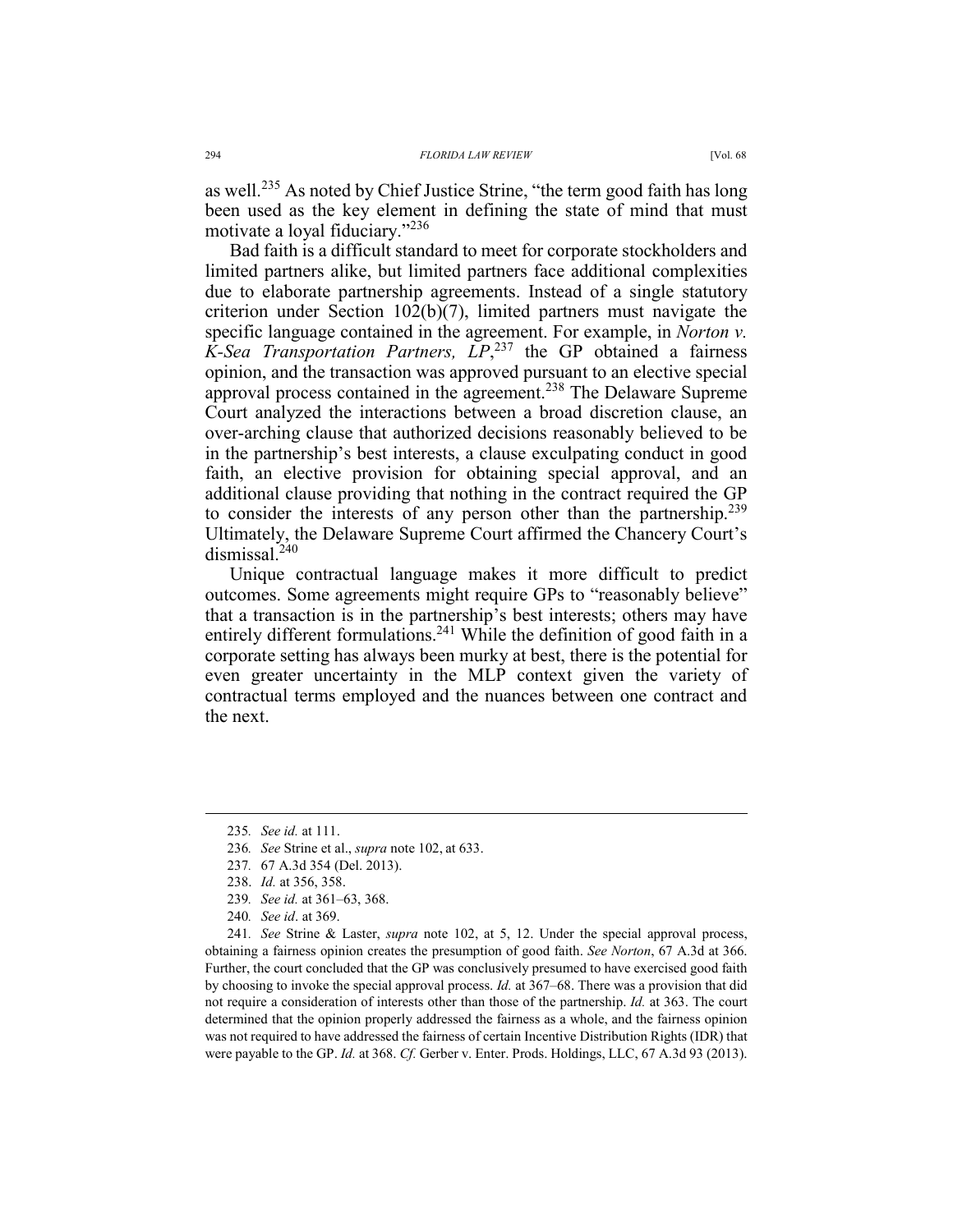## 3. Difficulty in Proving Bad Faith

In addition to added burdens due to complexity, MLP unitholders may face a slightly different burden than corporate stockholders in asserting "bad faith" using a conscious disregard theory. In *Allen v. Encore Energy Partners, L.P.*, $^{242}$  the contract required the GP to consent to a merger in accordance with the contract's good faith standard.<sup>243</sup> The contract defined good faith as a "belie[f] that the determination or other action is in the best interests of the Partnership."244 Thus, the key requirement was subjective good faith.

A conflicts committee approved the merger in *Encore*, and the court determined that the conflicts committee's approval satisfied the defendants' contractual duties so long as the independent directors acted with subjective good faith.<sup>245</sup> The court recognized two ways of proving lack of subjective good faith. First, the plaintiffs could introduce evidence of a bad motive—the committee approved the merger knowing that it was against the partnership's interests.<sup>246</sup> Second, the plaintiffs could introduce evidence that the defendants consciously disregarded their duty to form a subjective belief that the merger was in the partnership's best interests.247 The court observed that this type of dereliction is different from the conscious disregard of duties in the case of corporations.<sup>248</sup> In the corporate arena, the court explained that an intentional dereliction of one's duties is conduct falling between gross negligence and bad faith, and that such an intentional dereliction of duty is conduct in bad faith therefore non-exculpable under Delaware's corporate law.<sup>249</sup>

In *Encore*'s contractual setting, however, there were no fiduciary duties because they had been contractually eliminated.<sup>250</sup> The court believed that absent a showing that the defendants believed that the merger was against the partnership's interests, the plaintiffs did not have

 <sup>242</sup>*.* 72 A.3d 93 (Del. 2013).

 <sup>243.</sup> *Id.* at 101. Encore Energy Partners, LP (Encore) was a publicly traded Delaware LP engaged in the acquisition and development of oil and natural gas in the United States. *Id.* at 96. Vanguard initially acquired Encore's GP, a Delaware LLC, as well as forty-six percent of Encore from a third party. *Id.* Thereafter, Allen, representing the limited partners as plaintiffs, contended that the GP had intentionally made inaccurate negative public disclosures that depressed Encore's price and had violated its contractual duty of good faith in its approval of a subsequent merger of Encore with Vanguard. *Id.* at 97.

<sup>244</sup>*. Id.* at 101 (alteration in original); *see also Norton*, 67 A.3d at 362 (involving a standard tied to "reasonable" belief).

 <sup>245.</sup> *Encore*, 72 A.3d at 99, 102.

 <sup>246.</sup> *Id.* at 104.

 <sup>247.</sup> *See id.* at 105–06.

 <sup>248.</sup> *See id.* at 106.

 <sup>249.</sup> *Id.* at 105.

 <sup>250.</sup> *See id.* at 100.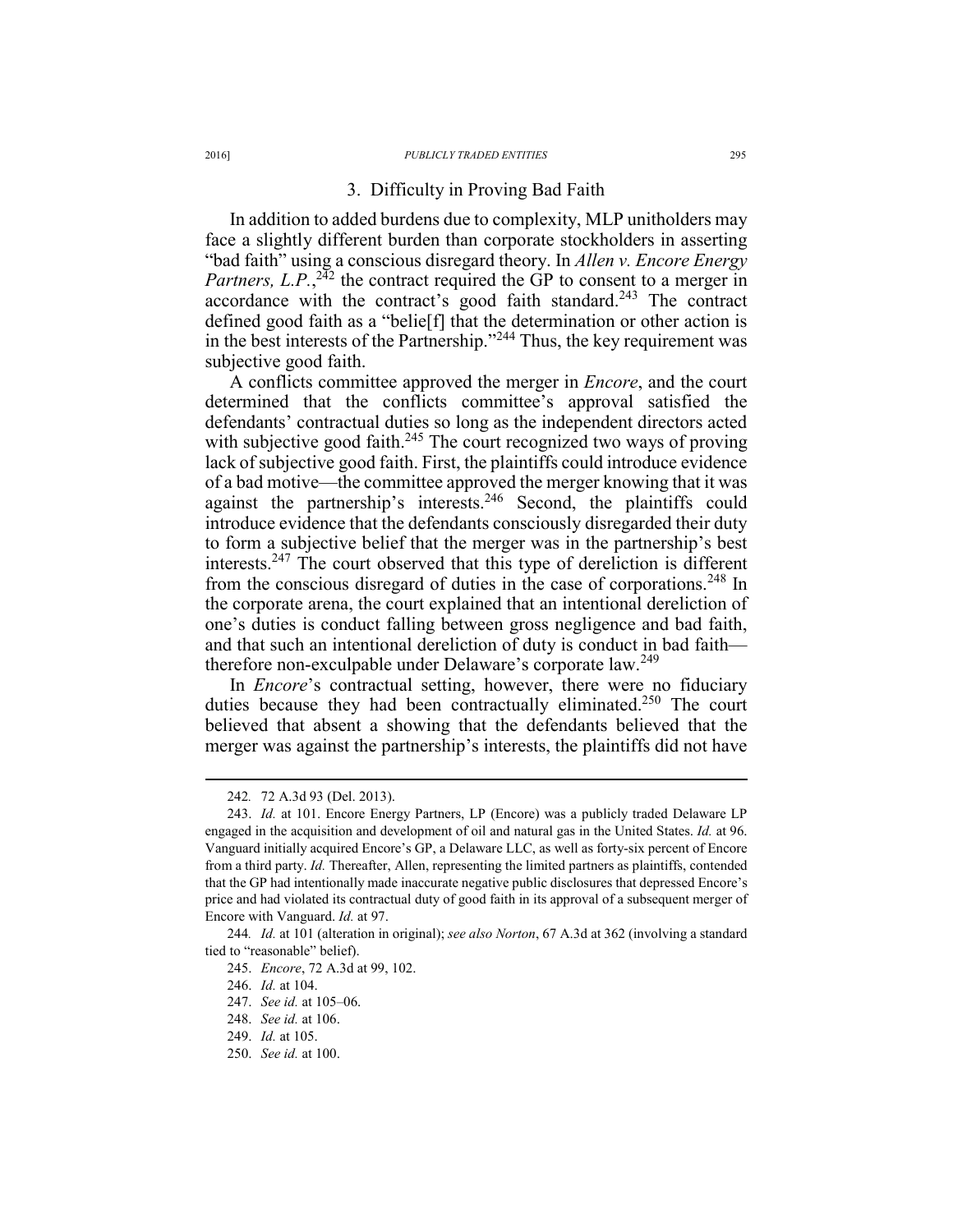to show that the conflicts committee consciously disregarded its duties.<sup>251</sup> Instead, the plaintiffs merely had to show that the committee *consciously disregarded their duty to form a subjective belief* that the merger was in the partnership's best interests.<sup>252</sup> The court itself admitted the difficulty in presenting such proof, saying that "it would take an extraordinary set of facts to do that." $253$ 

Proof of bad faith is both similar and different in corporate and alternative entity settings. Proving a bad motive (i.e., purposeful action to approve a transaction against the entity's interests) appears to be roughly the same in corporate and non-corporate contexts. The conscious disregard theory for showing bad faith, however, likely differs between a corporate setting and an alternative entity setting where fiduciary duties have been contractually replaced with a subjective good faith standard such as the one employed in *Encore.* In such an event, there would be no need to show that one was derelict in discharging one's fiduciary duties. There would be no duties. Instead, there would merely be a need to show that one has been derelict in complying with the contractual duty to form a subjective belief as to whether a transaction was in the best interests of the entity.

Is there a meaningful difference between a conscious disregard of the fiduciary duty to further a corporation's best interests and a dereliction of the duty to form a subjective belief that a transaction is in an alternative business entity's best interests? What "extraordinary set of facts" would show a dereliction in the duty to form a subjective belief? Would it take a total failure to appoint a conflicts committee altogether to establish dereliction to form the required subjective belief? What if a committee was appointed and convened for one hour? At the borders, dereliction to form a subjective intent to determine whether a transaction is in the best interests of the MLP may blend into purposeful bad faith conduct.

Thus far, it appears that only extreme misconduct will be sufficient to establish a failure to form a subjective belief that a contractual standard of good faith was met. The court in *Encore* observed:

Plaintiffs could have argued that the price is unfair and Jefferies was incompetent and that there was *no* basis for relying on the Jefferies analysis. That's not at all what [p]laintiffs argue. . . . [T]he fact that where they ended up was within a range of fair value doesn't answer the proposition that they were ineffective and not-in-good-faith

 <sup>251.</sup> *See id.* at 105–06.

 <sup>252</sup>*. Id.*

<sup>253</sup>*. Id.* at 106.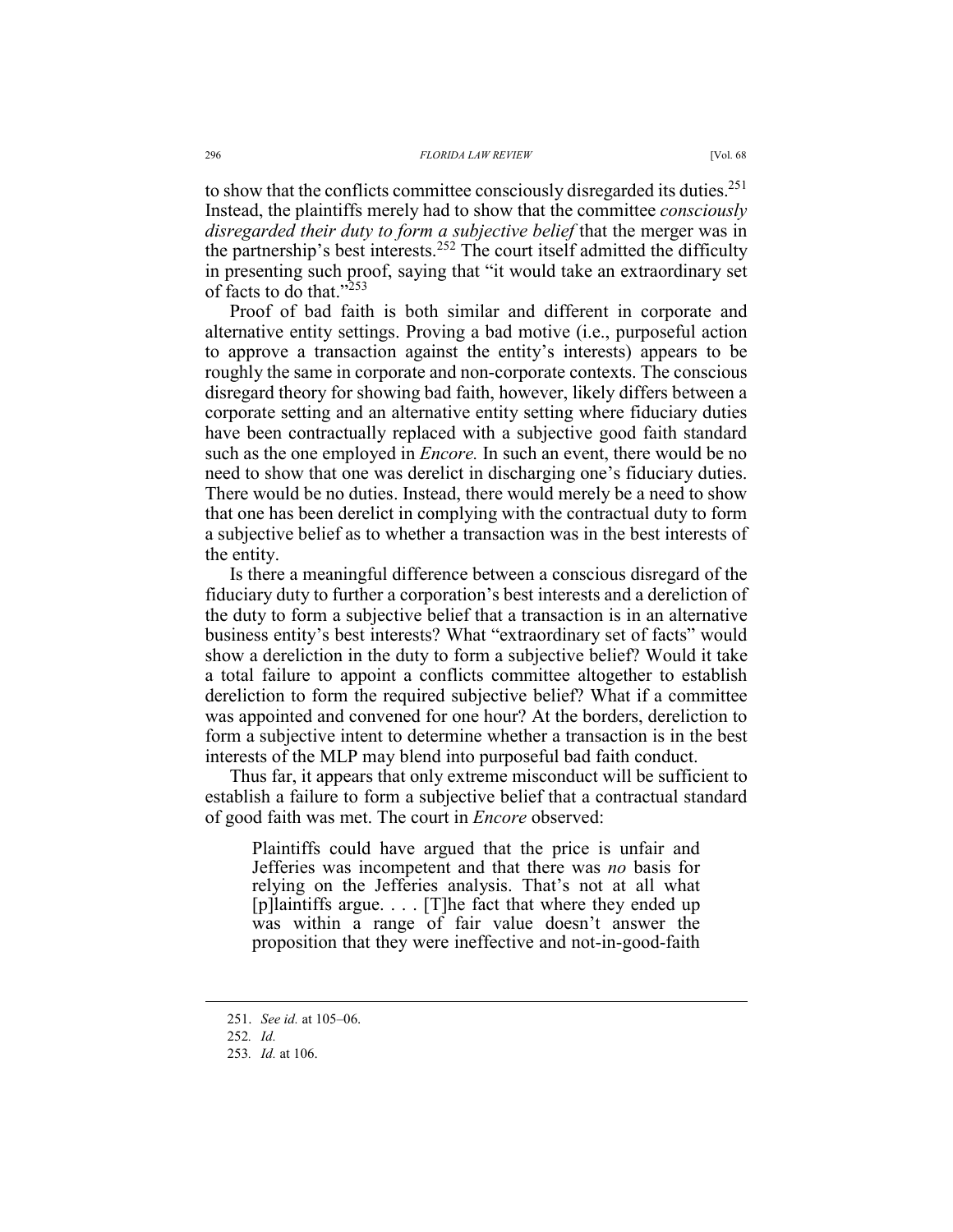## bargaining agents.254

Merely shoddy negotiations by a conflicts committee or submission of a counteroffer showing only a meager exchange ratio improvement was not enough to conclude that the conflicts committee members subjectively believed they were acting against the LP's interests.<sup>255</sup>

The starting point for ascertaining whether a contractual standard of a subjective good faith belief exists must be the contract itself and any relevant guidance from the agreement. Beyond that, *Encore* clarifies that objective facts do have a role to play even where a contract calls for only a "subjective belief" rather than "a reasonable belief." The court observed that "objective factors may inform an analysis of a defendant's subjective belief to the extent they bear on the defendant's credibility when asserting that belief."256 Facts demonstrating that directors *knew* that a transaction was not in the partnership's best interests and took the action *nonetheless*, *or* circumstances showing that a committee disregarded key information<sup>257</sup> or blindly rubber-stamped a proposed sales value might be indicative of a failure to form a subjective belief that a transaction was in the MLP's best interests.<sup>258</sup>

For example, in *In re El Paso Pipeline Partners*, the El Paso parent corporation sold a 51% interest in its subsidiary to the El Paso MLP in a March transaction in which the parent "dropped down" the 51% interest in the subsidiary to the MLP.<sup>259</sup> Thereafter, in a November transaction, the parent "dropped down" the remaining 49% interest in the subsidiary.<sup>260</sup> A conflicts committee approved both drop-downs pursuant to the MLP agreement, permitting the committee to approve conflicted transactions if it determined that the transaction would be in the best interests of the MLP. $^{261}$ 

The Chancery Court's different reactions to the March and November transactions provide insight into the sort of conduct that may be indicative of a conscious disregard of the duty to form a subjective belief that a conflicted transaction is in an MLP's best interest. With regard to the earlier March drop-down, the conflicts committee had not discounted the value of certain service agreements, even though only seventeen percent

 $\overline{a}$ 

261*. Id.*

 <sup>254.</sup> *Id*. at 108 n.56 (alterations in original) (emphasis added).

<sup>255</sup>*. See id.* at 108.

<sup>256</sup>*. Id.* at 107.

<sup>257</sup>*. In re* El Paso Pipeline Partners, L.P Derivative Litig., C.A. No. 7141-VCL, 2015 WL 1815846, at \*15 (Del. Ch. Apr. 20, 2015).

<sup>258</sup>*. Id.* at \*16.

<sup>259</sup>*. Id.* at \*1.

<sup>260</sup>*. Id*.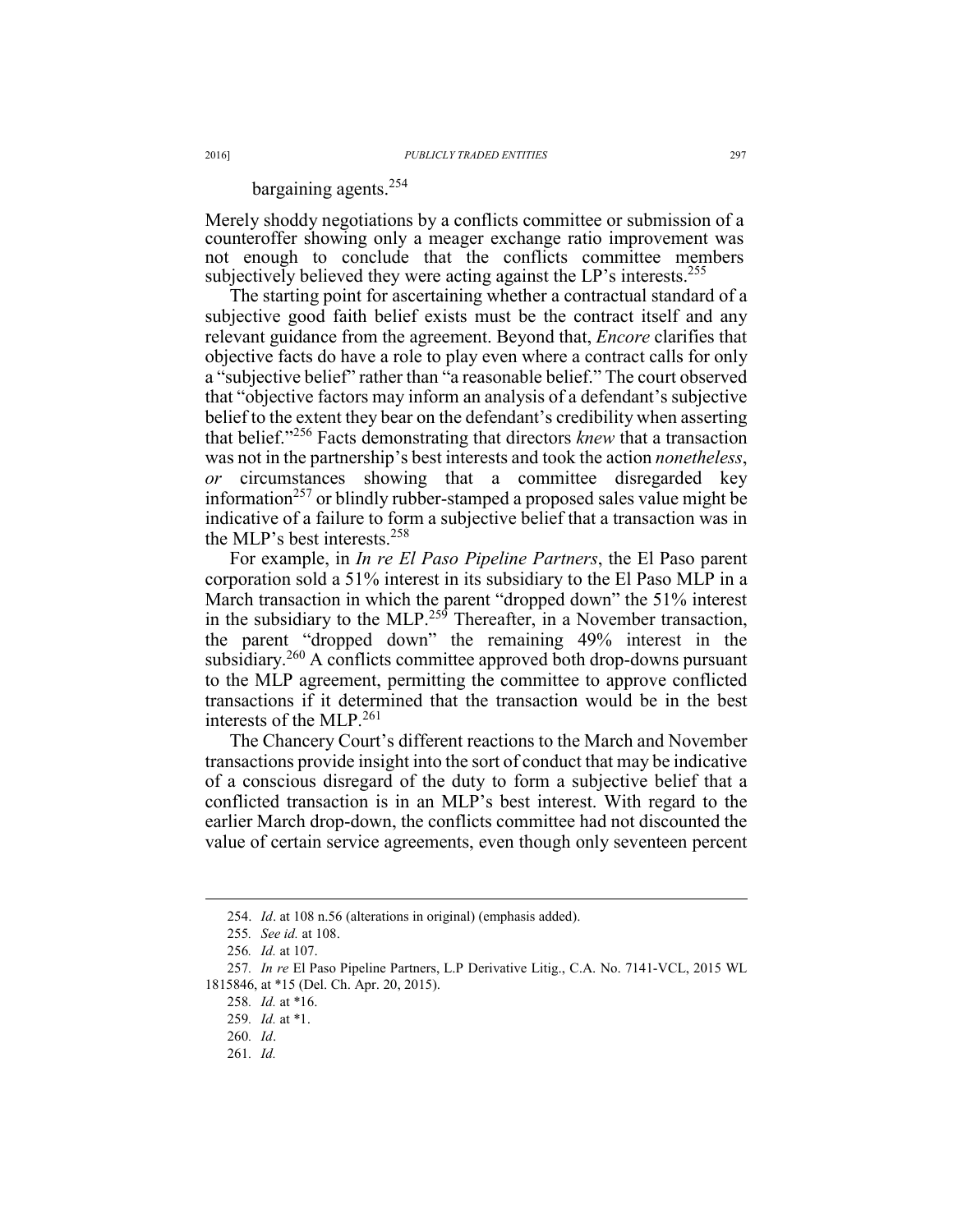of the revenue stream was guaranteed.<sup>262</sup> However, the court observed that the conflicts committee's judgment to ignore discounting was not so extreme as to support an inference of bad faith.<sup>263</sup> Reasonable minds could differ as to the assessment of risk and hence the value of service agreements.264 Thus, the court granted summary judgment in favor of the GP with regard to the March drop-down.<sup>265</sup>

The Chancery Court's view of the November drop-down was quite another matter. The court refused to grant summary judgment as to the November drop-down and wanted to more fully develop the facts of the case.<sup>266</sup> When it did, the court concluded that the committee members had failed to provide a credible account of their evaluation of the November drop-down.267 The court noted that the conflicts committee did more than negotiate poorly.268 By November, the committee had received market evidence that the MLP had overpaid for the subsidiary.<sup>269</sup> The committee knew and ignored the fact that recent transactions had used materially lower multiples than those used in the estimation of the proposed price.<sup>270</sup> One committee member shared his opinion via email with two other members that it was not in the MLP's best interest "to have too much of its assets tied up in the Hiquidated natural gas] trade.<sup> $271$ </sup> Although the committee members believed that the November drop-down would result in increased revenue flow to the MLP, they failed to consider whether the MLP was paying a fair price or to assess the deal's long-term potential to add value.<sup>272</sup> Moreover, the court was highly critical of the financial analyst's work product, observing that the analyst did not use appropriate numbers in the analysis $^{273}$  and had merely sought to justify the parent company's asking price.274 Ultimately, the committee had allowed the price of the March drop-down to set the bar for the November dropdown.275 This was highly inappropriate because the November drop-

275*. Id.* at \*20.

 <sup>262</sup>*. In re* El Paso Pipeline Partners L.P. Derivative Litig., C.A. No. 7141-VCL, 2014 WL 2768782, at \*13 (Del Ch. June 12, 2014).

<sup>263</sup>*. Id.* at \*14. 264*. Id.*

<sup>265</sup>*. Id*. at \*16.

 <sup>266.</sup> *Id.* at \*2.

 <sup>267.</sup> *In re* El Paso Pipeline Partners, L.P. Derivative Litig., C.A. No. 7141-VCL, 2015 WL 1815846, at \*1 (Del. Ch. Apr. 20, 2015).

<sup>268</sup>*. Id.* at \*19.

<sup>269</sup>*. Id.*

<sup>270</sup>*. Id.*

<sup>271</sup>*. Id.* at \*17.

<sup>272</sup>*. See id.* at \*18.

<sup>273</sup>*. Id.* at \*24.

<sup>274</sup>*. Id.* at \*21.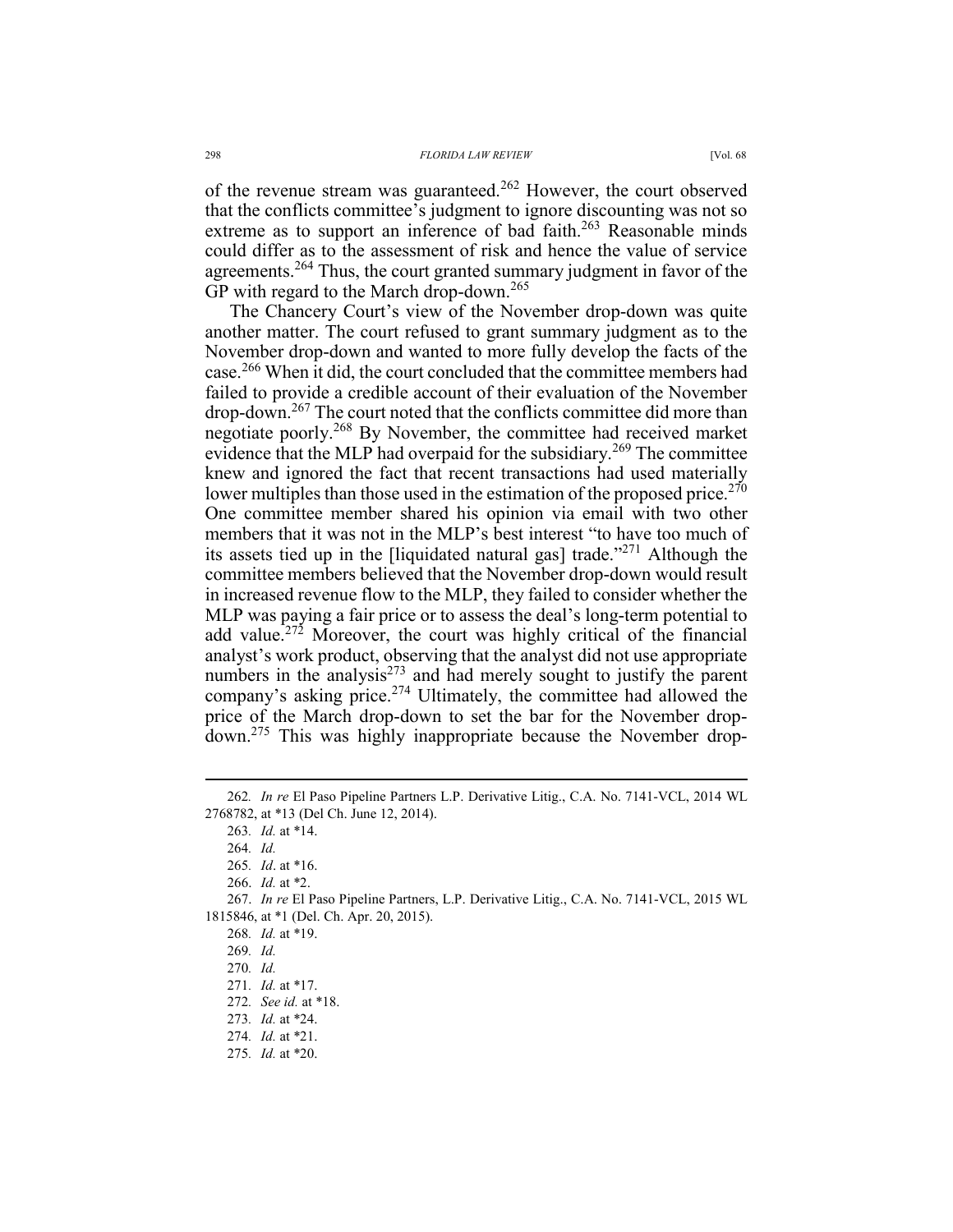down involved a minority interest and not a majority interest.<sup>276</sup> Additionally, the market for liquidated natural gas had deteriorated in the interim<sup>277</sup>

Clearly, the *El Paso* litigation illustrates that courts may scrutinize the committees' processes (including emails),<sup>278</sup> challenge assumptions made by financial analysts,<sup>279</sup> and make credibility judgments with regard to testimony.280 Nevertheless, proof of subjective bad faith continues to be difficult for limited partners to establish. As previously stated, the Delaware Supreme Court has noted the difficulty of demonstrating a dereliction of a contractual duty to form a subjective belief that a transaction is in an MLP's best interests.281 Further, the court has cautioned against superimposing common law fiduciary duties onto a contractual relationship where contractual standards have replaced fiduciary duties.282 What courts find problematic in one set of contractual circumstances may not necessarily create difficulties in another contractual context.283 Thus, it may be difficult for an MLP unitholder to evaluate the strength of her case against a conflicts committee in all but the most egregious of circumstances. By the same token, it may be difficult to distill a universal composite of best practices given variations among contractual settings.

## 4. No Affirmative Duty of Disclosure

In addition to providing insight into the determination of whether a conflicts committee had a subjective belief that a transaction was in an MLP's best interests, the first *El Paso* decision highlights the difference

281. Allen v. Encore Energy Partners, L.P., 72 A.3d 93, 105–06 (Del. 2013).

282. *Id.* ("Furthermore, Section 7.9(b) and (e) [of the contract] together replace any common law fiduciary duties with a contractual duty of subjective good faith. Given this explicit language, it is clear that only the contractual duty, not contract or tort law standards, would govern the Conflicts Committee's action."). The court has used corporate precedents to interpret an MLP contractual standard requiring that special committee members believe in good faith that the transaction was in the best interests of the MLP. The court used the corporate precedents to describe the necessary showing of committee members' subjective beliefs. *See In re El Paso Litig.*, 2015 WL 1815846, at \*15 (quoting *In re* Walt Disney Co. Deriv. Litig., 906 A. 2d 27, 64 (Del. 2006)).

283*. See, e.g.*, *In re El Paso Litig.*, 2015 WL 1815846 at \*16 ("In this case, the trial record revealed numerous problems with the [November] Dropdown. None of these problems, standing alone, would have supported a finding that the Committee members did not act in subjective good faith. Even a combination of problems would not have been sufficient to overcome the presumption of good faith and the testimony of the Committee members.").

 <sup>276</sup>*. Id.*

<sup>277</sup>*. Id.*

 <sup>278.</sup> *Id.* at \*17.

<sup>279</sup>*. Id.* at \*24.

<sup>280</sup>*. Id.* at \*16.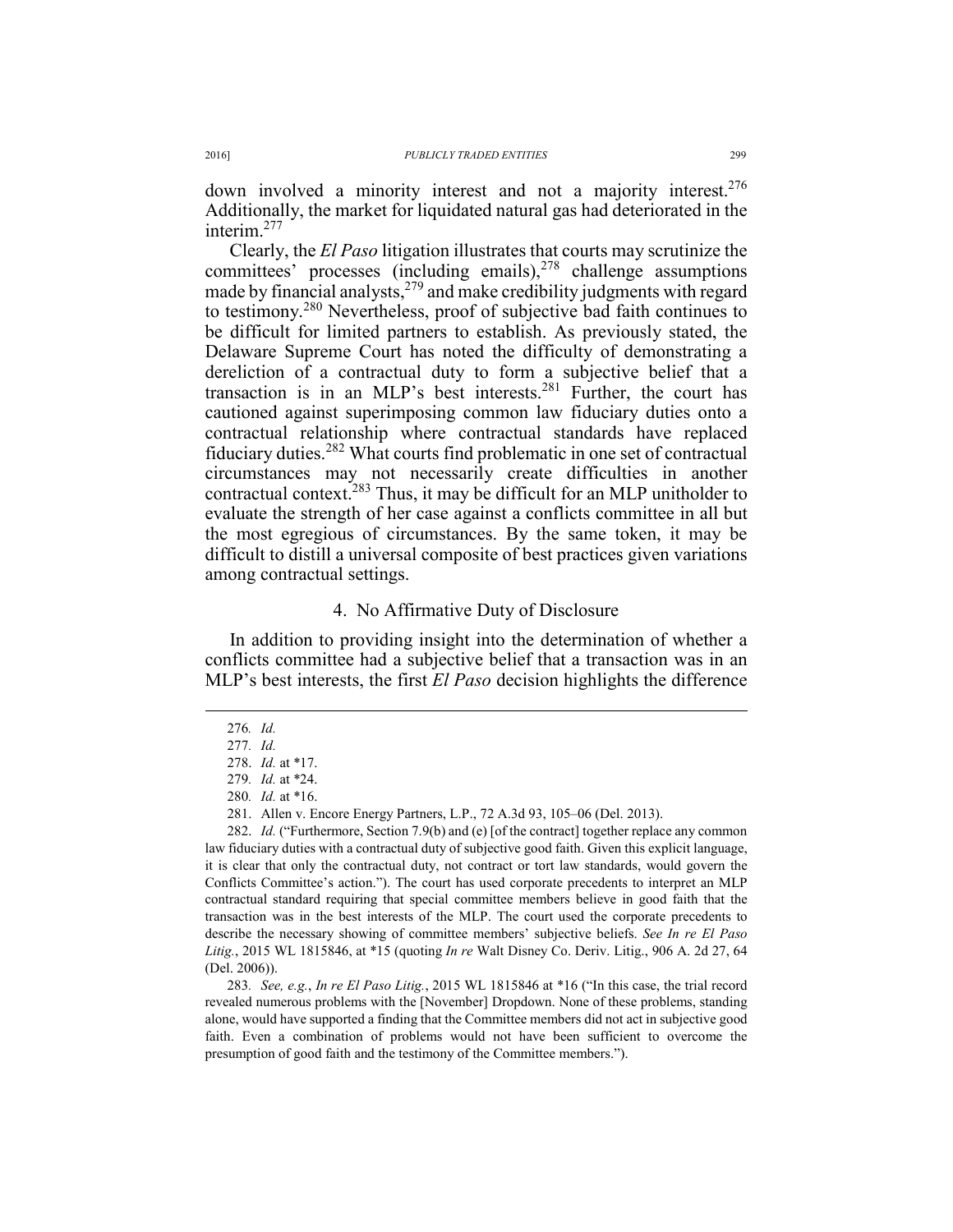between disclosure obligations under the duty of loyalty and the narrow implied contractual covenant of good faith and fair dealing.284 In *El Paso*, the plaintiffs alleged that the parent company had not informed the conflicts committee that the parent company had failed to exercise its right of first refusal to buy into another liquid natural gas terminal at a substantially lower price.<sup>285</sup> The plaintiffs argued that this failure to inform the conflicts committee was evidence of a violation of subjective good faith.<sup>286</sup> The court refused to accept the argument.<sup>287</sup> The court indicated that because the parties waived their fiduciary duties and had a contractual relationship, the general rules regarding disclosure in contractual relationships applied.<sup>288</sup> In a contractual relationship, "similarly situated counterparties have no duty to . . . disclose private information to the other."<sup>289</sup>

The plaintiffs argued that the parent company violated the implied covenant of good faith and fair dealing because the parent company intentionally concealed material information from the conflicts committee regarding the parent's own failure to purchase another liquid gas terminal. The court observed that, "[a]bsent contractual modification, a general partner owes fiduciary duties that include a 'duty of full disclosure.<sup>'"290</sup> The court believed that had the parties intended such affirmative disclosure obligations, they should have expressly stated them in the contract  $291$ 

As more fully discussed below in Part III, it is particularly troubling that managers of publicly traded alternative business entities may shield themselves from liability even where they have failed to affirmatively disclose all material information. Investors' only recourse would be an action for common law fraud.292 Investors who have waived all fiduciary duties may not realize that if they want the benefits of full disclosure, they must ensure that the governing agreement expressly contains contractual duties to disclose.<sup>293</sup> Because GPs normally have a duty of full disclosure, MLP unitholders may simply assume that the GP would disclose all

293*. See id.*

 <sup>284</sup>*. See In re* El Paso Pipeline Partners, L.P. Derivative Litig., C.A. No. 7141-VCL, 2014 WL 2768782, at \*7, \*9–\*10, \*14–16 (Del. Ch. June 12, 2014).

<sup>285</sup>*. See id.* at \*7.

<sup>286</sup>*. See id.*

<sup>287</sup>*. See id.*

<sup>288</sup>*. See id.* at \*21.

<sup>289</sup>*. See id.*

 <sup>290.</sup> *Id.* (quoting Sussex Life Care Assocs. v. Strickler, CIV. A. No. 911, 1988 WL 156833, \*4 (Del. Ch. June 13, 1989)).

<sup>291</sup>*. Id.*

 <sup>292.</sup> *Id.*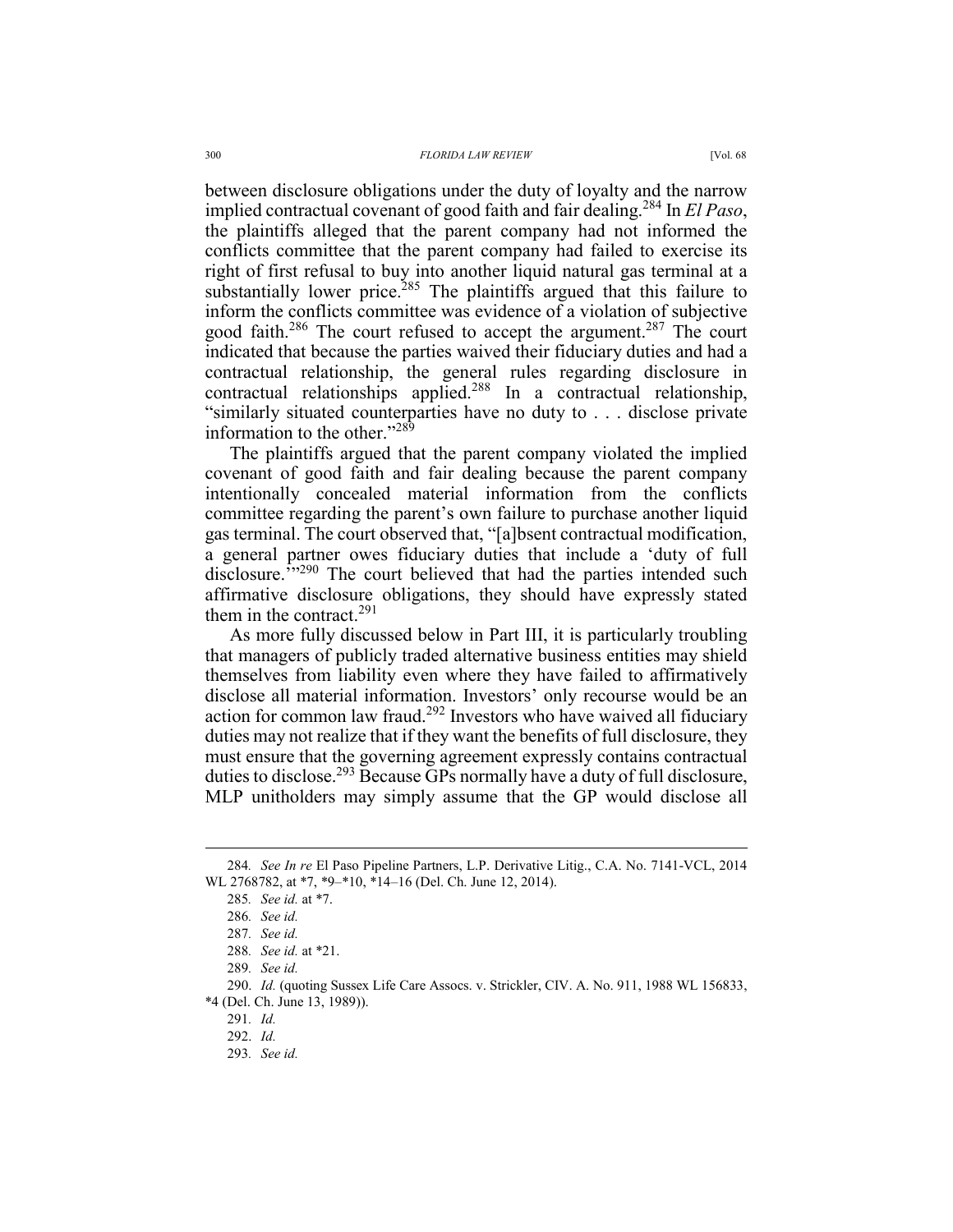relevant information.294 However, the Delaware Chancery Court has made it clear that the implied covenant of good faith and fair dealing does not support a generalized duty to disclose all material information reasonably available.<sup>295</sup> It is doubtful that investors in publicly traded alternative business entities fully appreciate the legal rights they have relinquished.

## 5. Problems with Primary and Secondary Liability

With little protection from opportunistic conduct, some limited partners have sought to hold the GP's or sponsor's directors liable.<sup>296</sup> Critics have called the emergence of secondary liability claims in alternative business entities against directors of the governing entity "a particularly odd pattern of routine veil piercing."<sup>297</sup> They observed that under principles of corporate governance, a governing fiduciary's directors would not be directly liable to plaintiffs unless there were reasons for piercing the corporate veil of limited liability.<sup>298</sup>

Plaintiffs have sought to impose direct liability upon MLP GPs and secondary liability upon the directors of the GP by arguing that the directors aided and abetted a breach of a contractual fiduciary duty or tortuously interfered with the MLP contract.<sup>299</sup> Direct and secondary liability claims have been difficult to support where investors waived fiduciary duties.<sup>300</sup> Nevertheless, plaintiffs continue to allege that defendants have violated the implied covenant of good faith and fair dealing, and to assert secondary claims against individual defendants.<sup>301</sup>

298*. Id.* at 19–20.

299*. See, e.g.*, Allen v. El Paso Pipeline, GP Co., 113 A.3d 167, 182 (Del. Ch. 2014) (involving an agreement that presumed that the conflicts committee was acting in good faith unless the plaintiffs rebutted the presumption). The court concluded that there was no evidence that the conflicts committee did not believe that the transaction was in the MLP's best interest and that the implied covenant of good faith was not violated because the fairness opinion that had been obtained did not address the dilution that the limited partners would suffer. *Id.* at 182, 192– 93.

300*. E.g.*, *id*. at 174*.* 

301*. See, e.g.*, Gerber v. Enter. Prod. Holdings, LLC, 67 A.3d 400 (Del. 2013), *overruled on other grounds by* Winshall v. Viacom Int'l Inc., 76 A.3d 808 (Del. 2013). The *Gerber* court concluded that a contractual presumption of "good faith" does not bar a claim for a breach of the implied covenant of good faith and fair dealing. *Id.* at 418. The court used a different temporal

 <sup>294</sup>*. See id.*

<sup>295</sup>*. See id.* at \*21–\*22 ("[T]he plaintiffs cannot rely on the implied covenant to fill the gap in the LP Agreement with a mandatory disclosure requirement. The gap exists by design to replicate an arm's-length, non-fiduciary negotiation.").

<sup>296</sup>*. See generally* Collin P. Marks, *Piercing the Fiduciary Veil*, 19 LEWIS & CLARK L. REV. 74 (2015) (discussing when "second-tier managers" of alternate entities should have fiduciary duties imposed).

<sup>297</sup>*.* Strine & Laster, *supra* note 109, at 19.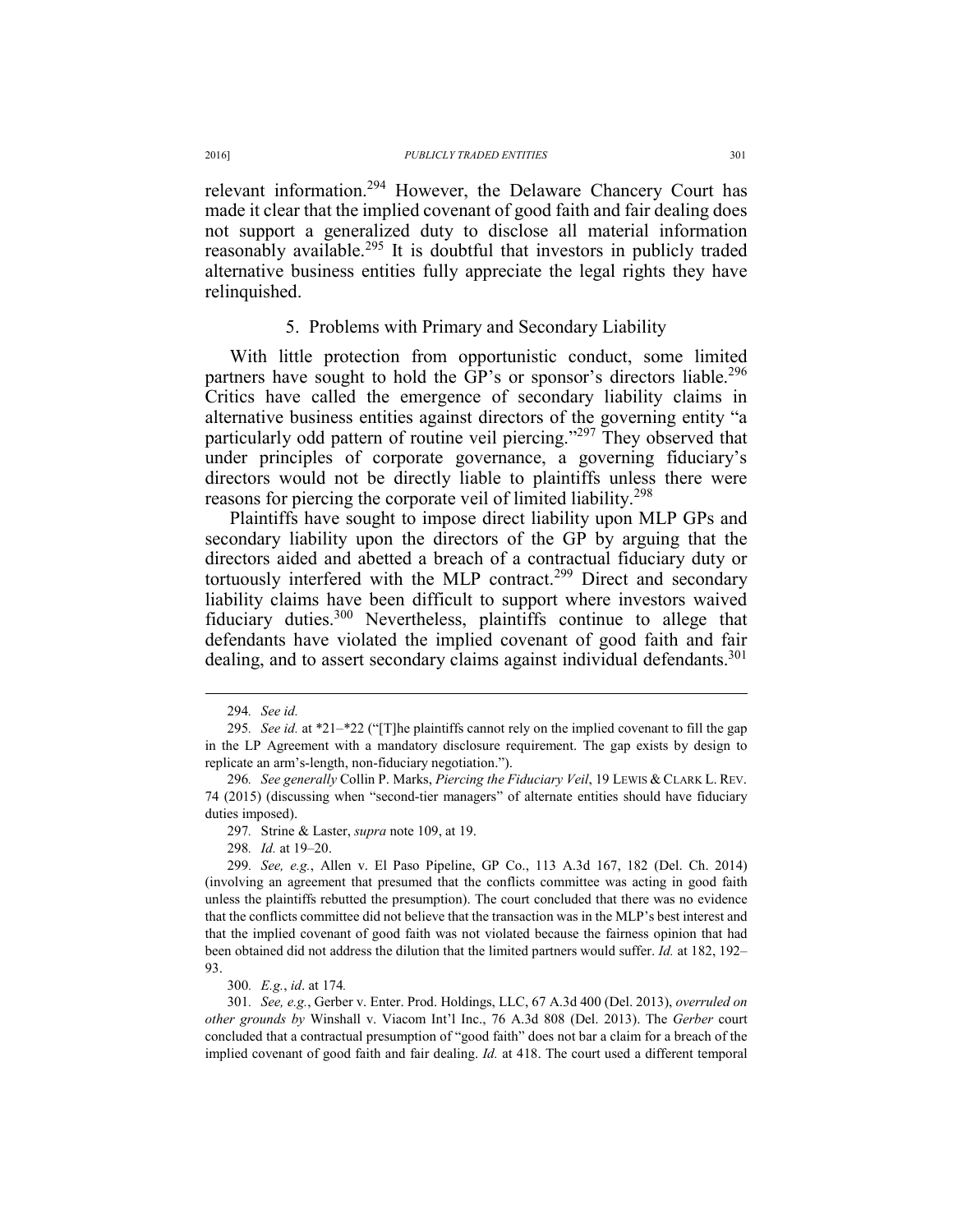Moreover, some of the governing instruments can be interpreted as permitting liability for gross negligence.<sup>302</sup> Thus, in some measure, the ability to eliminate fiduciary duties has introduced considerable uncertainty in the law—the very result that contractual freedom was intended to rectify.<sup>303</sup>

Secondary liability claims against directors of a GP or special committee members have raised particular concern because they may be asserted against individual defendants.<sup>304</sup> Secondary liability claims originate in the case of *In re USACafes, L.P. Litigation*. <sup>305</sup> *In re USACafes*  involved limited partners suing a corporate GP and the individual directors of the corporate GP on the grounds that they had received certain side payments that should have been paid to the partnership.<sup>306</sup> The Chancery Court upheld a claim for a breach of a fiduciary duty against the director of the corporate GP, relying heavily on precedents involving trust law.307 After *In re USACafes*, the court held a director of a GP liable in connection with a hedge fund in *Paige Capital Management, LLC v. Lerner Master Fund, LLC*. 308 In *Paige*, Michelle Paige and her husband controlled a series of LLCs to manage a hedge fund.<sup>309</sup> A conflict arose when the plaintiff investor wanted to withdraw funds after three years.<sup>310</sup> The court applied the principle that a director, manager, or officer of a GP who exercises control over an LLC's property owes fiduciary duties directly to the LLC and its owners.<sup>311</sup>

 $\overline{a}$ 

307*. Id.* at 48–49.

309*. Id.* at \*3*.*

focus when evaluating violations of good faith in connection with the implied covenant, since good faith in the implied covenant sense looks back to the time of original negotiations. *Id.* In contrast, good faith as an express contractual standard looks ahead to the time that the violation or wrong occurred. *See id.* at 418–19.

<sup>302</sup>*. See* Strine & Laster, *supra* note 109, at 18–19.

<sup>303</sup>*. Id.* at 22; *see also* Mullen & Salomore, *supra* note 225 (observing that the remanding of *Gerber* was "particularly troubling, given that MLP general partners are typically judgmentproof shell entities and the directors and controlling parents are the principal actors on behalf of the MLP").

<sup>304</sup>*. See, e.g.*, *In re* El Paso Pipeline Partners, L.P. Derivative Litig., C.A. No. 7141-VCL, 2014 WL 2768782, at \*3–\*4, \*13 (Del. Ch. June 12, 2014).

 <sup>305. 600</sup> A.2d 43, 47–48 (Del. Ch. 1991).

<sup>306</sup>*. Id.* at 46*.* 

<sup>308</sup>*.* Civil Action No. 5502-CS, 2011 WL 3505355, at \*2 (Del. Ch. 2011).

<sup>310</sup>*. Id.* at \*8*.* The plaintiff had signed a separate "Seeder Agreement" that permitted such withdrawal. *Id.* at \*1. However, the LP agreement contained a Gate provision that prohibited withdrawal if more than twenty percent of funds were withdrawn within a six-month period. *Id.* Michelle Paige and her husband were not parties to the Seeder Agreement or to the LP agreement. *Id.* However, Michelle Paige was the managing partner of the entity that invoked the Gate provision that barred the plaintiff's withdrawal of funds. *See id.* at \*13.

<sup>311</sup>*. Id*. at \*29–\*30.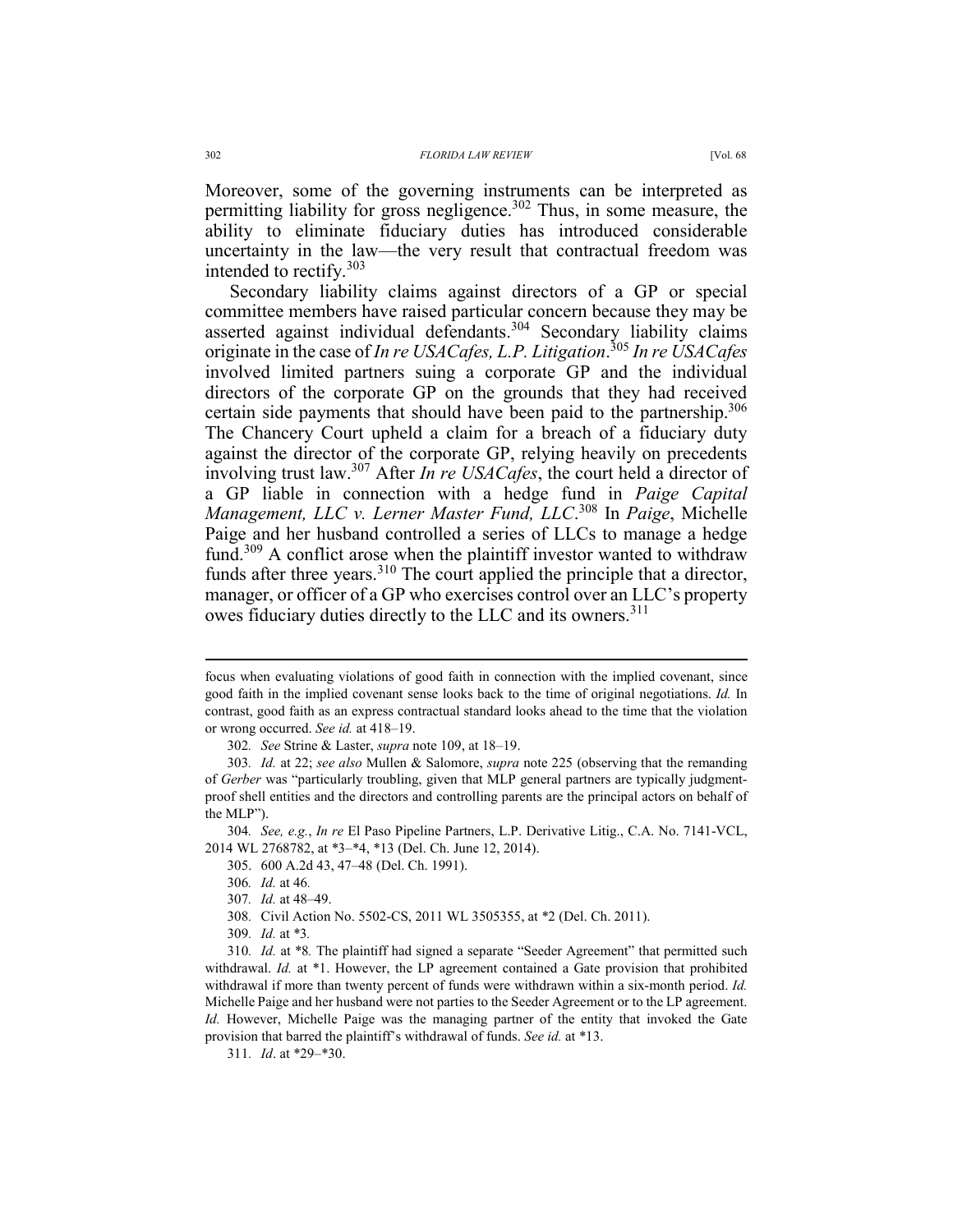In *Gotham Partners v. Hallwood Realty Partners*, the Delaware Supreme Court concluded that "where a corporate General Partner fails to comply with a contractual standard [of fiduciary duty] that supplants traditional fiduciary duties and the General Partner's failure is caused by its directors and controlling stockholder, the directors and controlling stockholders remain liable.<sup>"312</sup> Support for the position rested on a prior Delaware Chancery Court decision that clearly stated that a claim for aiding and abetting a breach of a fiduciary duty is not dependent on the origin of the underlying fiduciary duty.313 However, *Gotham Partners*  and the precedents on which it rested arose before the Delaware legislature amended the statute to permit the elimination of fiduciary duties  $314$ 

Since *Gotham Partners,* the Court of Chancery has not recognized claims for aiding and abetting breaches of contract. Indeed, in both *Zimmerman v. Crothall*315 and *Allen v. El Paso Pipeline GP Co.*, <sup>316</sup> the Court of Chancery, citing *Gotham Partners,* definitively stated that Delaware does not recognize claims for aiding and abetting a breach of contract.317 In reaching this conclusion, Vice Chancellor Laster has distinguished hybrid situations involving cases where an agreement may substitute a duty or may present its own metric for fiduciary duty compliance from cases in which the agreement expressly waives all traditional duties.<sup>318</sup> Where the agreement establishes a purely contractual relationship and thus includes a contractual elimination of fiduciary duties, the Chancery Court's position is that "a claim for aiding and abetting cannot be used to expand the possible range of defendants."<sup>319</sup>

The Court of Chancery currently has another opportunity to revisit the question of whether a claim for aiding and abetting the breach of a contractual fiduciary duty can be sustained where the relevant agreement purports to contractually eliminate fiduciary duties. In *Gerber v.* 

 <sup>312</sup>*.* Gotham Partners, L.P. v. Hallwood Realty Partners, L.P., 817 A.2d 160, 173 (Del. 2002) (alteration in original) (quoting Gotham Partners, L.P. v. Hallwood Realty Partners, L.P., 795 A.2d 1, 34 (Del. Ch. July 18, 2001)).

<sup>313</sup>*. See id.* at 172 (citing Fitzgerald v. Cantor, No. CIV. A. 16297-NC, 1999 WL 182573, at \*1 (Del. Ch. Mar. 25, 1999)).

<sup>314</sup>*. See* MILLER, *supra* note 155, at § 1.3.

 <sup>315.</sup> C.A. No. 6001-VCP, 2012 WL 707238 (Del. Ch. Mar. 27, 2012).

 <sup>316. 113</sup> A.3d 167 (Del. Ch. 2014).

<sup>317</sup>*. Zimmerman*, 2012 WL 707238, at \*19 (citing *Gotham Partners*, 817 A.2d at 172); *Allen*, 113 A.3d at 193 (citing *Gotham Partners*, 817 A.2d at 172).

<sup>318</sup>*. See, e.g.*, *Allen*, 113 A.3d at 193–94.

<sup>319</sup>*. Id.* at 194.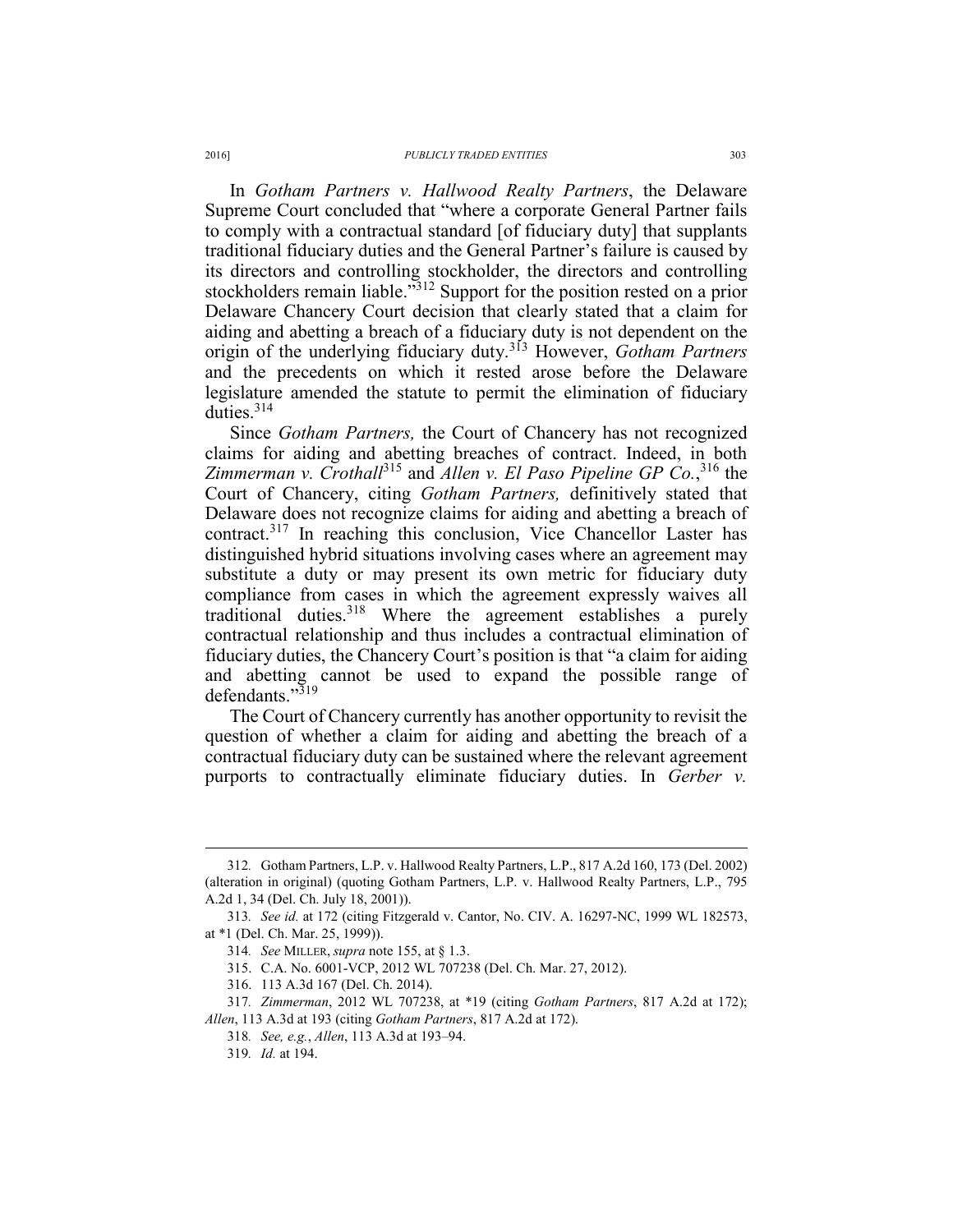*Enterprise Products Holdings,*  $LLC$ ,<sup>320</sup> the Delaware Supreme Court remanded the question of whether non-GP defendants might be liable for aiding and abetting a breach of contract or for tortious interference due to a breach of the implied covenant of good faith and fair dealing.<sup>321</sup> The court did so, notwithstanding the fact that the Delaware Chancery Court had previously found that the applicable LP agreement had supplanted fiduciary duties with a contractual criterion resting on a belief in the best interests of the partnership.322 It remains unclear how the Delaware Chancery Court and the Delaware Supreme Court will reconcile their views regarding the development of the aiding and abetting cause of action.

Even where an agreement does not eliminate fiduciary duties, an aiding and abetting theory for contractual fiduciary duties creates uncertainty for both limited partners and for management. It may be difficult to distinguish an agreement's purely contractual language from language that amounts to a contractual fiduciary duty. Assuming the contract has not eliminated fiduciary duties, an aiding and abetting claim may still be difficult to support given that plaintiffs must prove: "'(1) the existence of a fiduciary relationship, (2) a breach of the fiduciary's duty,  $\ldots$  (3) knowing participation in that breach by the [non-fiduciary] defendants,' and (4) damages proximately caused by the breach.<sup>323</sup> An alternative theory of secondary liability lies in a claim for tortious interference with a contract; however, tortious interference is equally difficult to establish.324

Ironically, contractual freedom has generated a great deal of uncertainty and presents significant legal risks to investors of publicly traded MLPs. As a result, some have suggested reinstating a corporatelike duty of loyalty subject to the business judgment rule and a default standard of no liability in the case of a breach of the duty of care in diversely-held alternative entities.<sup>325</sup>

 <sup>320. 67</sup> A.3d 400 (Del. 2013), *overruled on other grounds by* Winshall v. Viacom Int'l Inc., 76 A.3d 808 (Del. 2013).

<sup>321</sup>*. Id.* at 425–26.

<sup>322</sup>*. Id.* 

<sup>323</sup>*.* Malpiede v. Townson, 780 A.2d 1075, 1096 (Del. 2001) (omission in original) (quoting Penn Mart Realty Co. v. Becker, 298 A.2d 349, 351 (Del. Ch. 1972)).

<sup>324.</sup> Tortious interference with contracts requires proof of  $(1)$  a valid contract,  $(2)$  knowledge of the contract, (3) intentional conduct that is a significant factor in causing the breach, (4) a lack of justification, and (5) resulting injury. Beard Research Inc. v. Kates, 8 A.3d 573, 605 (Del. Ch. 2010).

<sup>325</sup>*. See, e.g.*, Strine & Laster, *supra* note 109, at 30.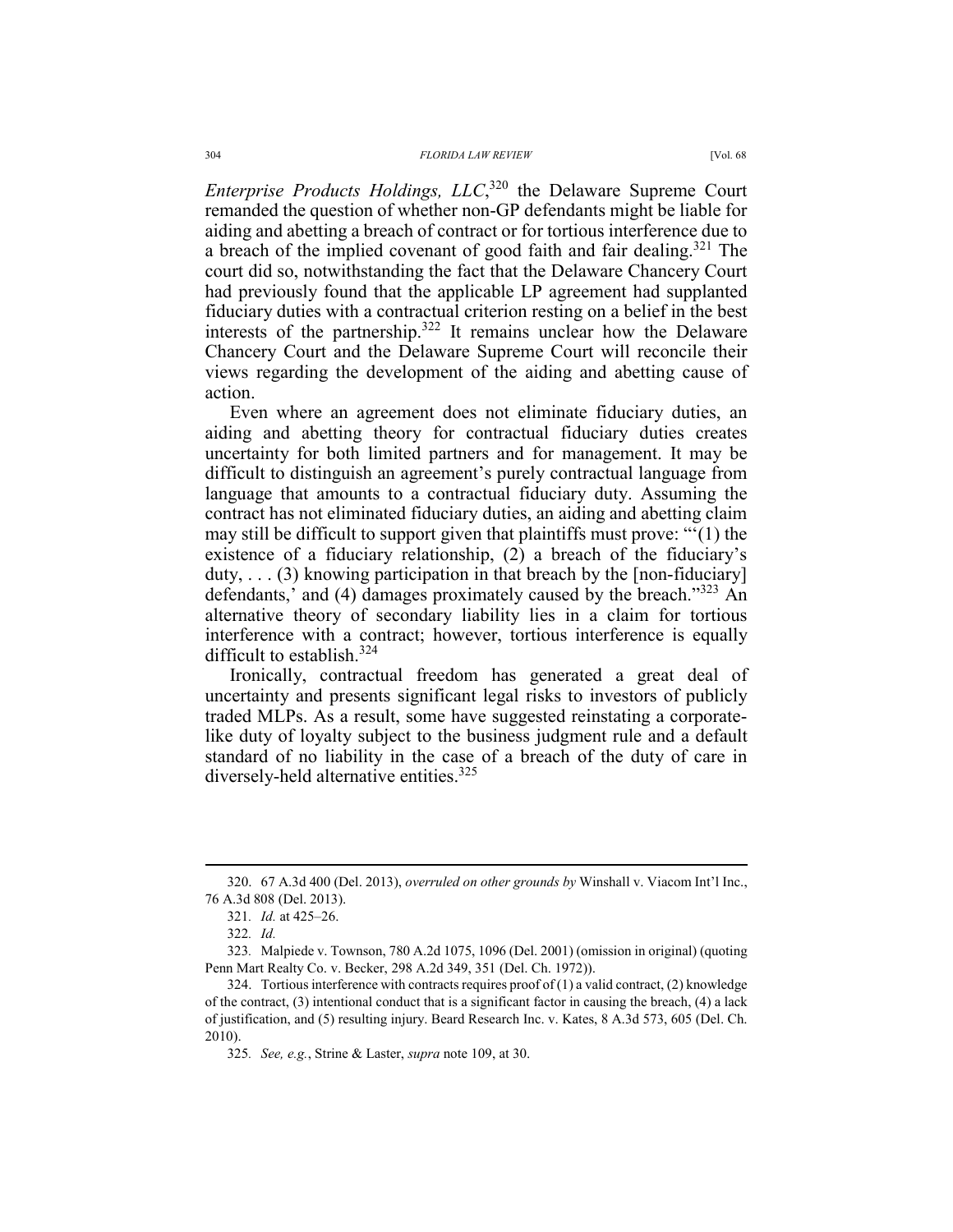## 6. The Judicial Role and the Implied Covenant of Good Faith

MLP agreements that use the good faith standard have required differentiating the definition of "good faith" as an express contractual term from "good faith" as used in the implied contractual covenant of good faith and fair dealing. In *Gerber*, the Delaware Supreme Court distinguished an express contractual standard of good faith from the good faith reflected in the implied contractual covenant.<sup>326</sup> The case preserves the role of the judiciary by preventing a contractual presumption in a partnership agreement from barring judicial inquiry into whether there has been a violation of the implied covenant of good faith and fair dealing.327 However, *Gerber* also reinforces the notion that the implied covenant of good faith and fair dealing is not an equitable doctrine to recalibrate the parties' duties in the interest of fairness.<sup>328</sup>

In *Gerber*, the LP agreement contained a contractual presumption that if the GP obtained a fairness opinion with respect to the transaction, it would satisfy the contractual fiduciary duty of care.<sup>329</sup> The GP obtained a fairness opinion, but the opinion addressed only the overall fairness from a financial standpoint and not the fairness of the distinct components of the transaction, such as the fairness of prior transactions from the standpoint of the limited partners.<sup>330</sup> The Delaware Supreme Court reversed the Chancery Court's dismissal of the case and established that an important temporal difference exists between the judicial inquiry of whether a party has breached an express contractual standard of good faith and whether a party has breached good faith as an implied term in the contractual covenant of good faith and fair dealing.<sup>331</sup> Like a common law fiduciary duty, an express contractual duty of good faith looks to the conduct at the time of the alleged wrong.332 However, the breach of the implied covenant of good faith and fair dealing looks backward to the initial time of contracting, asking what the parties would have agreed to during initial negotiations had they thought to address the issue or

 $\overline{a}$ 

330*. Id.* at 406–08. Beginning in 2007, Enterprise GP Holdings, L.P. (EPE) acquired a Texas LLC, Teppco, for \$1.1 billion worth of EPE limited partnerships units. In 2009, EPE L.P. sold Teppco to Enterprise Products, L.P. for only \$100 million dollars, a mere nine percent of the original purchase price. *Id.* at 406. Thereafter in 2010, EPE's merger into Enterprise Products, L.P. used an exchange ratio that did not recognize any value to the claims held by EPE unitholders. *Id.* at 407–08. A fairness opinion was obtained from Morgan Stanley that stated that the 2009 sale was fair from a financial standpoint but expressed *no opinion* with respect to the *fairness to EPE or its limited partners of any particular component* of the consideration. *Id.*

331*. Id.* at 418.

332*. Id.*

 <sup>326.</sup> *Gerber*, 67 A.3d at 417–18.

 <sup>327.</sup> *See id.*

<sup>328</sup>*. See id.* at 421–22.

 <sup>329.</sup> *Id.* at 419–20.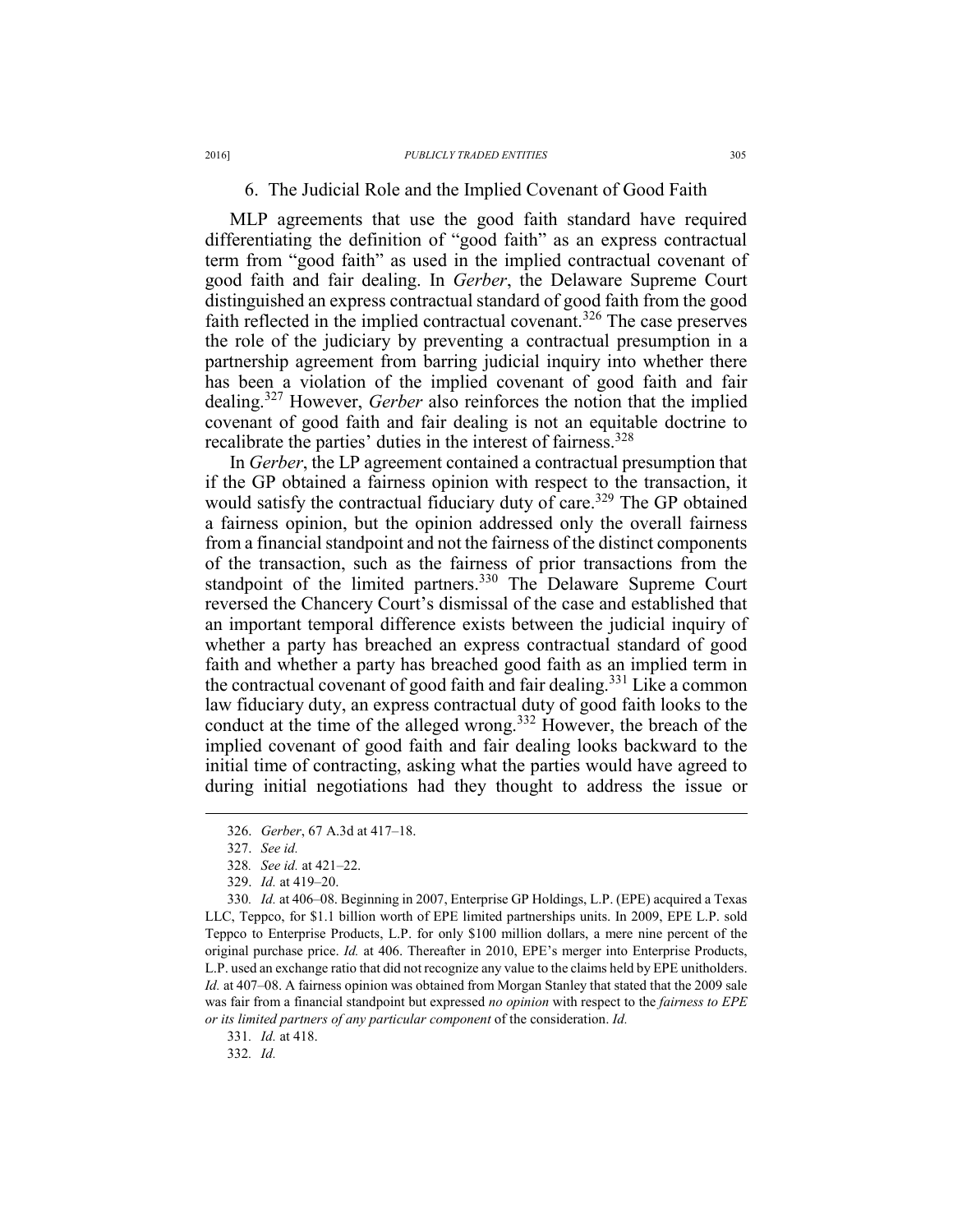issues.<sup>333</sup> The court concluded that, at the time of contracting, the parties would have reasonably expected that the fairness opinion would have addressed the fairness of the consideration paid to the limited partners in the sale that preceded the merger.  $334$ 

Although *Gerber* leaves open the judicial inquiry into the implied covenant of good faith and fair dealing, the doctrine does not carry with it the affirmative duty of disclosure provided by the traditional duty of loyalty.<sup>335</sup> Moreover, it does not appear that MLP investors can expect much protection from the "fair dealing" component of the implied covenant. Little attention has been placed upon the requirement of fair dealing.336 It is open to question whether this omission is because (1) good faith subsumes fair dealing; (2) courts intentionally eschew fair dealing, perhaps because the term arguably introduces morality and uncertainty; or (3) courts inadvertently—and perhaps conveniently disregard fair dealing.

Under the *Restatement (Second) of Contracts*, there is no separate definition provided for fair dealing. Good faith appears to subsume fair dealing and includes reasonable expectations and community standards.<sup>337</sup> The comment to Section 205 provides:

Good faith is defined in Uniform Commercial Code § 1- 201(19) as "honesty in fact in the conduct or transaction concerned." . . . Uniform Commercial Code §2-103(1)(b) provides that good faith means "honesty in fact and the observance of reasonable commercial standards of fair dealing in the trade." The phrase "good faith" is used in a variety of contexts, and its meaning varies somewhat with the context. Good faith performance or enforcement of a contract emphasizes faithfulness to an agreed common purpose and consistency with the justified expectations of the other party; it excludes a variety of types of conduct characterized as involving "bad faith" because they violate community standards of decency, fairness or reasonableness. The appropriate remedy for a breach of the duty of good faith also varies with the circumstances.<sup>338</sup>

338. *Id.*

 <sup>333</sup>*. Id.*

<sup>334</sup>*. Id.* at 422.

<sup>335</sup>*. See* Mohsen Manesh, *Express Contract Terms and the Implied Contractual Covenant of Delaware Law*, 38 DEL.J. CORP. L. 1, 4–6 (2013) (noting that the doctrine of implied covenants is largely defined and that under Delaware law, "the express terms of every contract must be judicially construed").

<sup>336</sup>*. See infra* Part III.

 <sup>337.</sup> RESTATEMENT (SECOND) OF CONTRACTS § 205 cmt. a (AM. LAW. INST. 1981).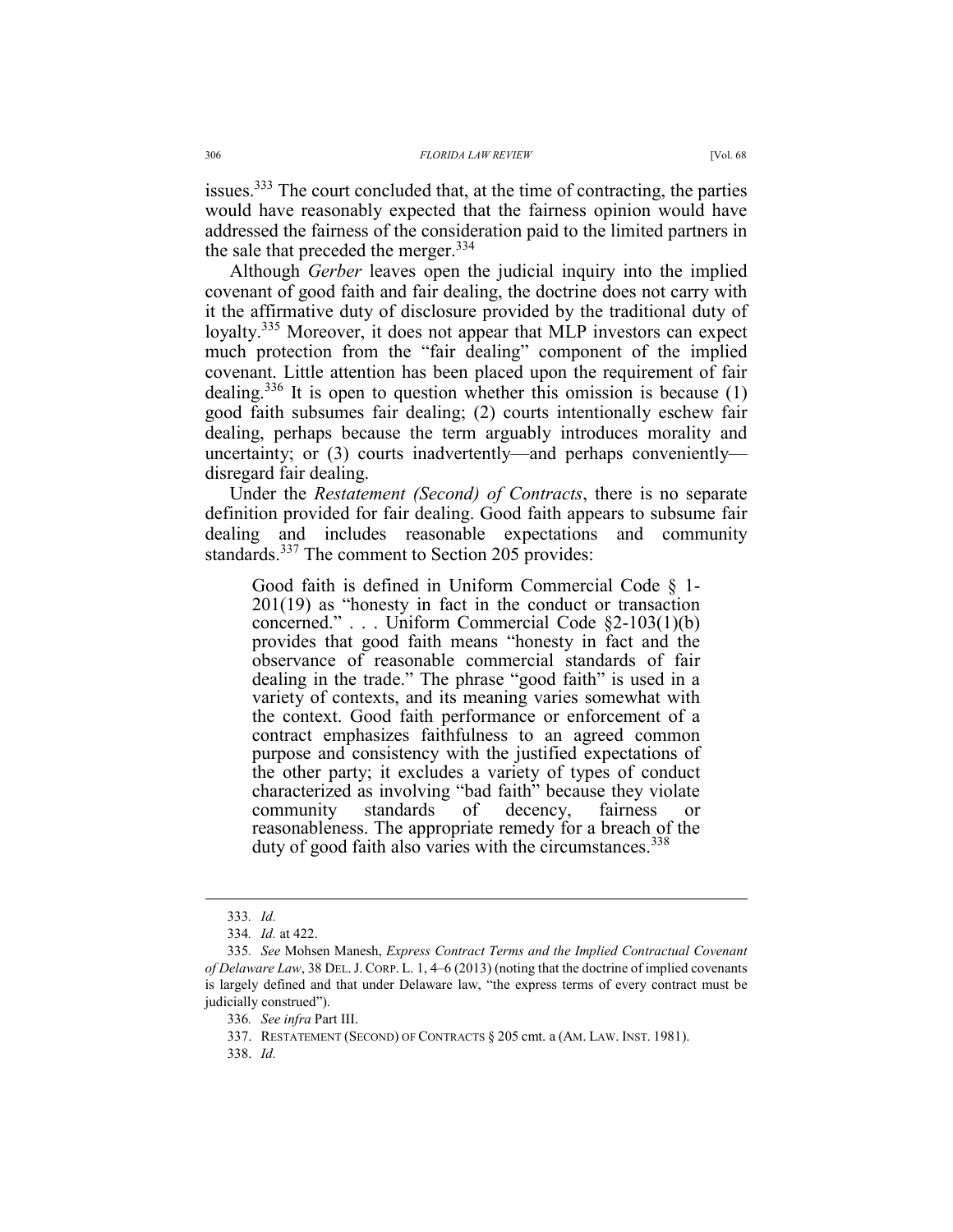At least in the early years of discussion, fairness or reasonableness played a viable role in defining good faith and fair dealing.<sup>339</sup> This, however, has fostered concerns that courts will use concepts such as reasonable expectations to redesign the parties' contracts.<sup>340</sup>

The Delaware Supreme Court has already rejected the UCC's definition of good faith and fair dealing in connection with the interpretation of an LP's express requirement of good faith when used as a contractual standard.<sup>341</sup> It is quite likely that the Delaware Supreme Court will similarly eschew the UCC's definition of good faith and fair dealing in connection with alternative entity internal governance.

Care should be taken to resist the judicial temptation to use good faith to create a fair and equitable result. Judge Frank Easterbrook has argued for restraint in interpreting good faith to preserve the parties' rights to structure their own affairs and to preserve the advantages flowing from freedom of individual action.<sup>342</sup> In fact, in addition to flow-through taxation, the desire for contractual certainty has been one of the central goals of the alternative business entity revolution.<sup>343</sup> Therefore, an overly expansive judicial definition of the implied covenant of good faith is likely to undermine the policy interests served by most alternative business entity statutes. Nevertheless, overly formalistic interpretations can betray the very purposes of a contract and can lead to the denial of the benefits of the bargain. A focused judicial inquiry into the parties' reasonable expectations at the time of contracting is important in preserving the judicial role, and such inquiry does not threaten the policy interest in respecting contractual freedom.

The role of equitable powers of the court should not be overlooked in alternative business entity jurisprudence. For example, the Chancery Court has recognized that an assignee who had lacked standing under Delaware's LLC statute nevertheless had standing to seek a judicial

 <sup>339</sup>*. See, e.g.*, Melvin A. Eisenberg, *The Duty of Good Faith in Corporate Law*, 31 DEL. J. CORP. L. 1, 25 (2006); Robert M. Phillips, Comment, *Good Faith and Fair Dealing Under the Revised Uniform Partnership Act*, 64 U. COLO. L. REV. 1179, 1216 (1993); Robert S. Summers, *The General Duty of Good Faith—Its Recognition and Conceptualization*, 67 CORNELL L. REV. 810, 826 (1981) ("[T]he good-faith requirement serves: 1) 'faithfulness to an agreed common purpose and consistency with the justified expectations of the other party,' and 2) 'community standards of decency, fairness or reasonableness.'" (quoting RESTATEMENT (SECOND) OF CONTRACTS § 205 cmt. a)).

<sup>340</sup>*. See, e.g.*, Carolyn Edwards, *Freedom of Contract and Fundamental Fairness for Individual Parties: The Tug of War Continues*, 77 UMKC L. REV. 647, 689 (2009).

<sup>341</sup>*.* DV Realty Advisors LLC v. Policemen's Annuity & Benefit Fund, 75 A.3d 101, 109 (Del. 2013) (involving the interpretation of good faith as an express contractual standard).

<sup>342</sup>*.* Edwards, *supra* note 340, at 688–89 (citing Kham & Nate's Shoes No. 2, Inc. v. First Bank of Whiting, 908 F.2d 1351, 1357 (7th Cir. 1990)).

<sup>343</sup>*. See* MILLER, *supra* note 155, at § 1.1.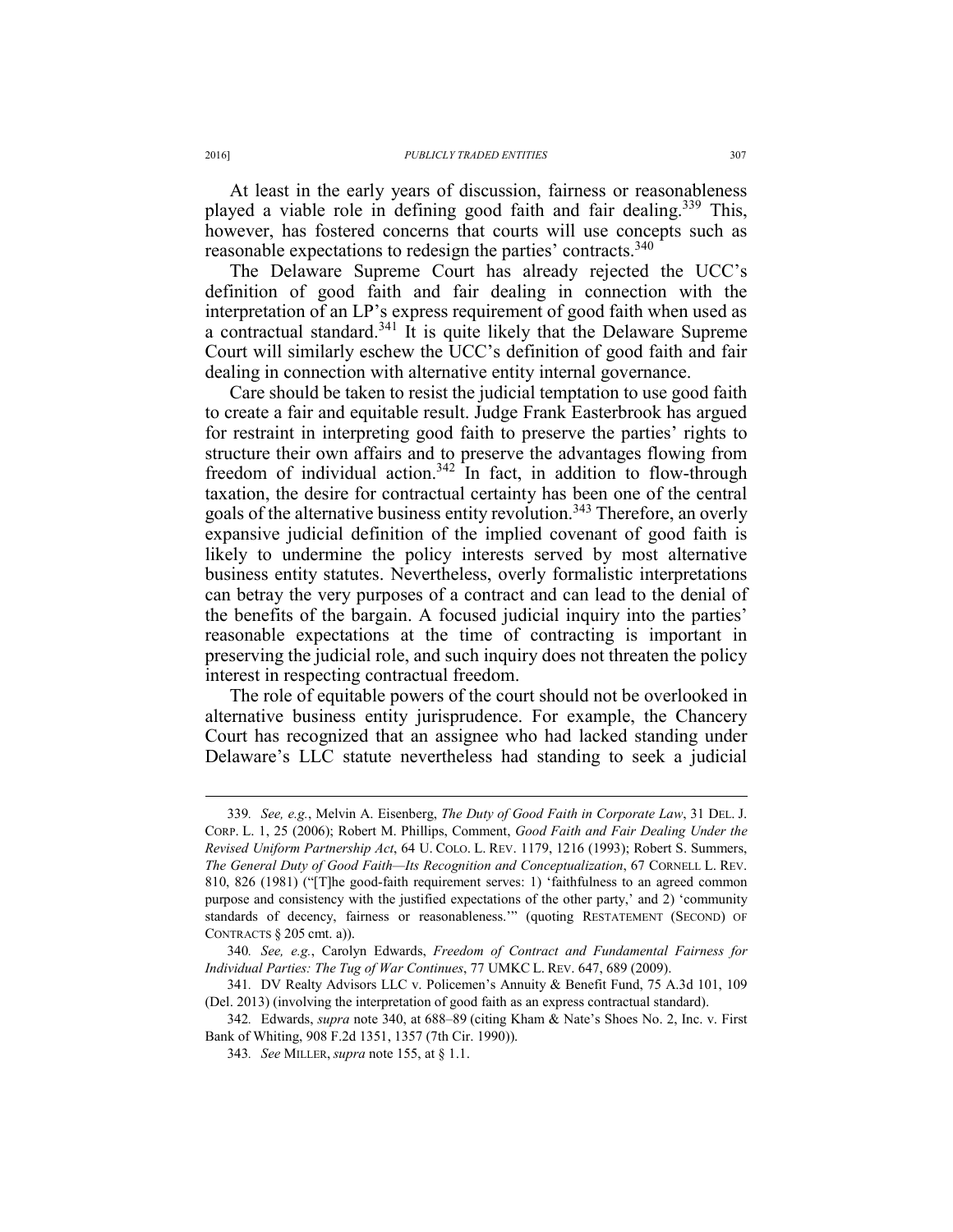#### 308 *FLORIDA LAW REVIEW* [Vol. 68

dissolution in equity.<sup>344</sup> However, the express terms of an operating agreement are of extreme importance to business planners who seek certainty in business relationships.<sup>345</sup> Undoubtedly there would be an uproar if courts turned the implied covenant of good faith and fair dealing into a broad-based equitable remedy where the business community desires certainty in the law. Even if courts eschew the UCC definition of the implied covenant, there may nevertheless be a role for reasonable commercial standards to play in the inquiry of whether a party has breached the implied covenant or has breached an express contractual standard tied to subjective good faith. In *Encore,* the court went out of its way to state that objective facts can inform the analysis of whether a party's actions satisfy the express contractual standard of subjective good faith.346 Additionally, objective facts may inform the analysis of whether, at the time of contracting, the parties would have agreed to proscribe the conduct that subsequently formed the basis of the plaintiff's complaint.<sup>347</sup> In determining the parties' reasonable expectations, reasonable commercial standards may provide a useful point of reference. As discussed below, restoring the duty of loyalty, at least in publicly traded alternative business entities, may be an important next step in eliminating courts' temptations to turn to the implied covenant of good faith to protect the spirit of the contract. Chief Justice Strine and Vice Chancellor Laster made this very point based on their extensive experience presiding over alternative business entity legislation.<sup>348</sup>

## III. PUBLICLY TRADED MLPS NECESSITATE FIDUCIARY DUTIES

Publicly traded corporations offer three major investor protections: board independence requirements under stock exchange listing rules, 349 constraints on independent conflicts committee members,<sup>350</sup> and duty of

 <sup>344.</sup> *See In re* Carlisle Etcetera, LLC, 114 A.3d 592, 607 (Del. Ch. 2015).

 <sup>345.</sup> *See* Elf Atochem North America, Inc. v. Jaffari, 727 A.2d 286, 291 (Del. 1999); *see also* Anne Tucker, *Micro-symposium: Contract is King, But Can it Govern its Realm*? BUS. L. PROFESSOR'S BLOG (Nov. 12, 2015), http://lawprofessors.typepad.com/business\_law/2015/11/ micro-symposium-contract-is-king-but-can-it-govern-its-realm.html.

 <sup>346.</sup> Allen v. Encore Energy Partners, L.P., 72 A.3d 93, 108 (Del. 2013).

<sup>347</sup>*. See* Gerber v. Enter. Prods. Holdings, LLC, 67 A.3d 400, 418 (Del. 2013), *overruled on other grounds by* Winshall v. Viacom Int'l Inc., 76 A.3d 808 (Del. 2013).

<sup>348</sup>*.* Strine & Laster, *supra* note 109, at 5; *see also* Daniel Kleinberger, *Careful What You Wish for—Freedom of Contract and the Necessity of Careful Scrivening* (Wm. Mitchell Legal Stud. Research Paper Series, Paper No. 52, 2006), http://papers.ssrn.com/sol3/papers.cfm? abstract\_id=93009 (discussing the case law of states that have inserted "Contract is God" provisions into their corporate statutes).

<sup>349</sup>*. See supra* Subsection II.A.1.

<sup>350</sup>*. See supra* Subsection II.A.2.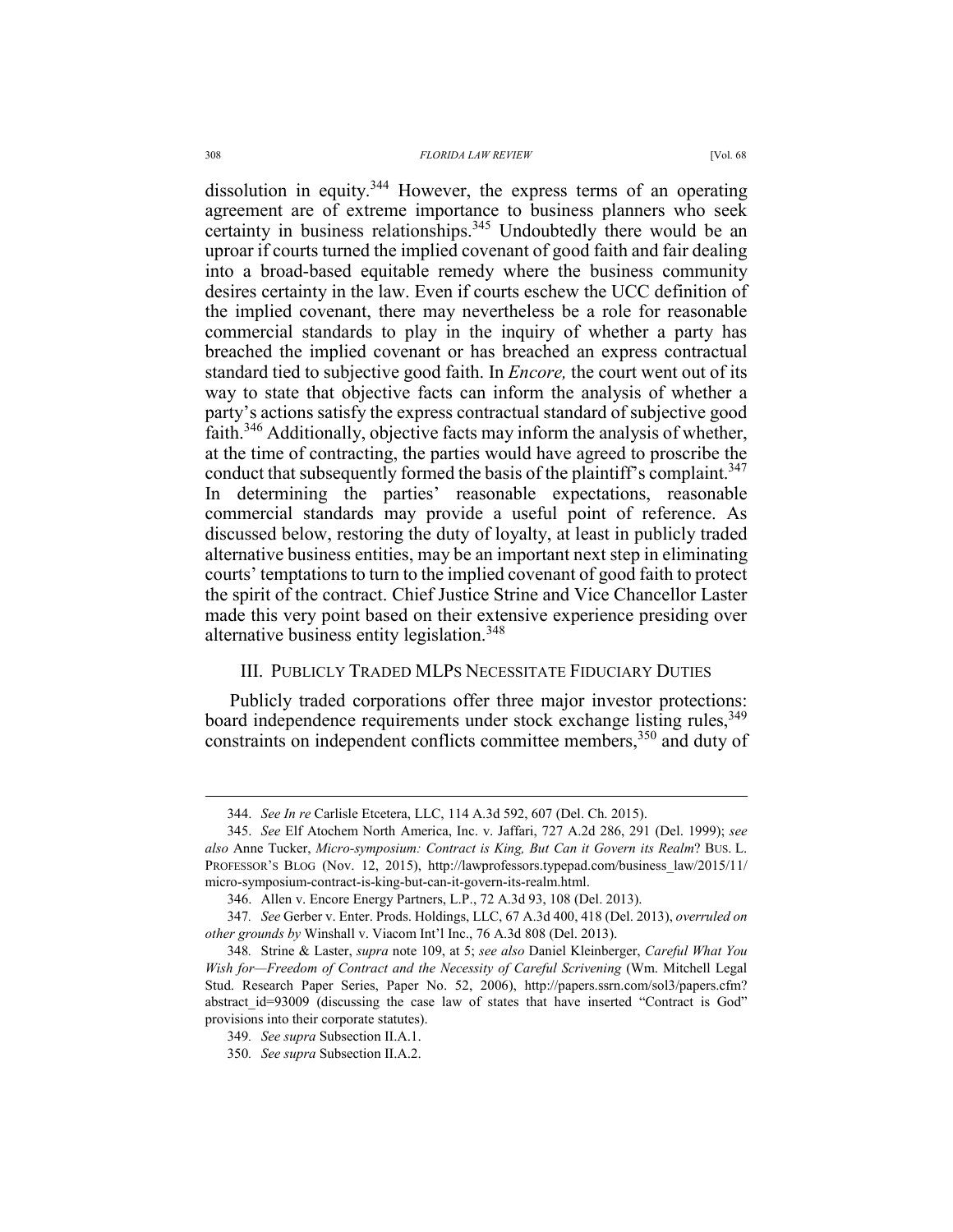loyalty jurisprudence with important socializing cues.<sup>351</sup> In contrast, publicly traded alternative business entities and their owners experience one-sided MLP agreements,  $352$  difficulties in challenging fairness opinions,  $353$  problems proving bad faith,  $354$  reduced or eliminated duties of disclosure,  $355$  difficulties in imposing secondary liability,  $356$  and limited protection from the implied covenant of good faith and fair dealing. $357$ 

This Part argues that there is a need for traditional fiduciary duties in publicly traded alternative business entities. While the rise of institutional investors and stockholder activism challenge the Berle–Means corporate model, neither of these trends obviate the need for effective firm monitoring or constraint of opportunistic behavior.<sup>358</sup> Disciplining mechanisms predicted to substitute for fiduciary duties in alternative entities rarely occur in MLPs.<sup>359</sup> Similarly, the arguments for legal diversification ring hollow for MLPs, where fiduciary duties assume increased importance in the absence of arms-length bargaining.<sup>360</sup> Research shows a positive relationship between independent monitoring for compliance with fiduciary duties and performance further strengthens the case for fiduciary duties. $361$ 

## A. *Continuing Relevance of Fiduciary Duties Despite Challenges to Berle–Means Model*

The question of whether the law should permit the elimination of fiduciary duties for publicly traded LPs and LLCs belongs within a broader discussion of the future of the Berle–Means corporate model and its support of fiduciary duties.<sup>362</sup> As far back as  $1776$ , Adam Smith observed that those who manage other people's money would never use

- 359*. See infra* Section III.B.
- 360*. See infra* Section III.C.
- 361*. See infra* Section IV.D.

362*. See generally* Harwell Wells, *A Long View of Shareholder Power: From the Antebellum Corporation to the Twenty-First Century*, 67 FLA. L. REV. 1033 (2015) [hereinafter Wells, *Shareholder Power*].

 <sup>351</sup>*. See supra* Subsection II.A.3.

<sup>352</sup>*. See supra* Subsection II.B.1.

<sup>353</sup>*. See supra* Subsection II.B.2.

<sup>354</sup>*. See supra* Subsection II.B.3.

<sup>355</sup>*. See supra* Subsection II.B.4.

<sup>356</sup>*. See supra* Subsection II.B.5.

<sup>357</sup>*. See supra* Subsection II.B.6.

<sup>358</sup>*. See infra* Section III.A.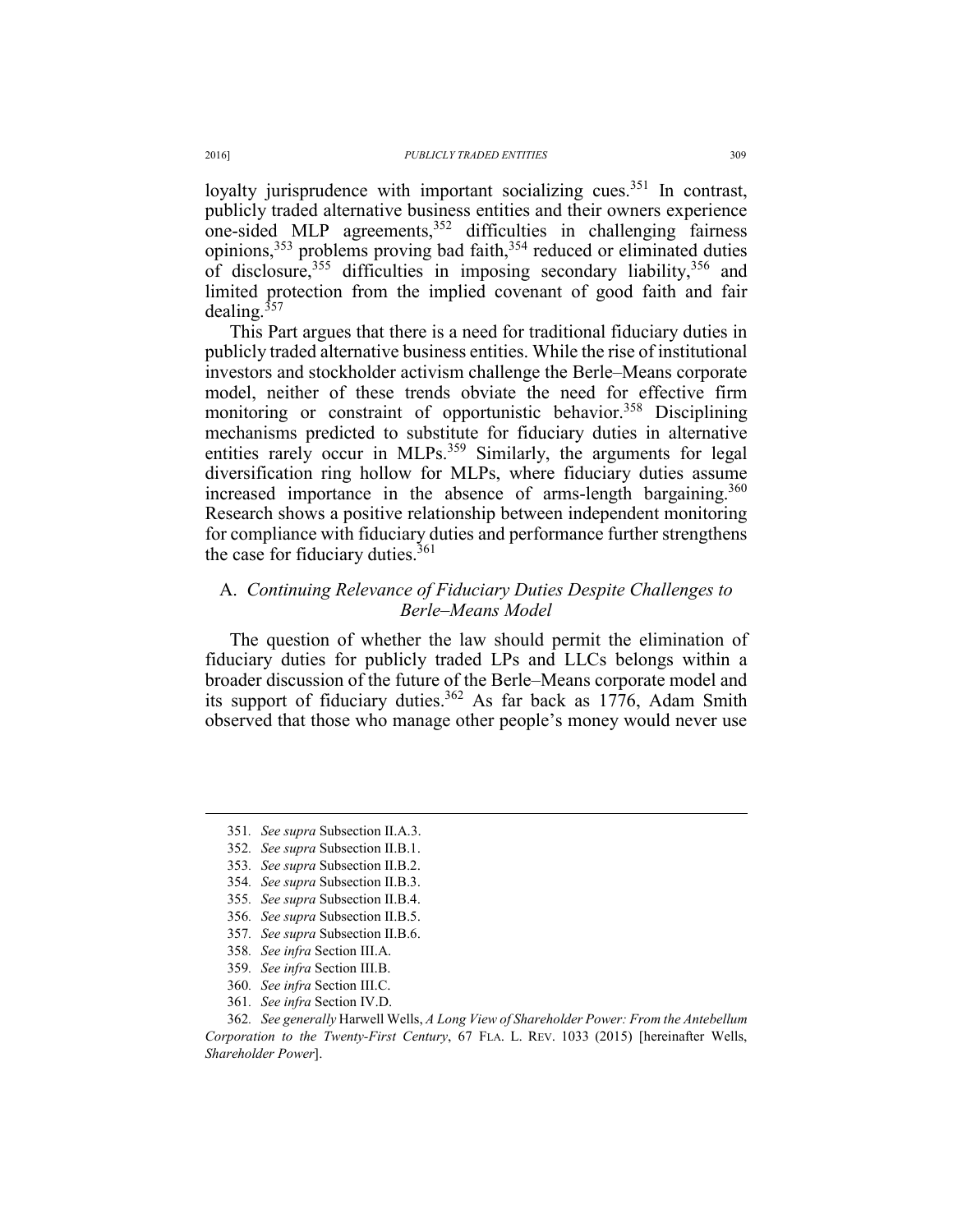the same "anxious vigilance" as employed over their own.<sup>363</sup> Thus, the fundamental problem caused by the separation of ownership and control was identified well before 1932 when Adolf A. Berle Jr. and Gardiner Means published their seminal work on the subject in *The Modern Corporation*. 364 Berle and Means presented empirical research that demonstrated that stock ownership in the United States was dispersed, leaving stockholders vulnerable to agency costs.<sup>365</sup> This separation of ownership from management led Berle to recommend increasing fiduciary duties to protect stockholders.366 Berle, Professor Michael C. Jensen, and Dean William H. Meckling recognized the problem of managerial discretion and regarded managers as agents of stockholders.<sup>367</sup> Berle and Means argued that managers' powers are "powers in trust."368 In accordance with this view, Chief Justice Strine has described the duty of loyalty as one that "most fundamentally requires that a corporate fiduciary's actions be undertaken in the good faith belief that they are in the best interests of the corporation and its stockholders."<sup>369</sup>

Two major factors have prompted questions as to the continuing relevance of the Berle–Means corporate model and its reliance on fiduciary duties to accomplish the purposes of the corporation. First, there has been a dramatic shift from individual to institutional ownership in the United States.<sup>370</sup> Second, the ownership change has spawned stockholder activism.371 Given such marketplace changes, one must ask whether the increased concentration of ownership and sophistication of investors substantially eliminates informational asymmetries and thus reduces the

 <sup>363</sup>*.* Harwell Wells, *The Birth of Corporate Governance*, 33 SEATTLE U. L. REV. 1247, 1251 (2010) [hereinafter Wells, *Corporate Governance*] (quoting ADAM SMITH, AN INQUIRY INTO THE NATURE AND CAUSES OF WEALTH OF NATIONS 606–07 (1776) (Penn State Press ed. 2005)).

<sup>364</sup>*.* ADOLF A. BERLE & GARDINER C. MEANS, THE MODERN CORPORATION AND PRIVATE PROPERTY (1932); *see* Wells, *Corporate Governance*, *supra* note 363, at 1286.

<sup>365</sup>*.* John Armour & Jeffrey N. Gordon, *The Berle-Means Corporation in the 21st Century*  6 (2008), http://www.law.yale.edu/documents/pdf/Intellectual\_Life/Armour\_BerleMeansCorp 091021.pdf (2008) (unpublished manuscript) (on file with author).

<sup>366</sup>*.* Wells, *Shareholder Power*, *supra* note 362, at 1072.

<sup>367</sup>*. Id*. at 1087–88*. See generally* Frank H. Easterbrook & Daniel R. Fischel, *Close Corporations and Agency Costs*, 38 STAN. L. REV 271 (1986) (discussing agency costs in the context of closely held corporations).

<sup>368</sup>*.* Wells, *Corporate Governance*, *supra* note 363, at 1290.

<sup>369</sup>*.* Strine et al., *supra* note 102, at 633.

<sup>370</sup>*. See* Ronald J. Gilson & Jeffrey N. Gordon, *The Agency Costs of Agency Capitalism: Activist Investors and the Revaluation of Governance Rights*, 11 COLUM. L. REV. 863, 865 (2013) (discussing the ownership change from dispersed share ownership to institutional ownership).

<sup>371</sup>*.* Wells, *Shareholder Power*, *supra* note 362, at 1077–93.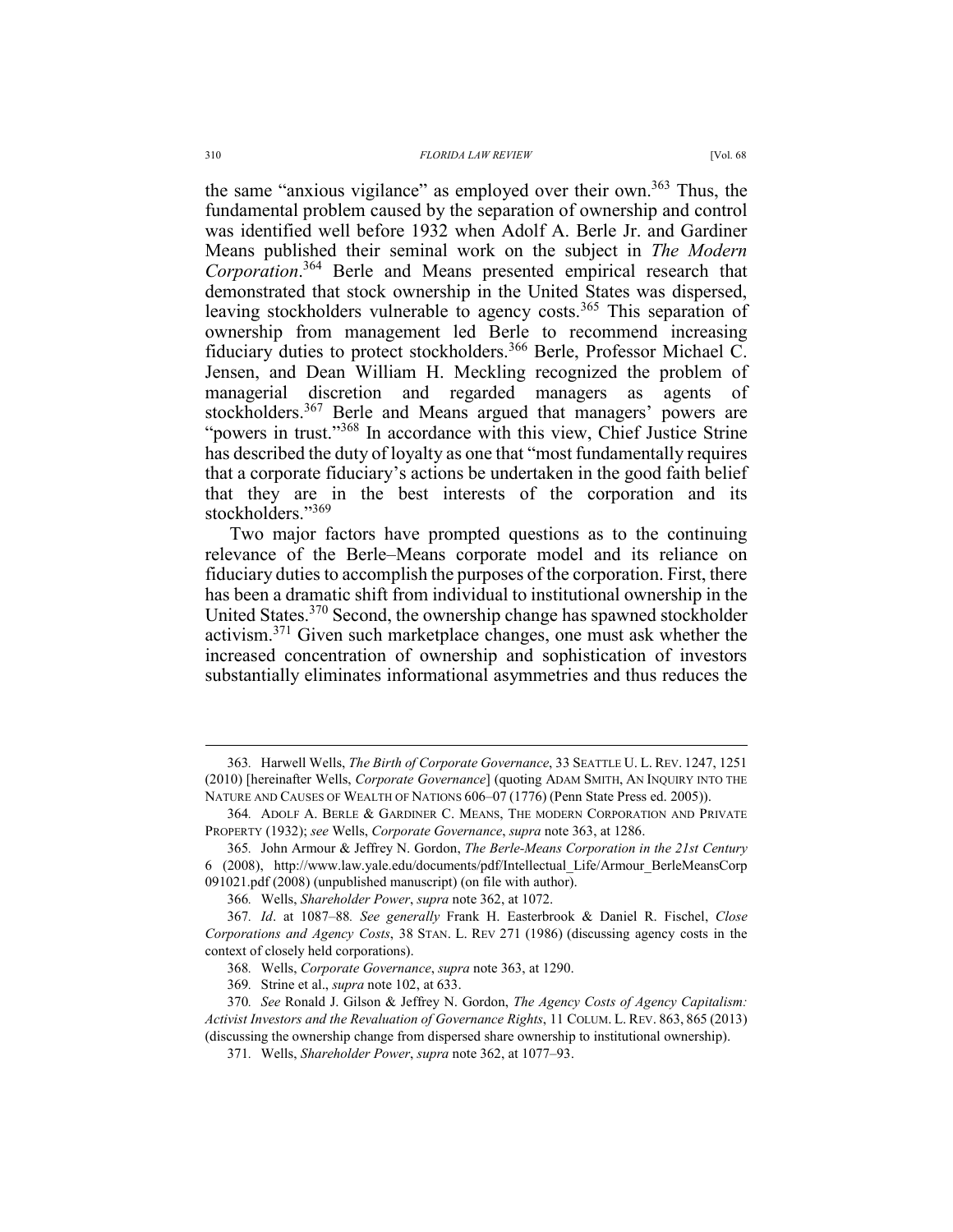need for mandatory fiduciary duties.<sup>372</sup> As discussed below, despite the changing face of U.S. stock ownership and the emergence of stockholder activism, agency costs still exist, and a mandatory duty of loyalty is vitally important in the case of publicly traded LPs and  $LLCs$ <sup>373</sup>

Institutional investors now own over 70% of the outstanding stock of the thousand largest U.S. public corporations.<sup>374</sup> At the same time, there has been a rise in activist stockholders.<sup>375</sup> These developments have not eliminated agency costs, risks, or problems; nor have these developments obviated the need to provide effective internal governance mechanisms. Rather, the shift to concentrated ownership arguably adds a second layer of agency costs.<sup>376</sup>

The market will require regulatory adjustments as scholars in the fields of law, economics, and finance sort out the long-term impact of concentrated stock ownership and stockholder activism.<sup>377</sup> Some academics predict that the optimal governance approach for the United States and United Kingdom will be to provide a mix of mechanisms to control agency costs including a hybrid of legal duties, robust mandatory disclosure, strong stockholder rights, checks against stockholder opportunism, and reasonably intense enforcement.<sup>378</sup>

The shift to concentrated stock ownership and the emergence of stockholder activism has not eliminated the need for fiduciary duty constraints upon the management of publicly traded LPs or LLCs. Thus far, institutional investors have not offered socializing messages or managerial constraints, which are the heart and soul of fiduciary duties.<sup>379</sup> In fact, commentators have expressed concern that institutional investors are too passive.380 Further, the empirical evidence "on whether

375*.* Wells, *Shareholder Power*, *supra* note 362, at 1077–93.

376*. Id.*

377*. See* Lucian A. Bebchuk et al., *The Long-Term Effects of Hedge Fund Activism*, 115 COLUM. L. REV. 1085, 1087, 1089 (2015) (refuting the so-called "myopic activists" claim, which asserts that actions of stockholder activists may be favorable in the short term but have a valuedecreasing effect in the long term).

378*. See, e.g.*, Armour & Gordon, *supra* note 365, at 44.

379*. See* Edward B. Rock, *Institutional Investors in Corporate Governance* (Univ. of Pa. Law Sch. Faculty Scholarship, Paper No. 1458, 2015), http://scholarship.law.upenn.edu/ cgi/viewcontent.cgi?article=2459&context=faculty\_scholarship.

380*. See id.*

 <sup>372</sup>*. See* Kelli A. Alces, *Legal Diversification*, 113 COLUM. L. REV. SIDEBAR 1977, <sup>1996</sup> (2013).

<sup>373</sup>*. See* Strine et al., *supra* note 369, at 633 ("Because the discretion that the DGCL affords directors is so wide, it is vitally important that directors exercise this discretion to advance the corporation's best interests and not for improper purposes.").

<sup>374</sup>*.* Gilson & Gordon, *supra* note 370, at 865, 867 (discussing the governance implications of a shift to institutional equity ownership, the rise of stockholder activism, and the impact on agency costs).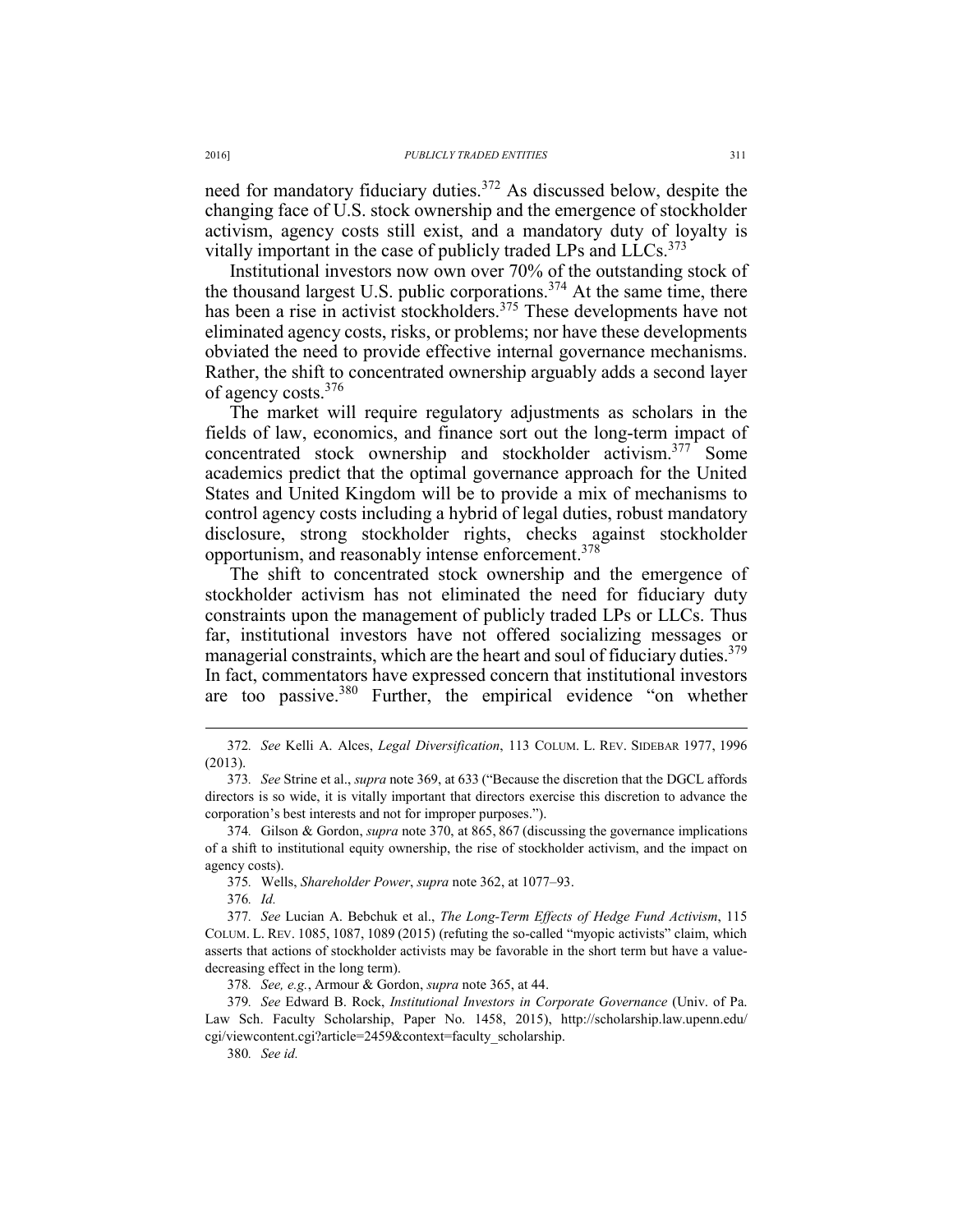institutional investors do . . . provide effective monitoring is somewhat mixed."<sup>381</sup> While institutional investors and activist stockholders present pressures with which management must contend, institutional ownership and stockholder activism is not a substitute for traditional legal monitoring.<sup>382</sup>

## B. *The Contractarian Argument Overlooks Efficiencies of Standard Corporate Terms and Presupposes Perfect Market Conditions*

Contractarian theory overlooks the efficiencies provided by standard corporate terms.383 Moreover, it presupposes perfect market conditions and fails to fully appreciate the impact of inequality in the contractual playing field. As pointed out by Professor Michael Klausner, the contractarian failure to study the actual facts is not surprising given that the theory emerged in the late 1970s and 1980s before empirical research began to play an important role in legal scholarship.<sup>384</sup>

Professor Ribstein initially provided a comprehensive analysis of the contractarian approach to internal governance of alternative business entities.<sup>385</sup> Under the contractarian view, mandatory corporate fiduciary duties impose unnecessary transaction costs due to increased costs of

383*. See* Michael Klausner, *Fact and Fiction in Corporate Law and Governance*, 65 STAN. L. REV.1325, 1330 (2013).

384. *Id.* at 1329–30.

 <sup>381</sup>*. See* Stuart L. Gillan & Laura T. Starks, *Corporate Governance, Corporate Ownership, and the Role of Institutional Investors: A Global Perspective* 8 (John L. Weinberg Ctr. for Corp. Governance, Univ. of Del. Working Paper Series, WP No. 2003-01), http://papers.ssrn.com/sol3/ papers.cfm?abstract\_id=439500.

<sup>382</sup>*. See* Stephen M. Gill & Kai Haakon E. Liekefett, *Spotlight on Shareholder Activism in the Energy Industry*, LAW360 (Jan. 10, 2014, 7:28 PM), http://www.velaw.com/uploadedFiles/VE site/Resources/SpotlightShareholderActivismEnergyIndustry.pdf (observing a surge of stockholder activism during 2012 and 2013 in the North American energy sector and that activists have pushed companies to drop assets into tax-efficient MLP structures, but for the most part MLPs have sponsors who select all board members and, consequently, are unlikely to be a target for many MLPs except those who lack a sponsor); Holly J. Gregory, *Corporate Governance Issues for 2015*, HARVARD LAW SCH. FORUM ON CORP. GOVERNANCE & FIN. REGULATION (Dec. 12, 2014), http://blogs.law.harvard.edu/corpgov/2014/12/12/corporate-governance-issues-for-2015/ (indicating that it is unclear whether institutional ownership and stockholder activism will be beneficial in the long run).

<sup>385</sup>*. See* Larry E. Ribstein, *Accountability and Responsibility in Corporate Governance*, 81 NOTRE DAME L. REV. 1431, 1432–33 (2006); Larry E. Ribstein, *Why Corporations?*, 1 U.C. BERKELEY BUS. L.J. 183, 185–86 (2004). *See generally* LARRY E. RIBSTEIN, THE RISE OF THE UNCORPORATION (2009) (discussing how "uncorporations" heavily rely on contractual relationships). Professors Michael C. Jensen and William H. Meckling, who regarded the firm as a nexus of contracts, first articulated the contractarian approach in the 1970s. *See* Michael C. Jensen & William H. Meckling, *Theory of the Firm: Managerial Behavior, Agency Costs, and Ownership Structure*, 3 J. FIN. ECON. 305, 310 (1976).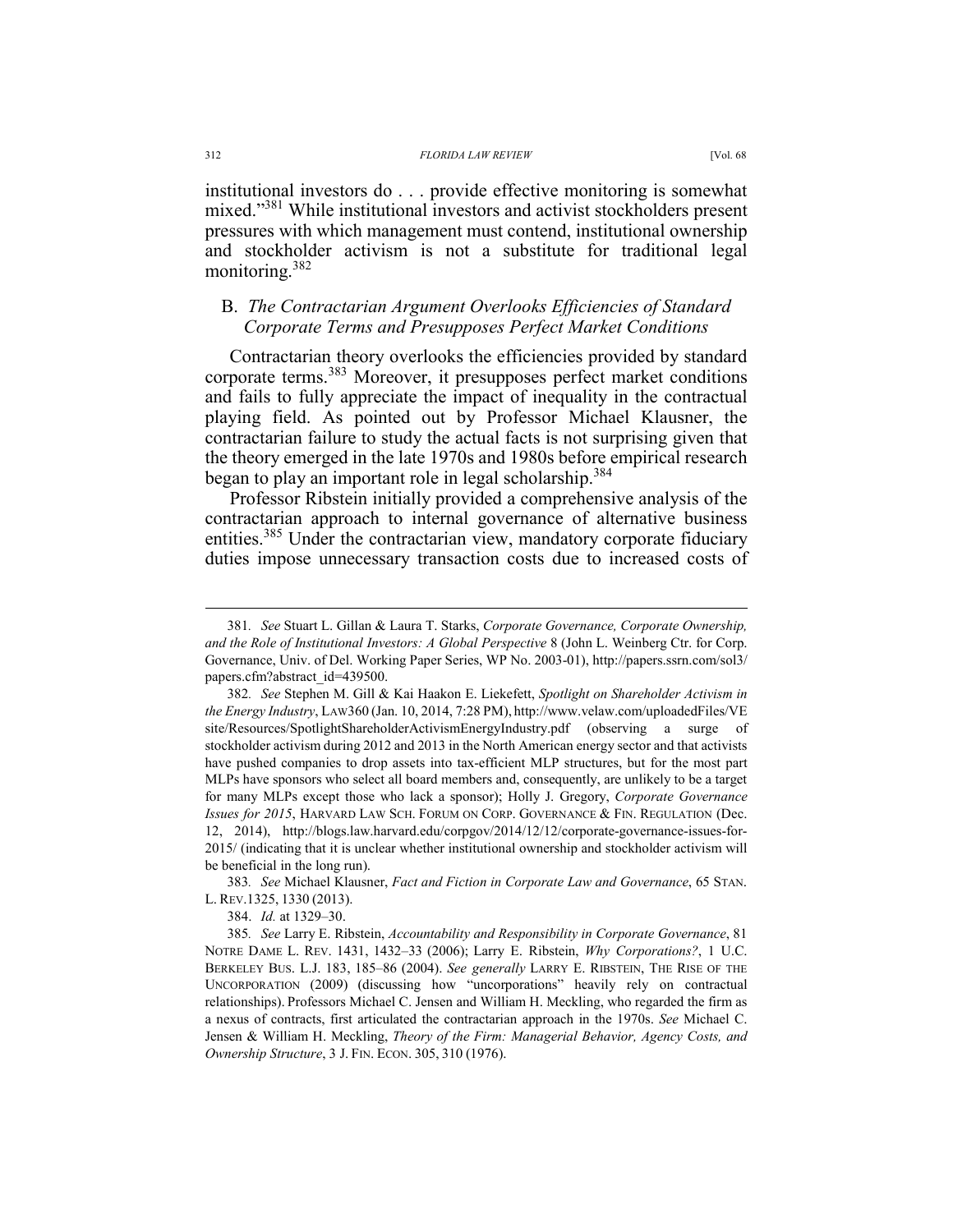contracting and unexpected litigation.386 Contractarians criticize corporate law and traditional corporate fiduciary duties in part on the grounds that the law is indeterminate.<sup>387</sup> Professor Ribstein maintained that the costs of indeterminate fiduciary duties are unnecessary in alternative business entities because there are powerful noncorporate factors that incentivize and discipline managers of alternative business entities.<sup>388</sup> Such disciplining forces include mandatory liquidations, mandatory distributions, and managerial equity stakes.<sup>389</sup>

One might expect that highly efficient agreements would govern alternative business entities and that market forces would lead to optimal and efficient internal governance provisions. However, as it turns out and as discussed above in Part II—one-sided agreements have governed MLPs, leading to extensive litigation. Corporate standard default terms may in the end provide greater efficiencies than custom-tailored agreements.<sup>390</sup>

Although contractarians presupposed perfect market conditions, empirical evidence reveals something very different. As discussed in Section I.B, Professor Manesh examined eighty-five publicly traded Delaware LPs and LLCs, and concluded that these entities had either *not*  adopted uncorporate substitutes or had adopted substitutes that only *trivially* constrain management.<sup>391</sup> Professor Manesh observed:

[A]s a descriptive matter, publicly traded alternative entities are not the kind of uncorporations that Professor Ribstein has envisioned. Rather than trading corporate accountability mechanisms for high-powered contractual devices to discipline and incentivize managers, publicly traded alternative entities appear to utilize freedom of contact as a one-way ratchet: to reduce managerial accountability without committing to meaningful contractual constraints on managerial discretion.<sup>392</sup>

392*. Id.*

 <sup>386</sup>*.* Myron T. Steele, *Freedom of Contract and Default Contractual Duties in Delaware Limited Partnerships and Limited Liability Companies*, 46 AM. BUS. L.J. 221, 239–40 (2009).

<sup>387</sup>*. See, e.g.*, Ribstein, *supra* note 16, at 142–43.

<sup>388</sup>*. See id.* 

<sup>389</sup>*.* Mohsen Manesh, *Legal Asymmetry and the End of Corporate Law*, 34 DEL. J. CORP. L. 465, 494 (2009);*see also* RIBSTEIN, *supra* note 385, at 1–10.

 <sup>390.</sup> *See* Klausner, *supra* note 383, at 1330;*see also* Strine & Laster, *supra* note 109, at 14.

<sup>391</sup>*.* Manesh, *supra* note 9, at 583, 589 ("A second conclusion to draw from this study is that despite the widespread use of operating agreement provisions eliminating or exculpating for the breach of fiduciary duties, publicly traded alternative entities have either not adopted uncorporate substitutes or, more commonly, adopted uncorporate substitutes that only trivially constrain managerial discretion.").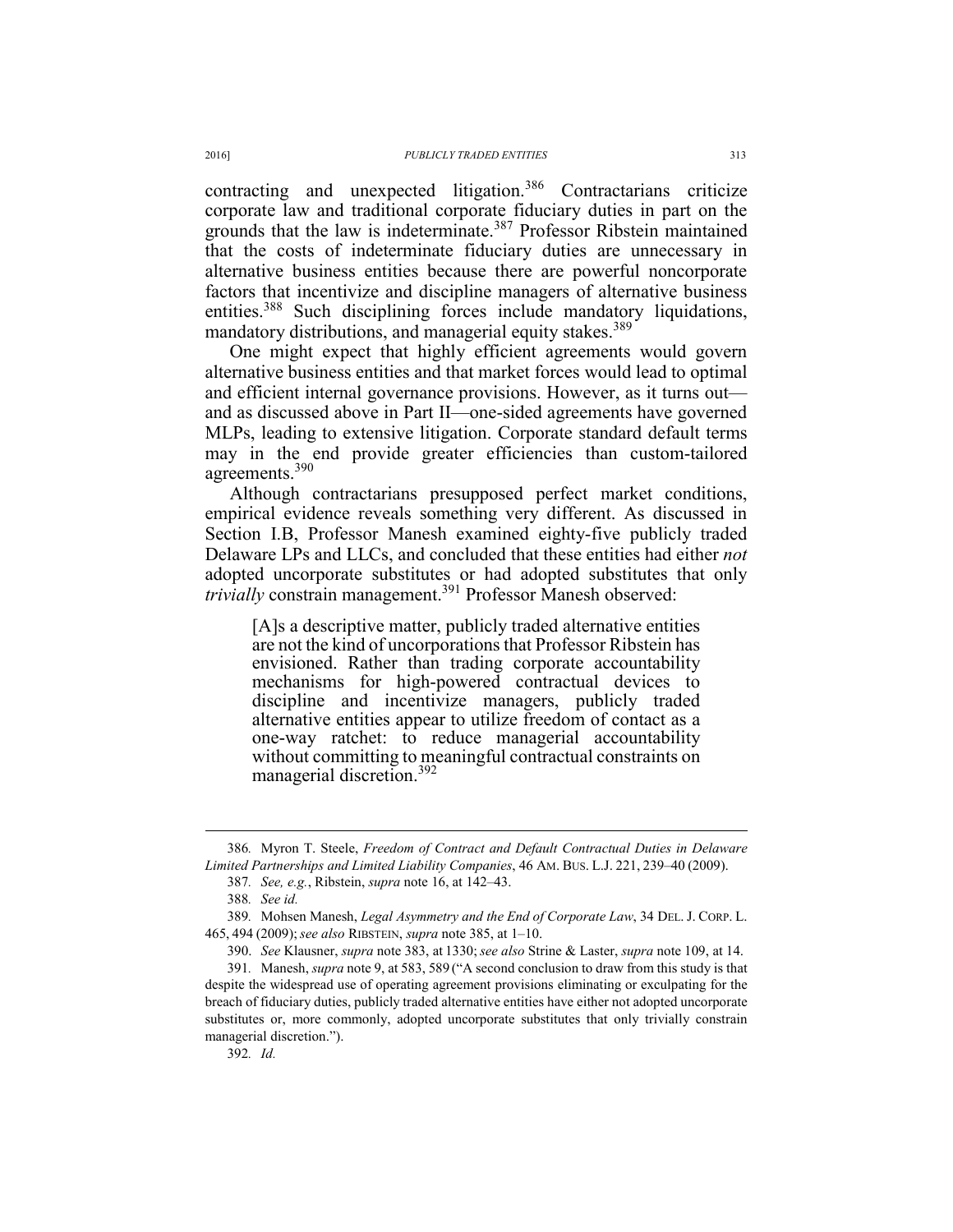As noted above, MLP agreements appear to be highly protective of management—a symptom of market failures. Ideally, under contractarian theory, it is most efficient for parties to price and select constraints themselves.<sup>393</sup> So-called market failures may defeat these efficiencies.<sup>394</sup> Inequalities in the playing field, information asymmetries, and the effect of repeat transactions challenge contractarian assumptions.<sup>395</sup> As discussed in Section II.B, the problems investors have holding managers accountable in publicly traded entities in which the duty of loyalty has been waived illustrate such inequalities.

In recognition of market failures and the potential for unfairness, Professors Michelle M. Harner and Jamie Marincic have argued that LLC governance requires a nuanced approach to internal governance.<sup>396</sup> They argue in favor of mandatory fiduciary duties except in cases involving "co-active" LLCs—LLCs in which the parties are fully informed, have actively participated in negotiation, and have control or a meaningful role in material transactions. $357$  Thus, they would recommend mandatory fiduciary duties in passive investments, which would include publicly traded LPs and LLCs. For similar reasons, discussed more fully below, this Article recommends ending contractual waivers for publicly traded LPs and LLCs.

## C. *Appropriate Legal Diversification as Between Public and Private Companies*

Some argue that the diversification of business entities encourages investors to develop portfolios of investments that include a variety of legal regimes.398 Such legal diversification disperses the risk that particular legal rules will fail to successfully constrain management.<sup>399</sup> As pointed out by Professor Kelli A. Alces, states can serve as legal laboratories to the extent that they employ different laws.<sup>400</sup> The diversification that Professor Alces contemplates between publicly traded alternative business entities and traditional corporations rests upon assumptions about uncorporations that do not hold true for publicly

 <sup>393.</sup> *See* MILLER, *supra* note 155, at 109–10 (citing Larry E. Ribstein, *Fiduciary Duty Contracts in Unincorporated Firms*, 54 WASH. & LEE L. REV. 537 (1997)).

<sup>394</sup>*. See* JOHN ROBERTS, THE MODERN FIRM: ORGANIZATIONAL DESIGN FOR PERFORMANCE AND GROWTH 78–79 (2004) (discussing market failures).

<sup>395</sup>*.* Harner & Marincic, *supra* note 191, at 937–38 ("The potential for information asymmetry and unequal bargaining power exists and may expose parties—particularly minority or passive investors—to increased risk of loss."); MILLER, *supra* note 155, at 110–11.

<sup>396</sup>*. See* Harner & Marincic, *supra* note 191, at 932–33.

<sup>397</sup>*. Id.* at 933–34.

<sup>398</sup>*. See, e.g.*, Alces, *supra* note 372, at 1980.

<sup>399</sup>*. Id.* 

<sup>400</sup>*. Id*. at 2023.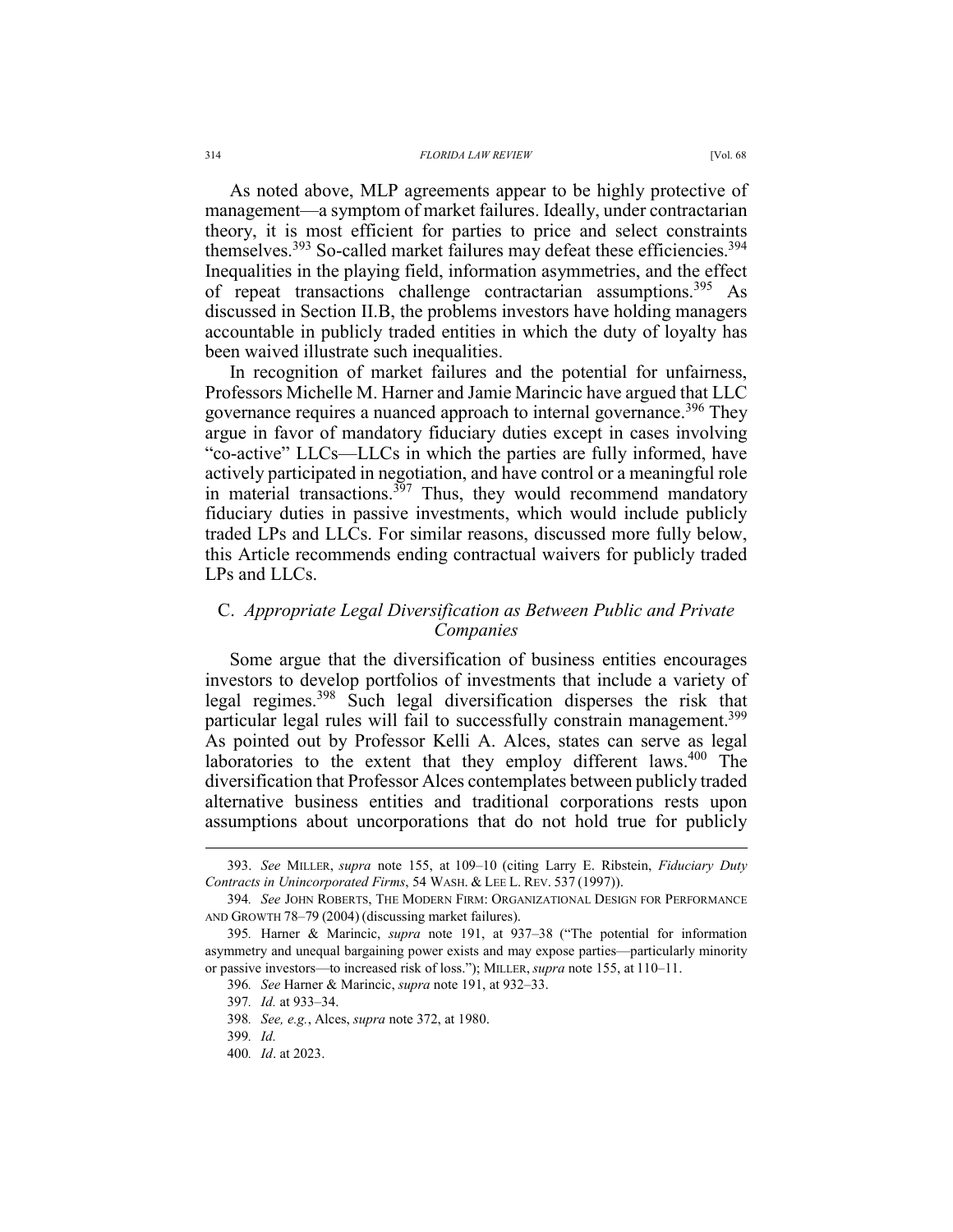traded alternative business entities.

Professor Alces argued that traditional corporations rely upon fiduciary duties to control agency costs, but that uncorporations rely on other managerial incentives to constrain management.<sup>401</sup> She argued that such legal diversity is a benefit because the structures offer different degrees of freedom to management and different types of managerial constraints.402 Mandatory fiduciary duties are thought unnecessary in uncorporations because they are assumed to rely upon contracts, owner control, incentive compensation, and direct monitoring by owners to control agency costs.<sup>403</sup> As previously noted, Professor Manesh's empirical research found these substitutes absent in MLPs.<sup>404</sup> Moreover, some MLP structures may not provide other constraints, such as mandatory distributions or incentive distribution rights.<sup>405</sup> In an economic downturn, financial incentives tied to profits will not provide constraints on management. Also, the alignment of incentives may not extend to extraordinary transactions. The status quo may make sense for private LPs or LLCs or a public corporation where factors are present to control agency costs;<sup>406</sup> however, many MLP investors may lack financially based incentives and strong contractual protections to guard against managerial abuse.

## D. *Positive Relationship Between Independent Monitoring and Performance*

Those with financial interests in the legal status quo of fiduciary duty waivers—MLP sponsors, their executives, employees, outside financial experts, lawyers, accountants, investment bankers, and lobbyists—may argue that the business model requires a waiver of fiduciary duties and the suspension of Sarbanes–Oxley and Dodd–Frank rules.<sup>407</sup> They may contend that fiduciary duty rules must give way because managers must juggle multiple projects for which there is inherent competition.<sup>408</sup> Further, they may argue that reduced regulation and the elimination of burdensome fiduciary duty rules are important to reduce transaction costs and to promote economic prosperity.<sup>409</sup>

405*. See* Goodgame, *supra* note 28, at 91–93.

408*. See* Paul M. Altman et al., *Eliminating Fiduciary Duty Uncertainty: The Benefits of Effectively Modifying Fiduciary Duties in Delaware LLCs*, 2013 BUS. L. TODAY 1, 3 (2013).

409*. See* Manesh, *supra* note 9, at 563–64.

 <sup>401</sup>*. See id.* at 2005–07.

<sup>402</sup>*. Id.* at 2006–07.

<sup>403</sup>*. See id.*

<sup>404</sup>*.* Manesh, *supra* note 9, at 589.

 <sup>406.</sup> Examples of such factors include actively negotiated governing documents, buy-out provisions, and feasible direct monitoring.

<sup>407</sup>*. See supra* Sections I.A–B.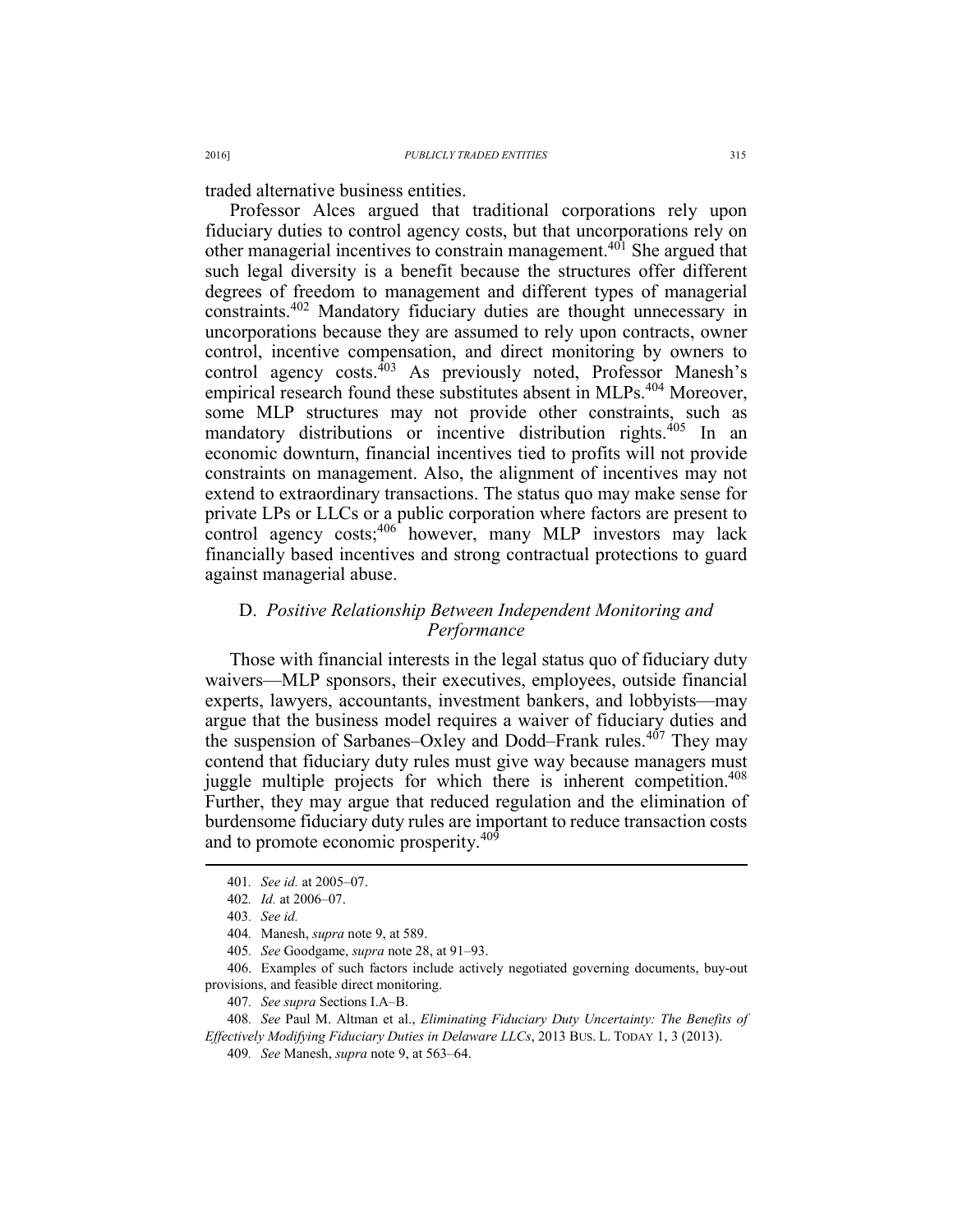Business models subject to appropriate regulation, however, arguably produce the best financial results for the economy at large.<sup>410</sup> Although the independence issue is still hotly debated, $411$  the finance literature is ripe with research correlating greater board independence with positive business outcomes.412 For instance, greater board independence is linked to increased firm performance.<sup>413</sup> Greater independence is also correlated with a decreased likelihood of fraudulent financial reporting,<sup>414</sup> smaller probability of the firm's financial distress,<sup>415</sup> and a lower incidence of firm bankruptcy.416 Given the link between board independence and firm performance and other positive outcomes, it is unsurprising that greater board independence also correlates with positive stock market reaction.<sup>417</sup> Scholars have opined that the enhanced firm performance may be due to more effective monitoring by independent directors.<sup>418</sup> An

412*. See* Bhagat & Bolton, *supra* note 122, at 105; Romilda Mazzotta & Stefania Veltri, *The Relationship Between Corporate Governance and the Cost of Equity Capital: Evidence from the Italian Stock Exchange*, 18 J. MGMT. GOVERNANCE 419, 427–28 (2014).

413*. See* Bhagat & Bolton, *supra* note 122, at 105; Sharon K. Lee & R. Loring Carlson, *The Changing Board of Directors: Board Independence in S&P 500 Firms*, 11 J. ORG. CULTURE, COMMC'N & CONFLICT 31, 31 (2007).

414*.* Mark S. Beasley, *An Empirical Analysis of the Relation Between the Board of Director Composition and Financial Statement Fraud*, 71 ACCT. REV. 443 (1996) ("[N]o fraud firms have boards with significantly higher percentages of outside members than fraud firms."); *see also* Patricia M. Dechow et al., *Causes and Consequences of Earnings Manipulation: An Analysis of Firms Subject to Enforcement Actions by the SEC*, 13 CONTEMP. ACCT. RES. 1 (1996) (finding that firms are more likely to manipulate earnings when they have a board dominated by management); Paul Dunn, *The Impact of Insider Power on Fraudulent Financial Reporting*, 30 J. MGMT. 397 (2003) (noting that fraud is more likely when there is not an independent board).

415*. See* Fathi Elloumi & Jean-Pierre Gueyié, *Financial Distress and Corporate Governance: An Empirical Analysis*, 1 CORP. GOVERNANCE INT'L J. BUS. SOC. 15, 18–19, 21 (2001).

416*.* Catherine M. Daily et al., *Corporate Governance: Decades of Dialogue and Data*, 28 ACAD. MGMT. REV. 371, 377 (2003).

417*. See* Stuart Rosenstein & Jeffrey G. Wyatt, *Outside Directors, Board Independence, and Shareholder Wealth*, 26 J. FIN. ECON. 175, 178, 184 (1990).

418*. See, e.g.*, Renée Adams & Hamid Mehran, *Is Corporate Governance Different for Bank Holding Companies?*, 9 ECON. POL'Y R. 123, 124 (2003); James A. Brickley, Jeffrey L. Coles & Rory L. Terry, *Outside Directors and the Adoptions of Poison Pills*, 35 J. OF FIN. ECON. 371, 383 (1994); Eugene F. Fama & Michael C. Jensen, *Separation of Ownership and Control*, 26 J.L. & ECON. 301, 308 (1983); Lee & Carlson, *supra* note 413, at 31; M. D. Saibaba, *Do Board* 

 <sup>410</sup>*. Compare* Bhagat & Bolton, *supra* note 122 (finding a positive relationship between corporate governance and firm performance post-2002), *with* Sanjai Bhagat & Bernard S. Black, *The Uncertain Relationship Between Board Composition and Firm Performance*, 54 BUS. LAW. 921, 931 (1999) (finding a negative relationship between corporate governance and firm performance prior to 2002 and the passage of the Sarbanes–Oxley Act), *and* Bhagat & Black, *supra* note 126, at 233–34 (finding no consistent correlation between board independence and firm performance).

<sup>411</sup>*. See, e.g.*, Romano, *supra* note 121, at 1526.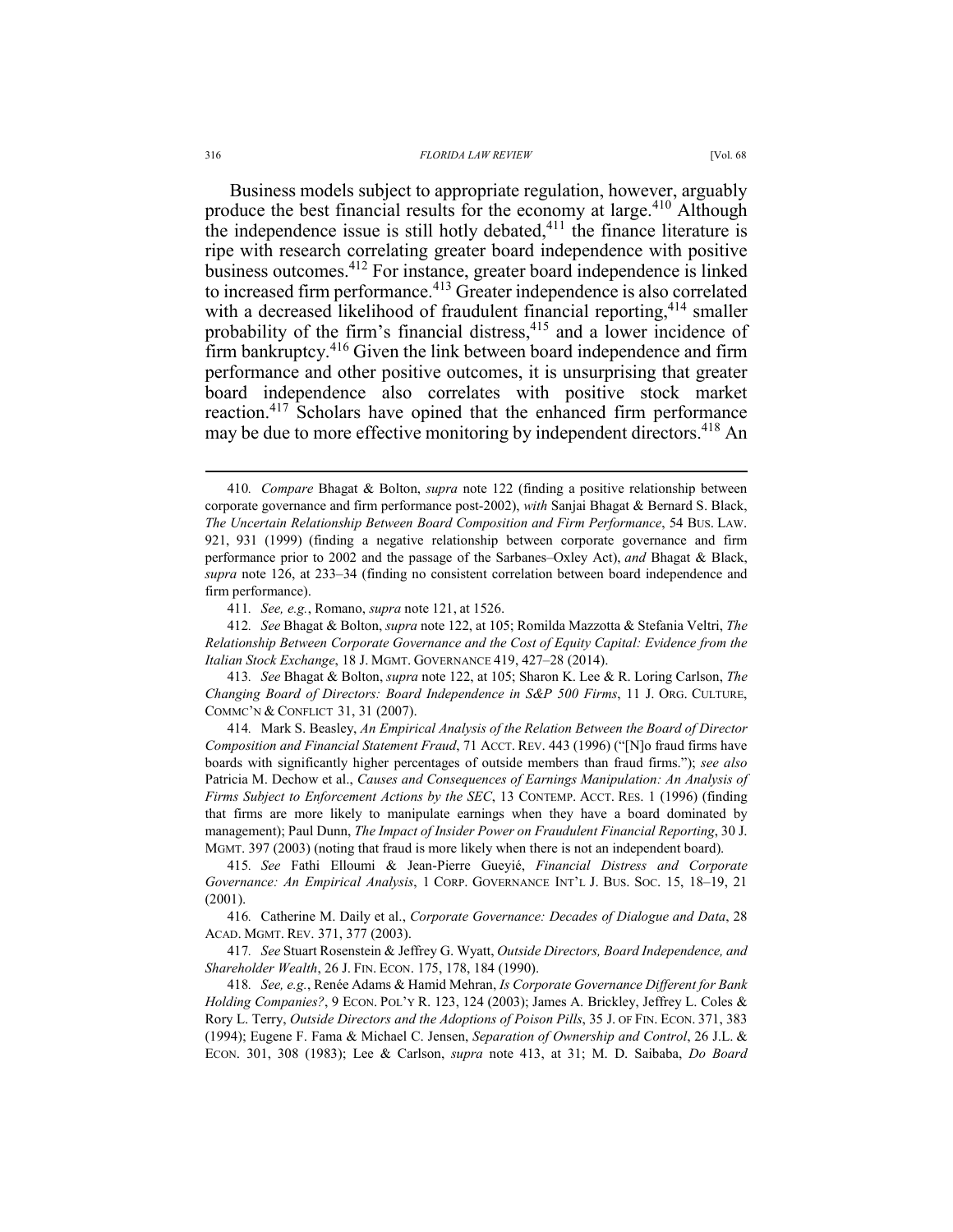independent director's lower reputational concerns and her greater willingness to challenge and remove poor performing management may drive this monitoring efficiency.<sup>419</sup> The same traits that lead to monitoring efficacy help independent directors control opportunistic behavior within the firm and mitigate conflicts among majority and minority owners.<sup>420</sup> In conclusion, the empirical research linking board independence with positive economic outcomes suggests skepticism for arguments predicting negative economic consequences for the imposition of fiduciary duties in MLPs.

## E. *The MLP Investor Profile: Who Are the Investors and What Do They Know About MLP Governance?*

As far back as 1988, Professor Deborah DeMott questioned whether investors would agree to waive fiduciary duties if they truly understood the legal impact of the rights they would relinquish.<sup>421</sup> Given the extent to which MLP partnership agreements protect management, one wonders whether MLP investors understand the governance risks they assume when they invest in an MLP. Who are these investors and what are they told about MLPs? Are disclosures of governance risks made to investors? If so, are the disclosures adequate? A comprehensive exploration of these questions goes far beyond the scope of this Article. However, research should be undertaken to develop both a reliable MLP investor profile and a detailed compilation of disclosures typically made to investors by advisors, brokers, other organizations, and MLPs.

Details on the MLP investor profile have been difficult to obtain; however, the National Association of Publicly Traded Partnerships (NAPTP) has been helpful in responding to inquiries regarding MLP investor demographics.<sup>422</sup> In testimony before the Senate Finance Committee Business Income Tax Reform Working Group, NAPTP concluded that most MLP investors are individuals, the vast majority of whom are over age fifty.<sup>423</sup> As noted in the testimony:

*Independence and CEO Duality Matter in Firm Valuation?—An Empirical Study of Indian Companies*, 12.1 IUP J. CORP. GOVERNANCE 50, 51 (2013).

<sup>419</sup>*. See* Mustafa A. Dah et al., *Board Changes and CEO Turnover: The Unanticipated Effects of the Sarbanes–Oxley Act*, 41 J. BANKING & FIN. 97, 99 (2014); Fama & Jensen, *supra* note 418, at 315; Michael S. Weisbach, *Outside Directors and CEO Turnover*, 20 J. FIN. ECON. 431, 432–33 (1988).

<sup>420</sup>*. See* Ronald C. Anderson & David M. Reeb, *Board Composition: Balancing Family Influence in S&P 500 Firms*, 49 ADMIN. SCI. Q. 209, 209, 222 (2004).

<sup>421</sup>*. See* Deborah A. DeMott, *Beyond Metaphor: An Analysis of Fiduciary Obligation*, 1988 DUKE L.J. 879, 880, 902, 920–21 (1988).

<sup>422</sup>*.* NAPTP is now called the Master Limited Partnership Association. *See* MASTER LIMITED PARTNERSHIP ASS'N, http://www.mlpassociation.org/ (last visited Feb. 8, 2016).

<sup>423</sup>*.* NAPTP, WRITTEN STATEMENT, *supra* note 4, at 3.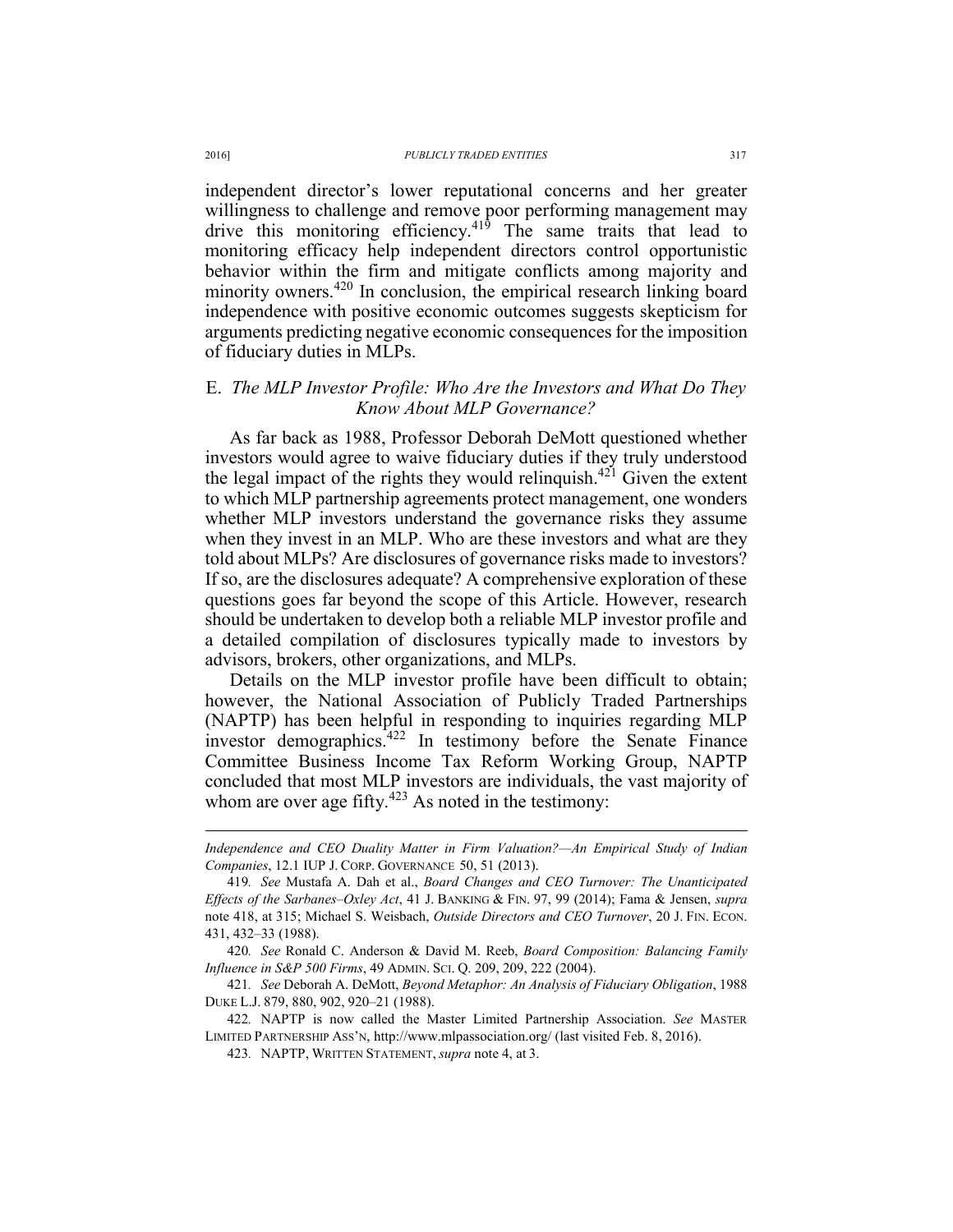According to surveys done by . . . members, the vast majority of the investors providing this capital are individual investors. Many of the investors are seniors—roughly 75 percent are over the age of 50. For the most part, they are individuals seeking a relatively secure income-oriented investment providing a reasonable return, something that is hard to come by in today's market. $424$ 

PriceWaterhouseCoopers (PWC), which provides K-1 services for the vast majority of MLPs and their investors, has compiled the most current and detailed information on MLP investors.425 In 2011, for example, PWC prepared more than eight million MLP K-1s.<sup>426</sup> Based on discussions with industry experts and unpublished data gathered from industry sources, individuals, estates IRA/SEP/Keoghs, or Roth/Education IRAs comprise over 75% of investor accounts.<sup>427</sup>

Further empirical research is necessary to determine how wellinformed individual MLP investors are regarding fiduciary duties and contractual waivers in MLPs. It is likely that investors may have some knowledge regarding MLP taxation but may be much less informed regarding the significance of waiving fiduciary duties. At least one scholar has stressed that legal regulations should not be premised upon the existence of a unitary, "reasonable investor" because investors are diverse.428 Empirical data would be of enormous value to clarify the identity of MLP investors, including investors' ages and educational backgrounds. Also, it would be helpful to perform a systematic review of the information that investment brokers and advisors, accounting firms, industry associations, and the MLPs themselves provide to MLP investors. Such an analysis would not assume a reasonable investor model; rather, it would be grounded in facts surrounding MLP investors and communications they receive.

## F. *Approaches to Restoring the Duty of Loyalty for MLPs: The Path Forward*

One approach to solving the MLP problem is to prohibit the ability to eliminate the duty of loyalty in all business entities. However, advocates for legal diversification might argue that a diversity of legal regimes is

 <sup>424</sup>*. Id.*

<sup>425</sup>*. Proven Experience You Can Trust*, PWC MLP INV'R PRACTICE, https://www.pwcmlp.com/practice\_experience.aspx (last visited Feb. 8, 2016).

<sup>426</sup>*. Id.*

 <sup>427.</sup> Unpublished documents on file with authors. For details, the authors suggest contacting the National Association of Publicly Traded Partnerships. NAT'L ASS'N OF PUBLICLY TRADED P'SHIPS, http://www.naptp.org.

<sup>428</sup>*. See* Tom C.W. Lin, *Reasonable Investor(s)*, 95 B.U. L. REV. 461, 461–63 (2015).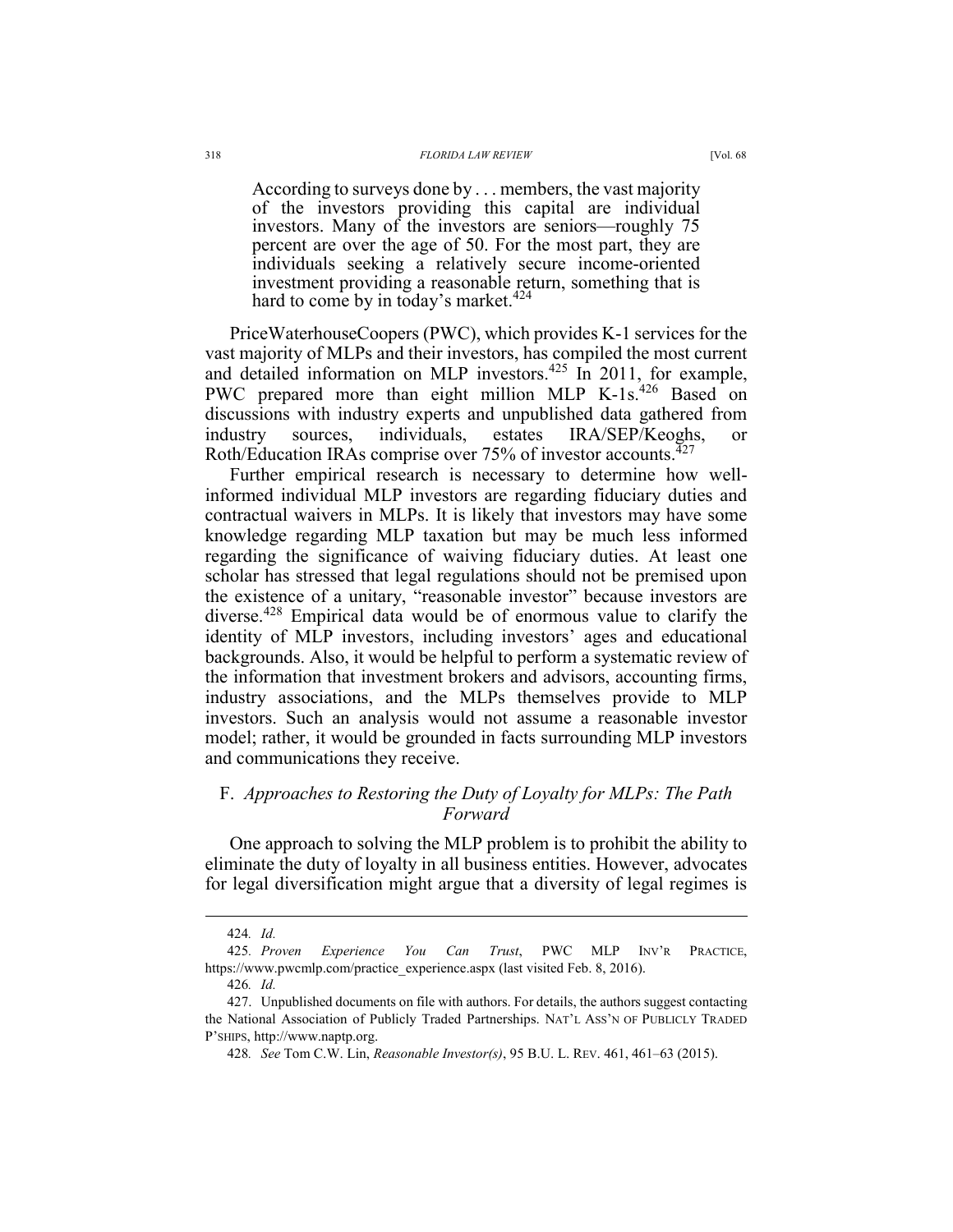beneficial in the long run. Moreover, practitioners have long argued that managers who manage multiple investments with different investors need contractual flexibility.429 Practitioners who represent real estate managers, fund managers, or managers of multiple lines of business are likely to take the position that the contractual elimination of fiduciary duties is necessary to prevent investors from suing for improper competition or improper conflicts of interests.<sup>430</sup> Nevertheless, there is already a corporate opportunity doctrine that could address competition issues.<sup>431</sup> Chief Justice Strine and Vice Chancellor Laster have pointed out that Delaware corporate law now has a safe harbor provision that permits a certificate of incorporation to renounce any interests of the corporation in business opportunities presented to the officers or directors.<sup>432</sup>

A narrower approach to the MLP problem is to restore a mandatory duty of loyalty for publicly traded alternative business entities.<sup>433</sup> One possibility is to retain the ability to eliminate fiduciary duties for the privately owned entity and to provide for mandatory duties for publicly traded companies. This approach would make sense if one concludes that contractual waivers remain desirable for private firms. Professors Harner and Marincic suggest that there may be a place for contractual waivers in actively negotiated business contexts.434 Further, there are precedents for using special close business entity statutes. For example, Maine and Wyoming offer close LLC provisions containing several separate rules.435 It may be difficult, however, to develop a workable definition of "close LLC." Further, because business entities grow and change, care must be taken to ensure that dual statutes would not be an impediment to growth or reorganization.

Chief Justice Strine and Vice Chancellor Laster propose restoring the duty of loyalty in a targeted manner.<sup>436</sup> They would prohibit publicly traded entities from waiving the duty of loyalty.<sup>437</sup> They observed that:

[T]he experience with litigated cases suggests that alternative entity governing instruments are not the products

437*. Id.*

 <sup>429</sup>*. See* Altman et. al., *supra* note 408, at 3.

<sup>430</sup>*. See id.*; Sandra K. Miller, *The Best of Both Worlds: Default Fiduciary Duties and Contractual Freedom in Alternative Business Entities*, 39 J. CORP. L. 295, 306 (2014).

<sup>431</sup>*. See* Strine & Laster, *supra* note 109, at 9.

<sup>432</sup>*. Id.* at 9 (citing DEL. CODE ANN. tit. 6, § 122(17) (2015)).

<sup>433</sup>*. Id.* at 9–10.

<sup>434</sup>*. See* Harner & Marincic, *supra* note 191, at 933–37.

<sup>435</sup>*. See* ME. REV. STAT. tit. 31, § 1637 (2015); WYO. STAT. ANN. §§ 17-25-101 to -111 (2015).

<sup>436</sup>*. See* Strine & Laster, *supra* note 109, at 5.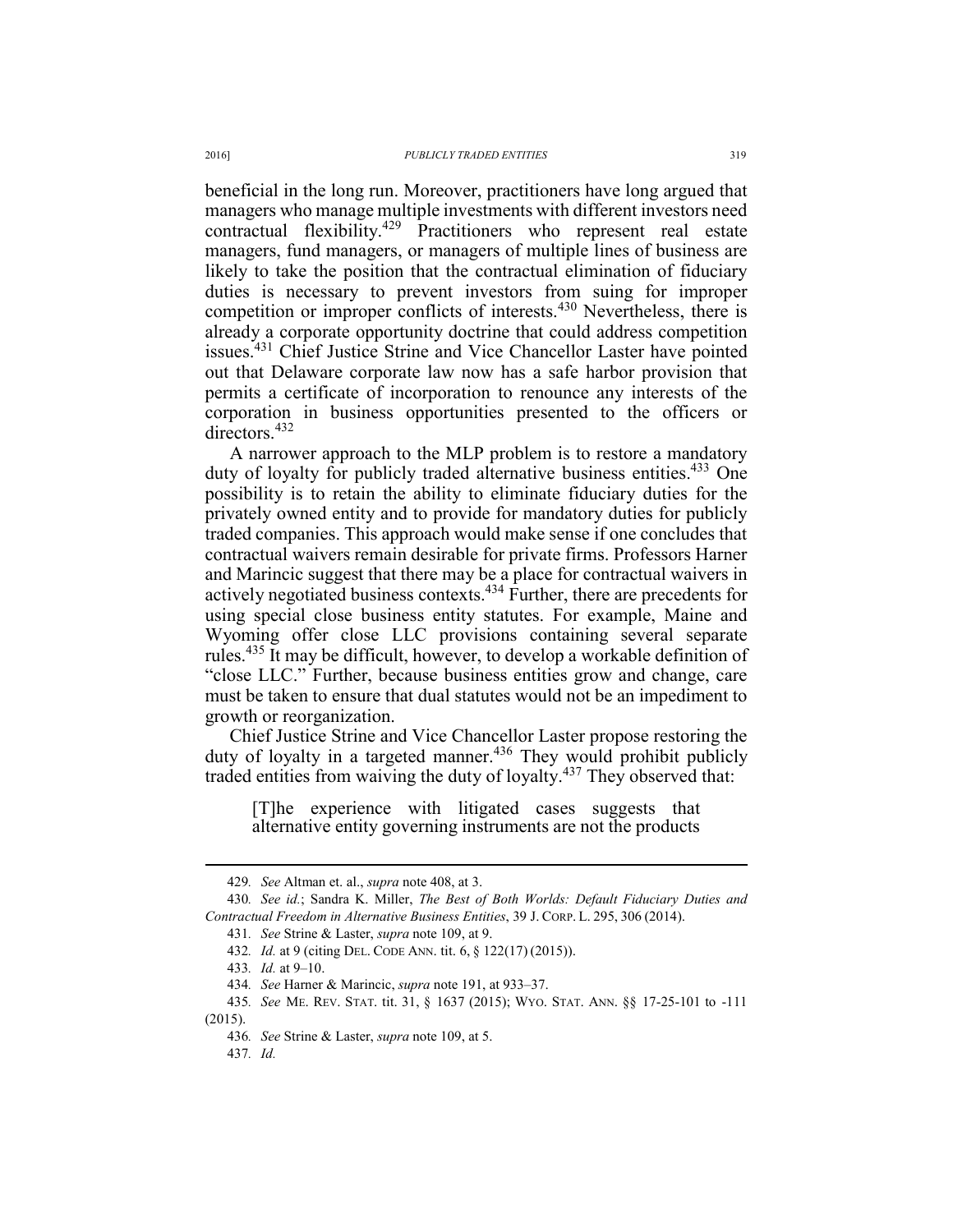of negotiation, but are drafted solely by entity managers. Those governing instruments seem to achieve little in terms of wealth-creating efficiency beyond what can be achieved under current "broadly enabling" corporate statutes, which already provide for the ability to avoid liability under the corporate opportunity doctrine.<sup>438</sup>

Under their nuanced approach, Chief Justice Strine and Vice Chancellor Laster would make the duty of loyalty mandatory for private entities where the entities have diverse investors.<sup>439</sup> One possibility is to use an SEC-style threshold for determining whether an LP or LLC should be classified as a large or diverse entity that is ineligible for waivers of the duty of loyalty (i.e., assets exceeding \$10,000,000 and equity held by either 500 persons who are not accredited investors or 2000 persons).<sup>440</sup> A nuanced approach would be an improvement. A broader prohibition on fiduciary duty waivers does a better job of accomplishing the socializing goals of the law. Nonetheless, the achievement would come at the cost of some degree of contractual freedom.

#### **CONCLUSION**

Fiduciary duty waivers for publicly traded LPs and LLCs should end. Recent Delaware case law reveals that MLP investors may be significantly disadvantaged by one-sided contracts and face difficulties in challenging deficient fairness opinions and proving bad faith. Fiduciary duty waiver, and by extension the elimination of the affirmative duty of disclosure, has invited sharp dealing and unfair conduct. MLP investors are left with only the protection of the implied covenant of good faith and fair dealing, which is not an adequate substitute for the protective effects of fiduciary duties. The implied covenant of good faith and fair dealing also fails to offer the socializing value of traditional fiduciary duties. Prior contractarian literature theorized the inclusion of substitute mechanisms to discipline management in lieu of fiduciary duties, but these mechanisms are rare in publicly traded MLPs. Moreover, market failures demonstrate the need for minimum investor protections in MLPs. Although still debated, a link between director independence and positive firm performance lends further credence to the argument that publicly traded alternative business entities should be subject to the same independence listing requirements as public corporations.

 <sup>438</sup>*. Id.* at 30.

 <sup>439.</sup> *See id.*

<sup>440</sup>*. Id.* at 5 & n.5.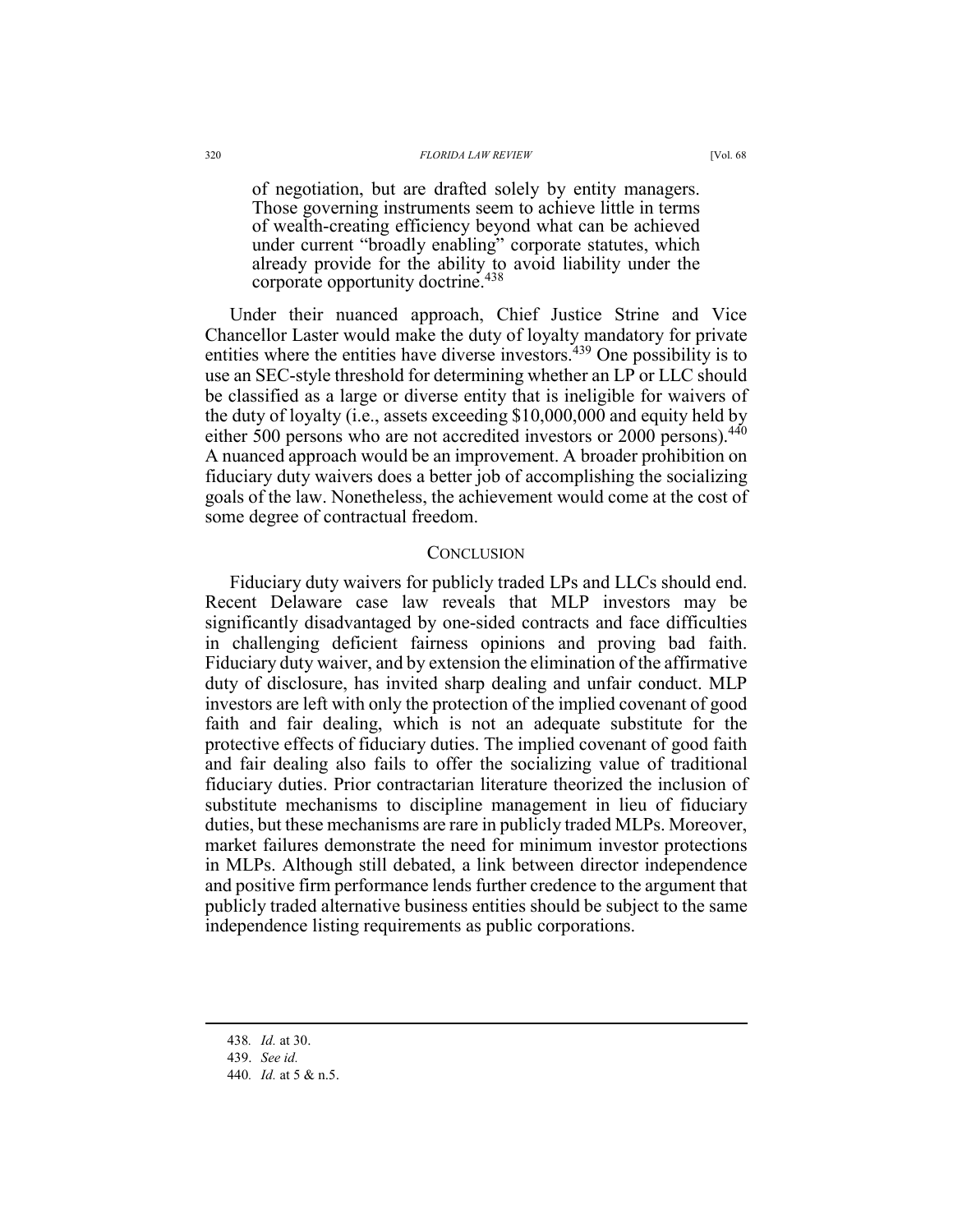## Appendix A

# SIMPLIFIED STRUCTURE OF SPONSORED MLP MODEL<sup>441</sup>